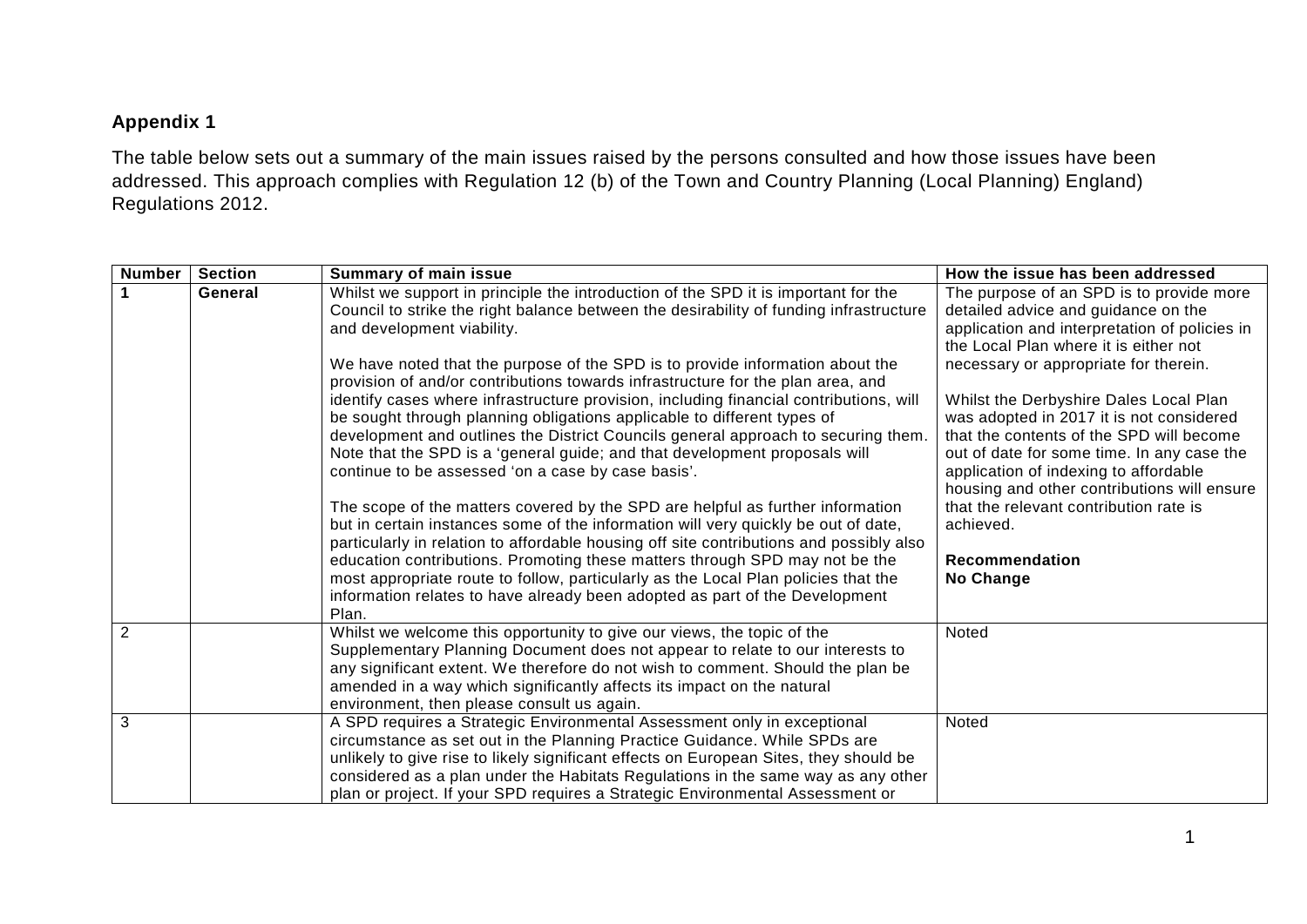| Number   Section | <b>Summary of main issue</b>                                                                                                                                                                                                                                                                                                                                                                                                                                                                                                                                                                                                                                                                                                                                                                                                                                                                                 | How the issue has been addressed                                                                                                                                                                                                                                                                                                                                                                                            |
|------------------|--------------------------------------------------------------------------------------------------------------------------------------------------------------------------------------------------------------------------------------------------------------------------------------------------------------------------------------------------------------------------------------------------------------------------------------------------------------------------------------------------------------------------------------------------------------------------------------------------------------------------------------------------------------------------------------------------------------------------------------------------------------------------------------------------------------------------------------------------------------------------------------------------------------|-----------------------------------------------------------------------------------------------------------------------------------------------------------------------------------------------------------------------------------------------------------------------------------------------------------------------------------------------------------------------------------------------------------------------------|
|                  | Habitats Regulations Assessment, you are required to consult us at certain stages<br>as set out in the Planning Practice Guidance.                                                                                                                                                                                                                                                                                                                                                                                                                                                                                                                                                                                                                                                                                                                                                                           |                                                                                                                                                                                                                                                                                                                                                                                                                             |
| $\overline{4}$   | The Cultural Heritage resource on Derbyshire Dales District can be defined by<br>Heritage Assets (e.g. archaeological sites, historic buildings and structures) both<br>designated and non-designated, Conservation Areas and other types of protected<br>landscapes such as the Derwent Valley Mills World Heritage site and designated<br>historic parks and gardens. This resource can be, and often is affected by<br>development. It is also a key component of amenity open spaces, civic centres,<br>natural and semi natural green spaces and ecclesiastical sites including burial<br>grounds and disused church yards. We would ask then that Derbyshire Dales<br>District Councils Local Plan policy on Protecting the Historic Environment (Policy<br>PD2) be referenced in this SPD. Appropriate sections for this would be in Open<br>Space, Sport and Recreation and Tackling Climate Change. | Comments noted in respect of including<br>reference to Policy PD2 - Protecting the<br>Historic Environment. Recommended for<br>completeness that reference to this policy<br>be included within the section on tackling<br>climate change as a number of other plan<br>wide policies are also listed.<br>Recommendation<br>Insert Policy PD2 - Protecting the Historic<br>Environment into the bulleted list on Page<br>35. |
| 5                | Thank you for the opportunity to comment on your consultation. Do not request or<br>ask for any developer based contributions in order to deliver infrastructure<br>requirements. Please keep us informed when your planes are further developed<br>when we will be able to offer more detailed comments and advice.                                                                                                                                                                                                                                                                                                                                                                                                                                                                                                                                                                                         | Noted                                                                                                                                                                                                                                                                                                                                                                                                                       |
| 6                | This is a good report which comprehensively covers a wide range of developer<br>contributions, and is aimed at providing clarity for developers. The document<br>allows for financial contributions for health facilities in conjunction with the Clinical<br>Commissioning Group. Measures are introduced to improve the extent of super-<br>fast broadband in the District particularly since it is currently only 83% in<br>Derbyshire Dales compared with an average of 95% throughout the UK. The<br>development thresholds proposed are also comprehensively considered and seem<br>to be sound.                                                                                                                                                                                                                                                                                                       | Noted and welcomed                                                                                                                                                                                                                                                                                                                                                                                                          |
| $\overline{7}$   | The SPD is welcomed as a further elaboration of the Local Plan. Specifically,<br>clarification of new priorities for future S106 agreements which are in addition to the<br>standard affordable housing, education, highways and open space components, are<br>welcomed. These include:<br>Local sports and recreation facilities<br>Local health services<br>Green infrastructure<br>Faster broadband communications<br>More locally for Ashbourne the SPD emphasises 'Congestion in Ashbourne Town<br>Centre' and education provision at QEGS.                                                                                                                                                                                                                                                                                                                                                             | Noted                                                                                                                                                                                                                                                                                                                                                                                                                       |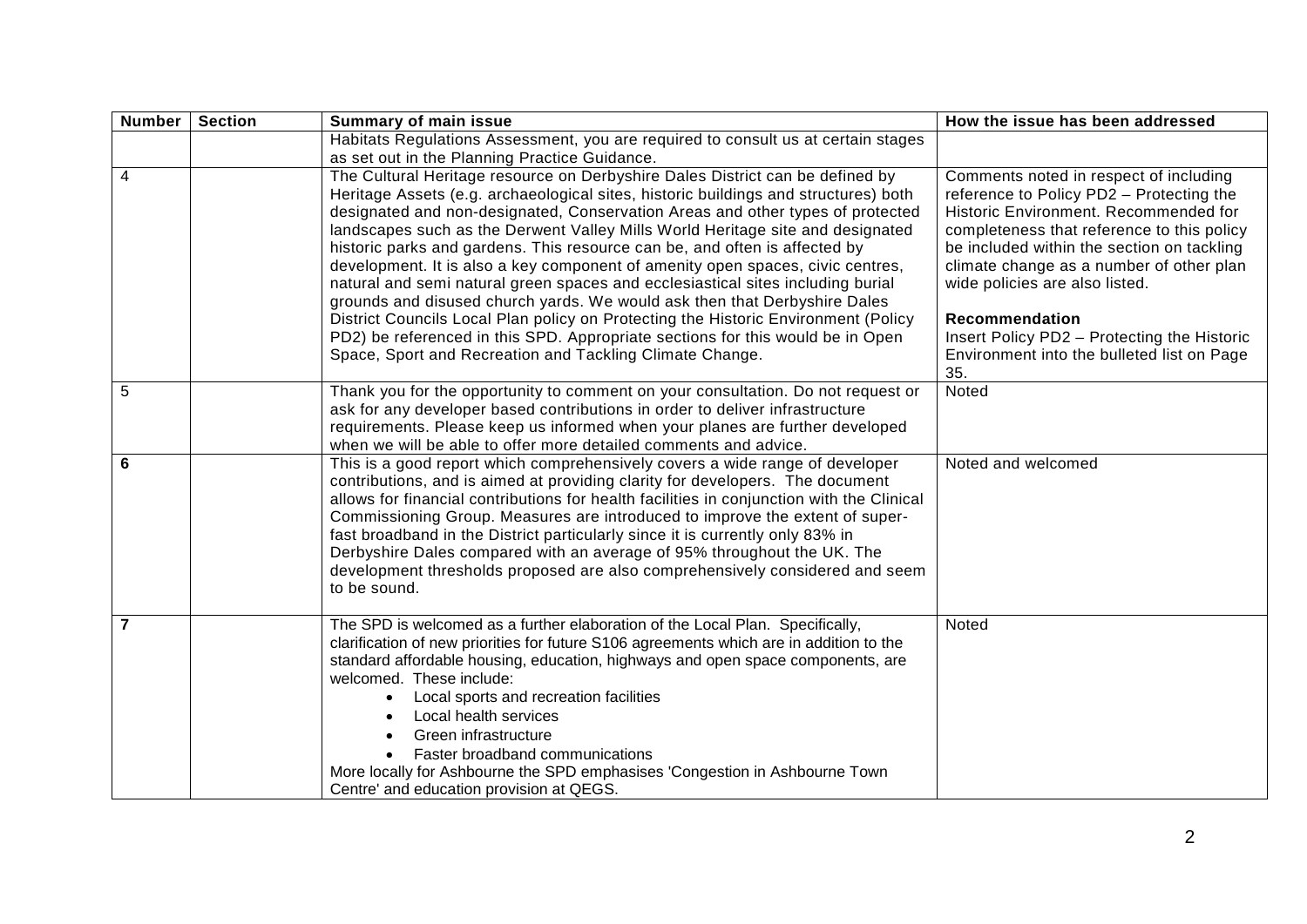| <b>Number</b>   | <b>Section</b>      | <b>Summary of main issue</b>                                                                                                                                                                                                                                                                                                                                 | How the issue has been addressed                                                                                                                                                                                                                                                                                                                                                                                                                                                                                                                                                                                                                                                                                                                                                                                                                                                                                     |
|-----------------|---------------------|--------------------------------------------------------------------------------------------------------------------------------------------------------------------------------------------------------------------------------------------------------------------------------------------------------------------------------------------------------------|----------------------------------------------------------------------------------------------------------------------------------------------------------------------------------------------------------------------------------------------------------------------------------------------------------------------------------------------------------------------------------------------------------------------------------------------------------------------------------------------------------------------------------------------------------------------------------------------------------------------------------------------------------------------------------------------------------------------------------------------------------------------------------------------------------------------------------------------------------------------------------------------------------------------|
|                 |                     | The inclusion of congestion in Ashbourne Town Centre is a new S106 element and is<br>supported.                                                                                                                                                                                                                                                              |                                                                                                                                                                                                                                                                                                                                                                                                                                                                                                                                                                                                                                                                                                                                                                                                                                                                                                                      |
| 8               | <b>Introduction</b> | Generally an appropriate beginning. There could be more emphasis on the importance<br>of planning in supporting mental health. It is increasingly clear that involvement with<br>plants, green spaces and gardening has many positive benefits. The climate reference<br>could be strengthened and clear requirements to mitigate climate change introduced. | Comments upon mental health noted,<br>however the purpose of the SPD is to<br>primarily set out the approach to be used<br>for the calculation of financial contributions<br>for the provision of infrastructure to<br>support development. The SPD seeks to<br>ensure appropriate delivery of open space<br>and space for sport and recreation which<br>can assist in supporting mental health and<br>the delivery of sustainable communities.<br>The adopted Local Plan has a number of<br>policies requiring specific climate change<br>matters to be addressed in the<br>determination of planning applications, the<br>SPD seeks to reinforce the policy<br>approach in the adopted Local Plan and<br>suggests that the Council encourage the<br>use of EV charging points and<br>incorporation of renewable energy systems<br>into the design and appearance of<br>development.<br>Recommendation<br>No Change |
| $\mathbf{9}$    |                     | The introduction is clear that developers will be obliged to contribute to new or<br>improved infrastructure where it is required.                                                                                                                                                                                                                           | Noted                                                                                                                                                                                                                                                                                                                                                                                                                                                                                                                                                                                                                                                                                                                                                                                                                                                                                                                |
| 10              |                     | Helpful and clear.                                                                                                                                                                                                                                                                                                                                           | Noted                                                                                                                                                                                                                                                                                                                                                                                                                                                                                                                                                                                                                                                                                                                                                                                                                                                                                                                |
| $\overline{11}$ |                     | In certain circumstances, the option for delivering infrastructure as part of development<br>may be taken rather than delivery secured via financial contributions and so<br>consideration should be given to reflecting this in the wording.                                                                                                                | Elements of the text within the SPD refer<br>to negotiating on site/off site provision and<br>determining applications on a case by case<br>basis.                                                                                                                                                                                                                                                                                                                                                                                                                                                                                                                                                                                                                                                                                                                                                                   |
|                 |                     |                                                                                                                                                                                                                                                                                                                                                              | Recommendation                                                                                                                                                                                                                                                                                                                                                                                                                                                                                                                                                                                                                                                                                                                                                                                                                                                                                                       |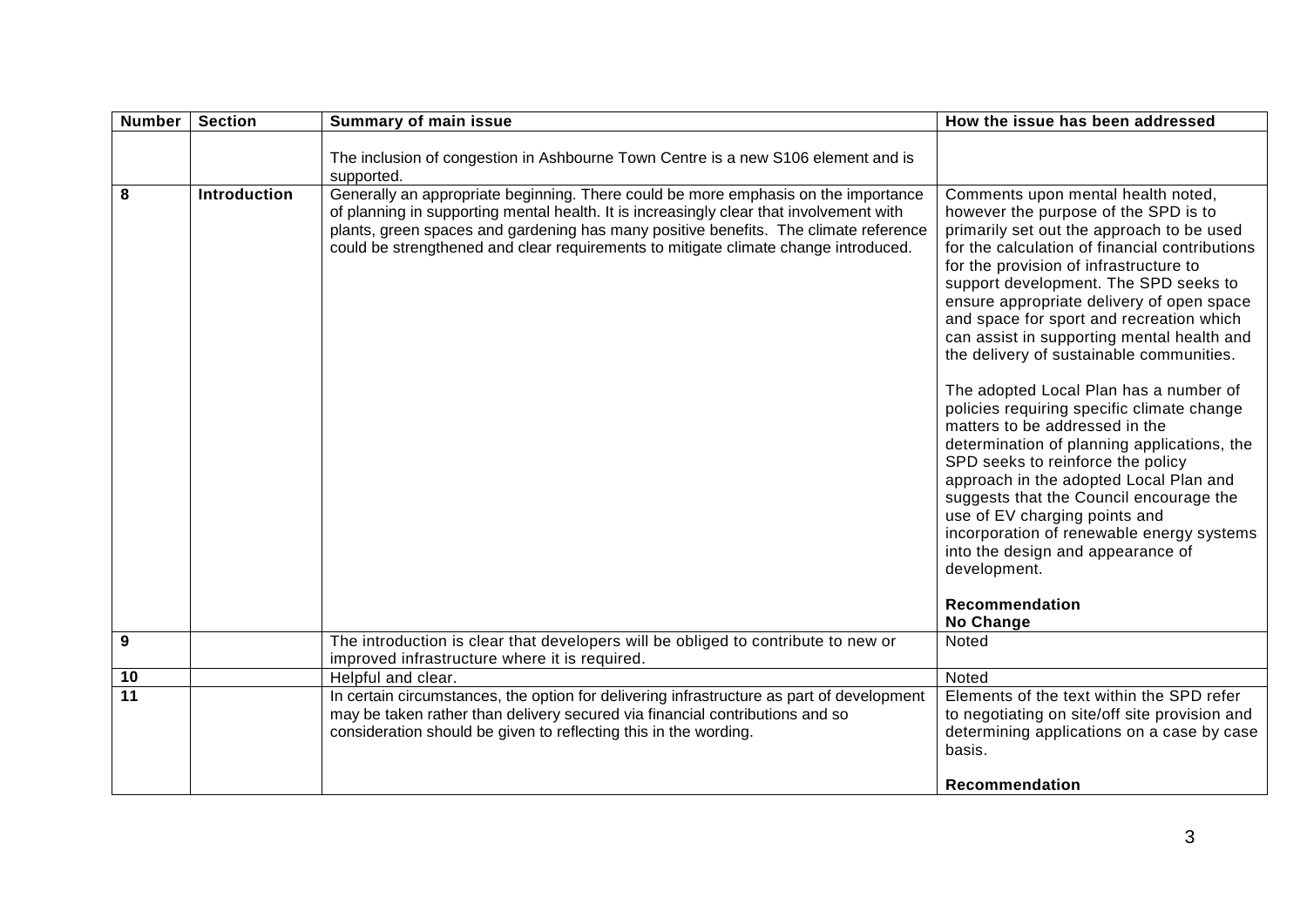| <b>Number</b>   | <b>Section</b>                                                       | <b>Summary of main issue</b>                                                                                                                                                                                                                                                                                                                                                                                                                                                                                                                                                                                                                                                                                                                                                                                                                                                                                                                   | How the issue has been addressed                                                                                                                                                                                                                                                                                                                         |
|-----------------|----------------------------------------------------------------------|------------------------------------------------------------------------------------------------------------------------------------------------------------------------------------------------------------------------------------------------------------------------------------------------------------------------------------------------------------------------------------------------------------------------------------------------------------------------------------------------------------------------------------------------------------------------------------------------------------------------------------------------------------------------------------------------------------------------------------------------------------------------------------------------------------------------------------------------------------------------------------------------------------------------------------------------|----------------------------------------------------------------------------------------------------------------------------------------------------------------------------------------------------------------------------------------------------------------------------------------------------------------------------------------------------------|
|                 |                                                                      |                                                                                                                                                                                                                                                                                                                                                                                                                                                                                                                                                                                                                                                                                                                                                                                                                                                                                                                                                | <b>No Change</b>                                                                                                                                                                                                                                                                                                                                         |
| $\overline{12}$ | <b>Status of the</b>                                                 | The status is very clear that the policy is "enabling sustainable development to                                                                                                                                                                                                                                                                                                                                                                                                                                                                                                                                                                                                                                                                                                                                                                                                                                                               | Noted                                                                                                                                                                                                                                                                                                                                                    |
|                 | <b>Document</b>                                                      | take place to meet identified needs."                                                                                                                                                                                                                                                                                                                                                                                                                                                                                                                                                                                                                                                                                                                                                                                                                                                                                                          |                                                                                                                                                                                                                                                                                                                                                          |
| 13              |                                                                      | Welcome the intention for this to have statutory weight after adoption.                                                                                                                                                                                                                                                                                                                                                                                                                                                                                                                                                                                                                                                                                                                                                                                                                                                                        | Noted                                                                                                                                                                                                                                                                                                                                                    |
| $\overline{14}$ | <b>Purpose</b>                                                       | The SPD is welcomes to provide clarity and certainty for developers, landowners<br>and local residents by setting out how S106 developer contributions to support<br>local infrastructure and should be read in conjunction with the Derbyshire Dales<br>adopted Local Plan. The SPD provides clarification of the main elements of future<br>S106 agreements. Locally for Ashbourne the SPD identifies 'education provision<br>at QEGS' and 'congestion in Ashbourne Town Centre' is clearly defined a<br>welcome addition.                                                                                                                                                                                                                                                                                                                                                                                                                   | Noted                                                                                                                                                                                                                                                                                                                                                    |
| 15              |                                                                      | Helpful                                                                                                                                                                                                                                                                                                                                                                                                                                                                                                                                                                                                                                                                                                                                                                                                                                                                                                                                        | Noted                                                                                                                                                                                                                                                                                                                                                    |
| $\overline{16}$ |                                                                      | SPDs cannot be used as a fast track mechanism to set policies and should not be<br>prepared with the aim of avoiding the need for examination or reinventing existing<br>planning policy which should be examined. Indeed, SPDs are not subject to the same<br>degree of examination and consultation as policies contained in Local Plans and<br>therefore should only provide additional guidance to those bringing forward<br>development proposals across the District.<br>The National Planning Policy Framework (NPPF 2019) confirms this where it defines<br>SPDs as: "documents which add further detail to the policies in the development<br>plan. They can be used to provide further guidance for development on specific<br>sites, or on particular issues, such as design.<br>Supplementary Planning Documents are capable of being a material<br>consideration in planning decisions but are not part of the development plan." | Noted - the SPD supports and<br>complements the policies in the adopted<br>Derbyshire Dales Local Plan and provides<br>greater detail about the operation of these<br>policies than in the Local Plan. The SPD<br>provides further clarity and guidance on<br>policies within the Local Plan, particularly<br>Policy S10.<br>Recommendation<br>No Change |
| 17              | <b>Statutory and</b><br><b>National</b><br>Planning<br><b>Policy</b> | <b>Clear regarding Planning Obligations</b>                                                                                                                                                                                                                                                                                                                                                                                                                                                                                                                                                                                                                                                                                                                                                                                                                                                                                                    | Noted                                                                                                                                                                                                                                                                                                                                                    |
| 18              |                                                                      | It remains paramount that this proposed SPD does not undermine the<br>deliverability of the Adopted Local Plan. At the level of contributions proposed, this<br>is at serious risk of landowners deciding not to purse development of their<br>property.                                                                                                                                                                                                                                                                                                                                                                                                                                                                                                                                                                                                                                                                                       | The Derbyshire Dales Local Plan was<br>subject to an extensive strategic viability<br>appraisal of the whole plan. This<br>demonstrated that the plan as a whole was<br>capable of being delivered over the plan<br>period. The viability study did not seek to<br>assess the detailed viability of individual<br>proposals as this is rightly to be     |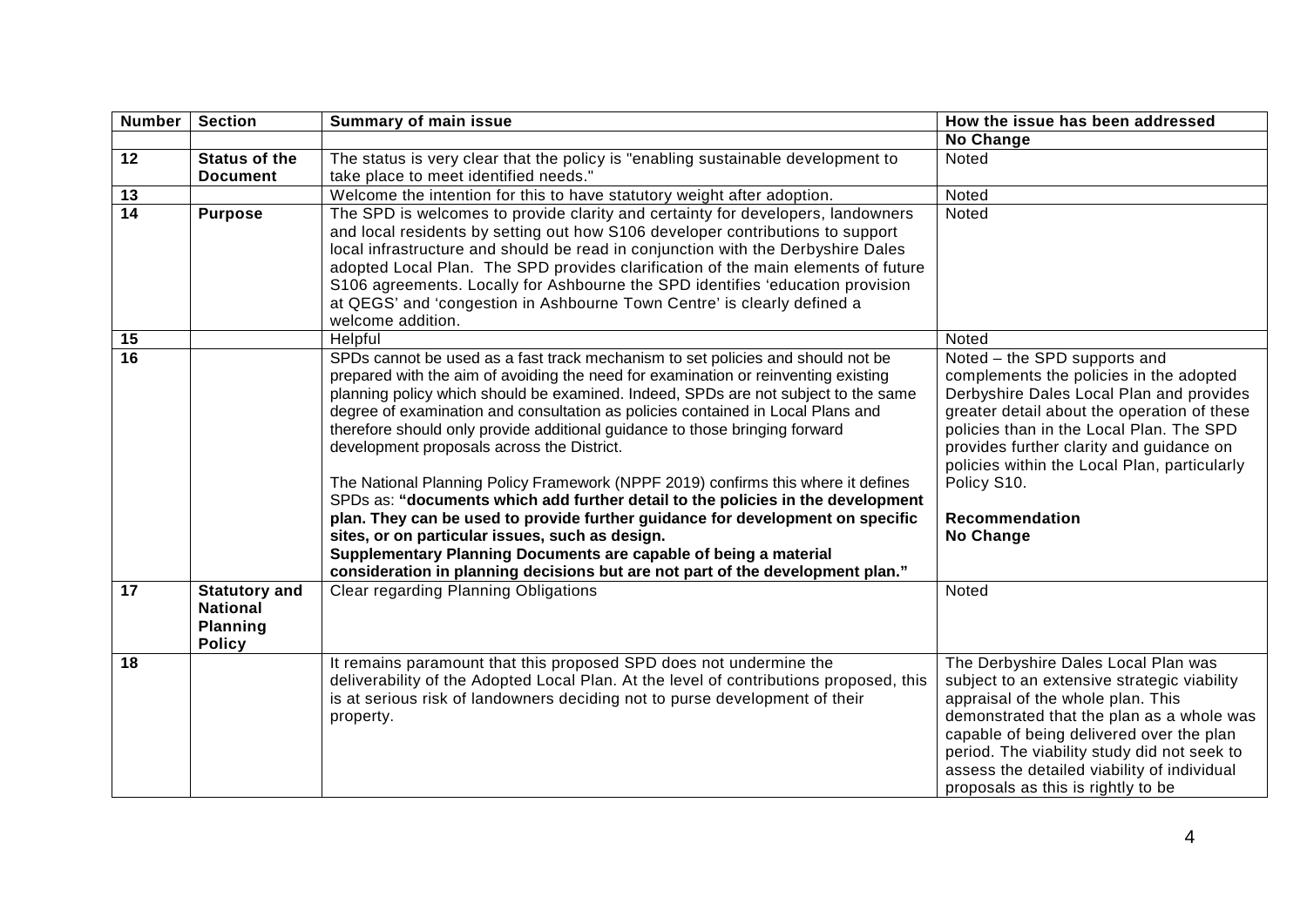| <b>Number</b> | <b>Section</b> | <b>Summary of main issue</b>                                                                                                                                                                                                                                                                                                                                                                                            | How the issue has been addressed                                                                                                                                                                                                                                                                                                                                                                                                                                                                                                                                                                                                                                                                                                                                                                                                                           |
|---------------|----------------|-------------------------------------------------------------------------------------------------------------------------------------------------------------------------------------------------------------------------------------------------------------------------------------------------------------------------------------------------------------------------------------------------------------------------|------------------------------------------------------------------------------------------------------------------------------------------------------------------------------------------------------------------------------------------------------------------------------------------------------------------------------------------------------------------------------------------------------------------------------------------------------------------------------------------------------------------------------------------------------------------------------------------------------------------------------------------------------------------------------------------------------------------------------------------------------------------------------------------------------------------------------------------------------------|
|               |                |                                                                                                                                                                                                                                                                                                                                                                                                                         | undertaken on a site by site basis during<br>the determination of the relevant planning<br>application.<br>Policy HC4 in the adopted Derbyshire<br>Dales Local Plan indicates that where the<br>full requirement for affordable housing is<br>not proposed the District Council will<br>require applicants to demonstrate through<br>a financial appraisal why a reduced<br>provision is acceptable. As such it allows<br>in certain circumstances for a negotiated<br>outcome.<br>Whilst the requirements of the SPD will<br>need to be taken into account in respects<br>of individual proposals the figures within<br>the SPD are a basis for discussion with<br>developers. Where it is considered that<br>they have an impact upon viability of<br>individual schemes it will be for the<br>developer to indicate the extent to which<br>that occurs. |
| 19            |                | The Community Infrastructure Levy (Amendment) (England) (No. 2) Regulations 2019,<br>which came into force on 1 September 2019, provided for the revocation of s.123<br>Community Infrastructure Levy Regulations 2010 (CIL Regulations). In this respect, we<br>would suggest that the reference to s.123 of the CIL Regulations should be deleted or<br>its revoked status clarified at p.5 para. 1 of the draft SPD. | Noted<br>Recommendation<br>Change<br>Wording to para 1 on page 5 to reflect<br>revised legislative framework as<br>follows:<br>The statutory framework for planning<br>obligations is set out in Section 106 of the<br>Town and Country Planning Act 1990 (As<br>Amended) and the CIL Regulations 2010<br>(as amended). The 2019 amendments to<br>the CIL Regulations have removed the<br>previous restriction on pooling more than<br>five planning obligations towards a single<br>piece of infrastructure. Subject to meeting                                                                                                                                                                                                                                                                                                                           |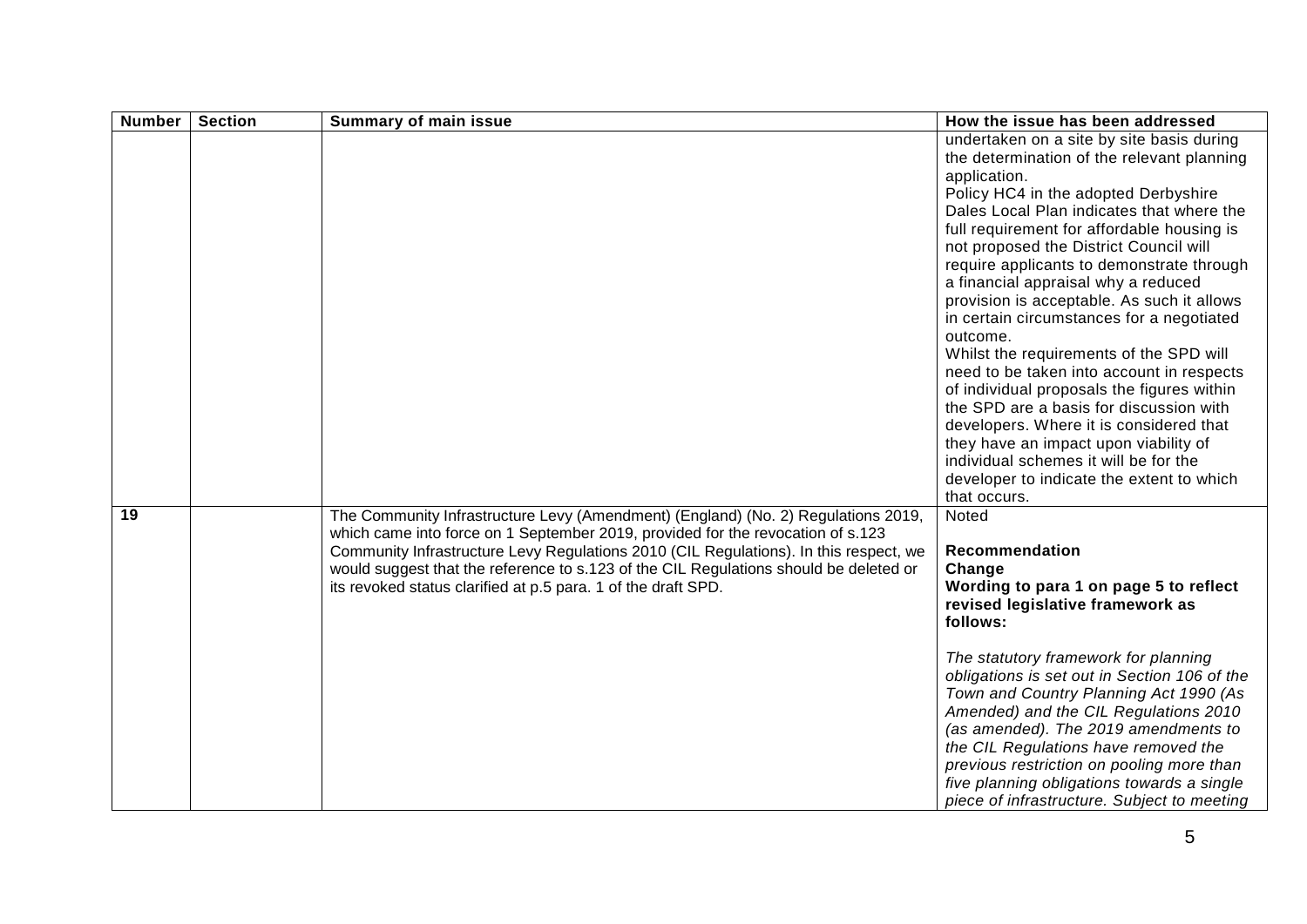| <b>Number</b> | <b>Section</b> | <b>Summary of main issue</b>                                                                                                                                                                                                                                                                                                                                                                                                                                                                                                                                                                                                                                                                                                                                                                                                                                                                                                                                             | How the issue has been addressed                                                                                                                                                                                                                                                                                                                                                                                                                                                                                                                                                                                                                                                                                                                                                                                                   |
|---------------|----------------|--------------------------------------------------------------------------------------------------------------------------------------------------------------------------------------------------------------------------------------------------------------------------------------------------------------------------------------------------------------------------------------------------------------------------------------------------------------------------------------------------------------------------------------------------------------------------------------------------------------------------------------------------------------------------------------------------------------------------------------------------------------------------------------------------------------------------------------------------------------------------------------------------------------------------------------------------------------------------|------------------------------------------------------------------------------------------------------------------------------------------------------------------------------------------------------------------------------------------------------------------------------------------------------------------------------------------------------------------------------------------------------------------------------------------------------------------------------------------------------------------------------------------------------------------------------------------------------------------------------------------------------------------------------------------------------------------------------------------------------------------------------------------------------------------------------------|
|               |                |                                                                                                                                                                                                                                                                                                                                                                                                                                                                                                                                                                                                                                                                                                                                                                                                                                                                                                                                                                          | the three tests set out in CIL Regulation<br>122, Section 106 planning obligations can<br>be used to pay for the same piece of<br>infrastructure regardless of how many<br>planning obligations have already<br>contributed towards an item of<br>infrastructure. This will allow the District<br>Council to seek S106 planning obligations<br>to fund infrastructure to help support and<br>bring forward new housing regardless of<br>how many planning obligations have<br>already contributed towards an item of<br>infrastructure.                                                                                                                                                                                                                                                                                            |
| 20            |                | Paragraph 1 Given the Community Infrastructure Levy (Amendment) (England) (No.2)<br>Regulations 2019 which came into force on 2 <sup>nd</sup> September deleted Regulation 123,<br>reference to this regulation should therefore be deleted in this context.<br>There appears to be little reference to the CIL Regulations 2010 (as amended) which<br>predates the NPPF (2012) and enshrined the 3 tests which are also incorporated into<br>the NPPF. It is suggested that reference is made to the Government's recent reform of<br>the Community Infrastructure Regulations, whereby Regulation 123 has been deleted<br>and therefore the restriction imposed since April 2010 on pooling has been lifted. This<br>will allow local authorities to seek S106 planning obligations to fund infrastructure to<br>help support and bring forward new housing regardless of how many planning<br>obligations have already contributed towards an item of infrastructure. | Noted<br>Recommendation<br>Change<br>Wording to para 1 on page 5 to reflect<br>revised legislative framework as<br>follows:<br>The statutory framework for planning<br>obligations is set out in Section 106 of the<br>Town and Country Planning Act 1990 (As<br>Amended) and the CIL Regulations 2010<br>(as amended). The 2019 amendments to<br>the CIL Regulations have removed the<br>previous restriction on pooling more than<br>five planning obligations towards a single<br>piece of infrastructure. Subject to meeting<br>the three tests set out in CIL Regulation<br>122, Section 106 planning obligations can<br>be used to pay for the same piece of<br>infrastructure regardless of how many<br>planning obligations have already<br>contributed towards an item of<br>infrastructure. This will allow the District |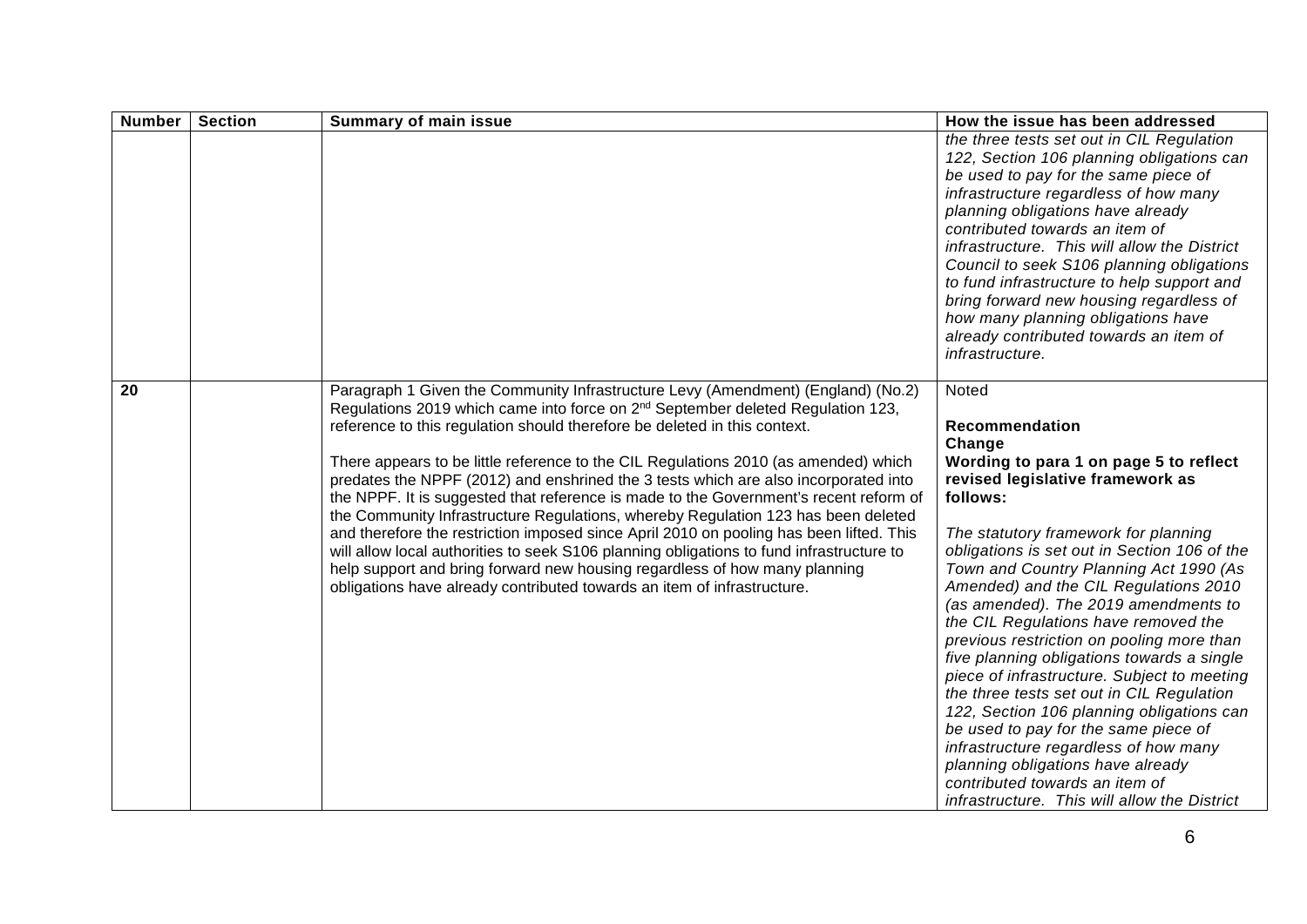| <b>Number</b>   | <b>Section</b>                                                | <b>Summary of main issue</b>                                                                                                                                                                                                                                                                                                                                                                                                           | How the issue has been addressed                                                                                                                                                                                                                                                                                                                                                                                                                                                                                                                                                                                                                                                                                                                                                                                                               |
|-----------------|---------------------------------------------------------------|----------------------------------------------------------------------------------------------------------------------------------------------------------------------------------------------------------------------------------------------------------------------------------------------------------------------------------------------------------------------------------------------------------------------------------------|------------------------------------------------------------------------------------------------------------------------------------------------------------------------------------------------------------------------------------------------------------------------------------------------------------------------------------------------------------------------------------------------------------------------------------------------------------------------------------------------------------------------------------------------------------------------------------------------------------------------------------------------------------------------------------------------------------------------------------------------------------------------------------------------------------------------------------------------|
|                 |                                                               |                                                                                                                                                                                                                                                                                                                                                                                                                                        | Council to seek S106 planning obligations<br>to fund infrastructure to help support and<br>bring forward new housing regardless of<br>how many planning obligations have<br>already contributed towards an item of<br>infrastructure.                                                                                                                                                                                                                                                                                                                                                                                                                                                                                                                                                                                                          |
| $\overline{21}$ | <b>Derbyshire</b><br><b>Dales Local</b><br><b>Plan Policy</b> | This Policy is out of date, and no longer fit for purpose. The document was<br>redundant by the time it was approved. The document is restrictive and benefits<br>nobody within the locality it is designed to serve.                                                                                                                                                                                                                  | Noted - the Derbyshire Dales Local Plan<br>was adopted in 2017 and provides the<br>strategy for guiding development. The<br>Local Planning Authority is required to<br>undertake a review of the Local Plan within<br>5 years of its adoption. Annual monitoring<br>of the Local Plan will determine whether a<br>review is required earlier than this date.<br>Recommendation<br>No Change                                                                                                                                                                                                                                                                                                                                                                                                                                                    |
| 22              |                                                               | The policy is clear that it requires developers to put infrastructure in place when it<br>is needed and this will include health facilities, transport improvements and flood<br>mitigation measures. I interpret this to mean that infrastructure will be in place at<br>the right time and not some time later - should transport improvements be required<br>then these will be put in to place before any site is fully developed. | Policy S10 in the adopted Derbyshire<br>Dales Local Plan indicates that the District<br>Council will work with partners to ensure<br>that infrastructure will be in place at the<br>right time to meet the needs of the District<br>and support the development strategy. It<br>goes on that the release of land for<br>development will be informed by capacity<br>in the existing local infrastructure and<br>suitable arrangements will be put in place<br>to improve infrastructure, services and<br>community facilities.<br>It also indicates that new development will<br>only be permitted where the infrastructure<br>to serve it is available or where suitable<br>arrangements are in place to provide it<br>within an agreed timeframe.<br>There is consequently no requirement for<br>infrastructure to be in place in advance of |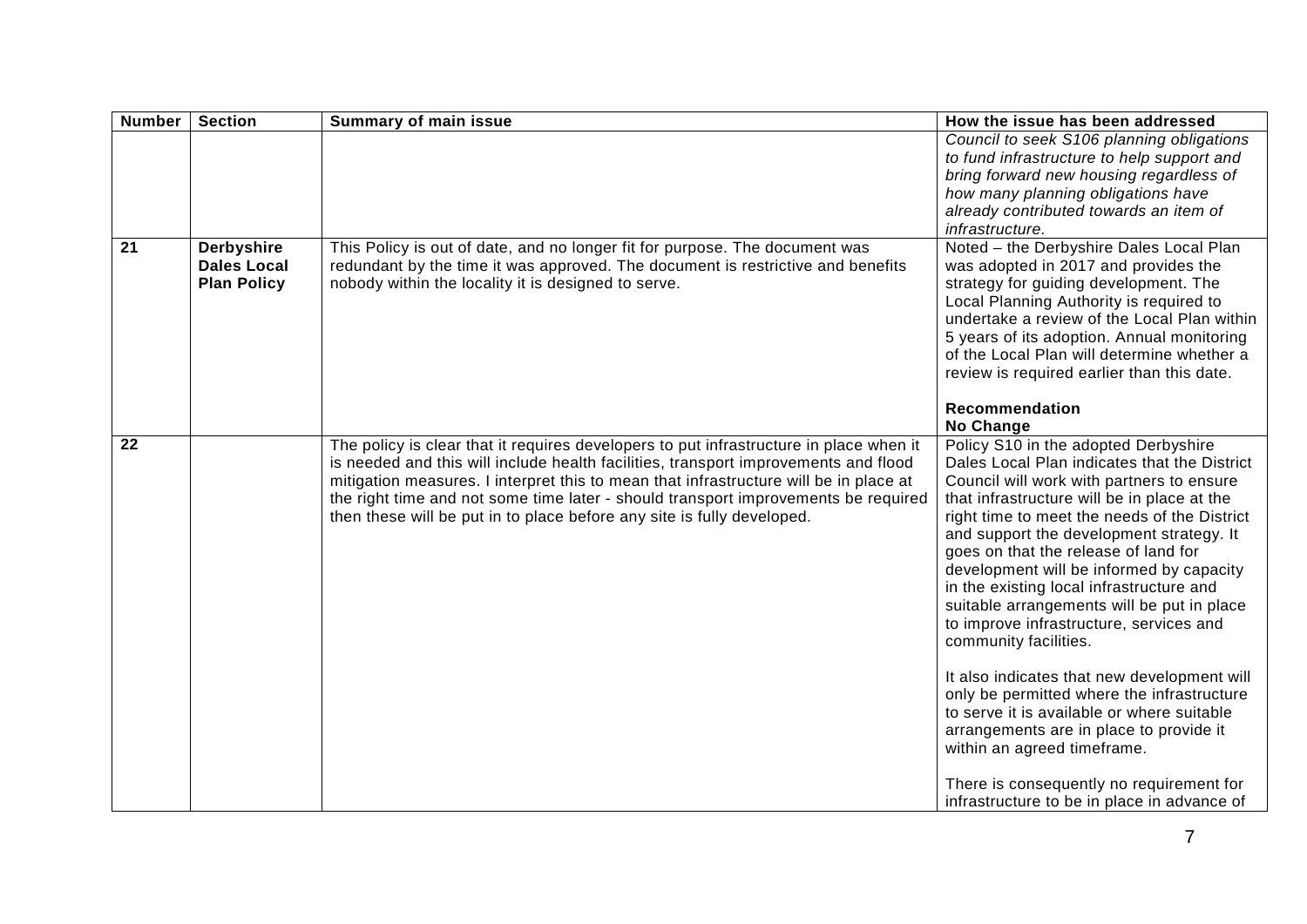| <b>Number</b> | <b>Section</b> | <b>Summary of main issue</b>                                                                                                                                                                                                                                                                                                                                                                                                                                                                                                                                                                                                                                                                                                                                                                                                                             | How the issue has been addressed                                                                                                                                                                                                                                                                                                                                                                                                                                                                                                                                                                                                                                                                                                                                                                                                                                    |
|---------------|----------------|----------------------------------------------------------------------------------------------------------------------------------------------------------------------------------------------------------------------------------------------------------------------------------------------------------------------------------------------------------------------------------------------------------------------------------------------------------------------------------------------------------------------------------------------------------------------------------------------------------------------------------------------------------------------------------------------------------------------------------------------------------------------------------------------------------------------------------------------------------|---------------------------------------------------------------------------------------------------------------------------------------------------------------------------------------------------------------------------------------------------------------------------------------------------------------------------------------------------------------------------------------------------------------------------------------------------------------------------------------------------------------------------------------------------------------------------------------------------------------------------------------------------------------------------------------------------------------------------------------------------------------------------------------------------------------------------------------------------------------------|
|               |                |                                                                                                                                                                                                                                                                                                                                                                                                                                                                                                                                                                                                                                                                                                                                                                                                                                                          | new development - to do so might be<br>costly and in certain circumstances if<br>development does not take place involve<br>abortive costs.                                                                                                                                                                                                                                                                                                                                                                                                                                                                                                                                                                                                                                                                                                                         |
|               |                |                                                                                                                                                                                                                                                                                                                                                                                                                                                                                                                                                                                                                                                                                                                                                                                                                                                          | Recommendation<br>No Change                                                                                                                                                                                                                                                                                                                                                                                                                                                                                                                                                                                                                                                                                                                                                                                                                                         |
| 23            |                | Welcome the link with Local Plan policies HC14 (Open Space and Outdoor<br>Recreation), HC15 (Community Facilities and Services) and HC17 (Promoting<br>Sport, Leisure and Recreation)                                                                                                                                                                                                                                                                                                                                                                                                                                                                                                                                                                                                                                                                    | Noted                                                                                                                                                                                                                                                                                                                                                                                                                                                                                                                                                                                                                                                                                                                                                                                                                                                               |
| 24            |                | Under the 'Derbyshire Dales Local Plan Policy' section of the draft SPD it is noted that<br>Local Plan Policy S10 Local Infrastructure Provision and Developer Contributions<br>states that the 'District Council will work with partners to ensure that infrastructure will<br>be in place at the right time to meet the needs of the district and to support the<br>development strategy' and it is envisaged that this will be achieved by providing (inter<br>alia) 'appropriate health and social care facilities', along with 'supporting the provision<br>of open space, sports and recreation facilities' (p.6 para. 4).                                                                                                                                                                                                                         | Noted                                                                                                                                                                                                                                                                                                                                                                                                                                                                                                                                                                                                                                                                                                                                                                                                                                                               |
| 25            |                | The current Development Plan consists of the Derbyshire Dales Local Plan which sets<br>out the Council's overall vision, objectives and spatial development policies for<br>Derbyshire Dales over the plan period.<br>The Local Plan was formally adopted by the Council on 7th December 2017 and<br>therefore pre-dates the changes made to national policy in the revised NPPF (2019). It<br>is therefore important that the SPD is flexibly worded and consistent with the<br>requirements of national planning policy. The Council will need to ensure that the<br>SPDs do not act to restrict the delivery of market and affordable housing and instead<br>provides clarity to members of the development industry bringing schemes forward in a<br>timely manner without placing onerous requirements which may threaten development<br>viability. | The Derbyshire Dales Local Plan was<br>subject to an extensive strategic viability<br>appraisal of the whole plan. This<br>demonstrated that the plan as a whole was<br>capable of being delivered over the plan<br>period. The viability study did not seek to<br>assess the detailed viability of individual<br>proposals as this was left to detailed<br>considerations on a site by site basis.<br>Policy HC4 in the adopted Derbyshire<br>Dales Local Plan indicates that where the<br>full requirement for affordable housing is<br>not proposed the District Council will<br>require applicants to demonstrate through<br>a financial appraisal why a reduced<br>provision is acceptable. As such it allows<br>in certain circumstances for a negotiated<br>outcome.<br>Whilst the requirements of the SPD will<br>need to be taken into account in respects |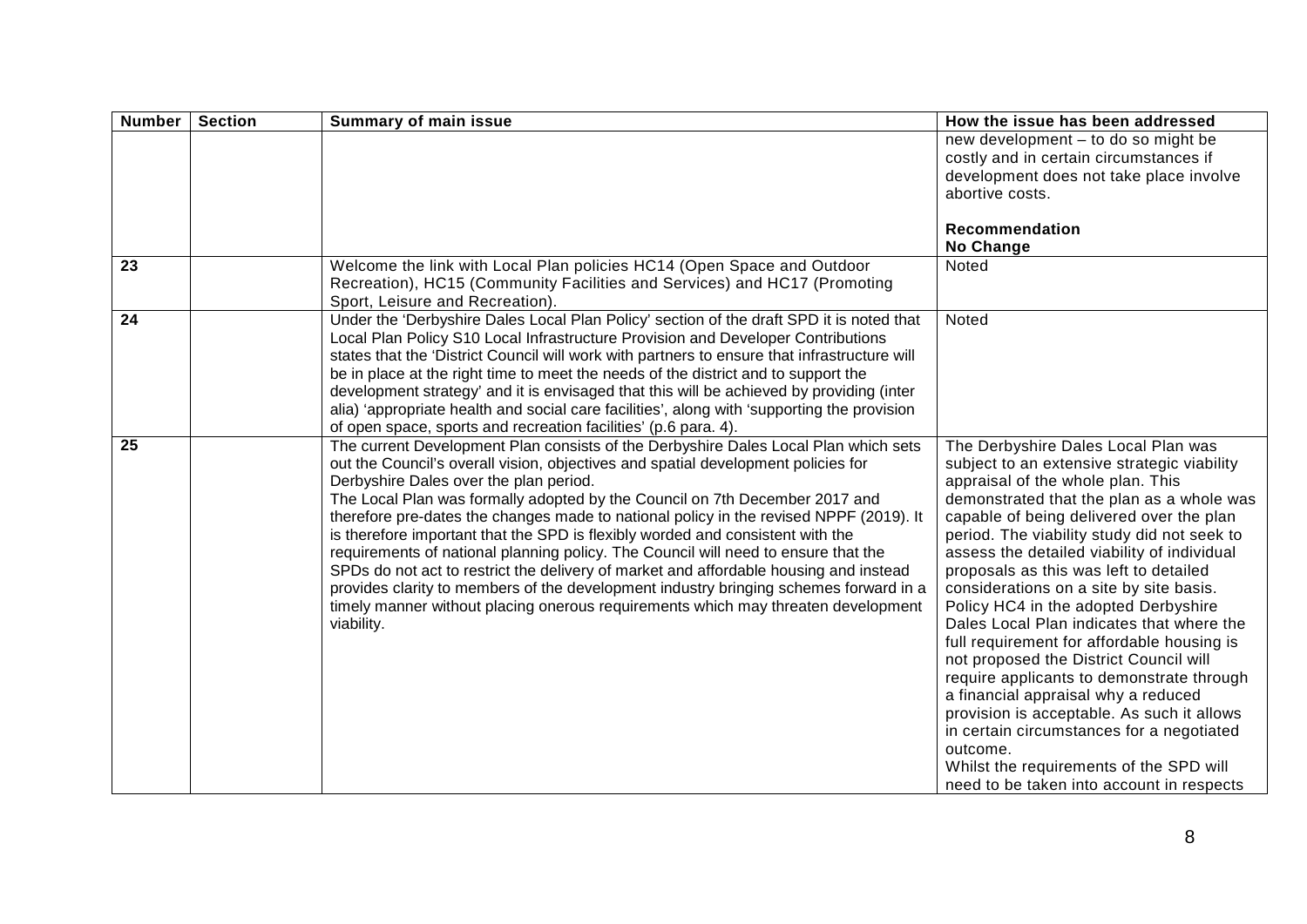| <b>Number</b>   | <b>Section</b>                                                              | <b>Summary of main issue</b>                                                                                                                                              | How the issue has been addressed                                                                                                                                                                                                                                                                                                                                                                                                                                                                                                                                                                                                                                                                                                                                                                                                                                                                                                                                                                                                                                                                                                                       |
|-----------------|-----------------------------------------------------------------------------|---------------------------------------------------------------------------------------------------------------------------------------------------------------------------|--------------------------------------------------------------------------------------------------------------------------------------------------------------------------------------------------------------------------------------------------------------------------------------------------------------------------------------------------------------------------------------------------------------------------------------------------------------------------------------------------------------------------------------------------------------------------------------------------------------------------------------------------------------------------------------------------------------------------------------------------------------------------------------------------------------------------------------------------------------------------------------------------------------------------------------------------------------------------------------------------------------------------------------------------------------------------------------------------------------------------------------------------------|
|                 |                                                                             |                                                                                                                                                                           | of individual proposals the figures within<br>the SPD are a basis for discussion with<br>developers. Where it is considered that<br>they have an impact upon viability of<br>individual schemes it will be for the<br>developer to indicate the extent to which<br>that occurs.                                                                                                                                                                                                                                                                                                                                                                                                                                                                                                                                                                                                                                                                                                                                                                                                                                                                        |
|                 |                                                                             |                                                                                                                                                                           | Recommendation<br>No Change                                                                                                                                                                                                                                                                                                                                                                                                                                                                                                                                                                                                                                                                                                                                                                                                                                                                                                                                                                                                                                                                                                                            |
| $\overline{26}$ | <b>Derbyshire</b><br><b>Dales</b><br>Infrastructure<br><b>Delivery Plan</b> | Viability - express issue of concern regarding viability and the testing of viability of<br>development through planning applications and through Local Plan Allocations. | The Derbyshire Dales Local Plan was<br>subject to an extensive strategic viability<br>appraisal of the whole plan. This<br>demonstrated that the plan as a whole was<br>capable of being delivered over the plan<br>period. The viability study did not seek to<br>assess the detailed viability of individual<br>proposals as this was left to detailed<br>considerations on a site by site basis.<br>Policy HC4 in the adopted Derbyshire<br>Dales Local Plan indicates that where the<br>full requirement for affordable housing is<br>not proposed the District Council will<br>require applicants to demonstrate through<br>a financial appraisal why a reduced<br>provision is acceptable. As such it allows<br>in certain circumstances for a negotiated<br>outcome.<br>Whilst the requirements of the SPD will<br>need to be taken into account in respects<br>of individual proposals the figures within<br>the SPD are a basis for discussion with<br>developers. Where it is considered that<br>they have an impact upon viability of<br>individual schemes it will be for the<br>developer to indicate the extent to which<br>that occurs. |
|                 |                                                                             |                                                                                                                                                                           |                                                                                                                                                                                                                                                                                                                                                                                                                                                                                                                                                                                                                                                                                                                                                                                                                                                                                                                                                                                                                                                                                                                                                        |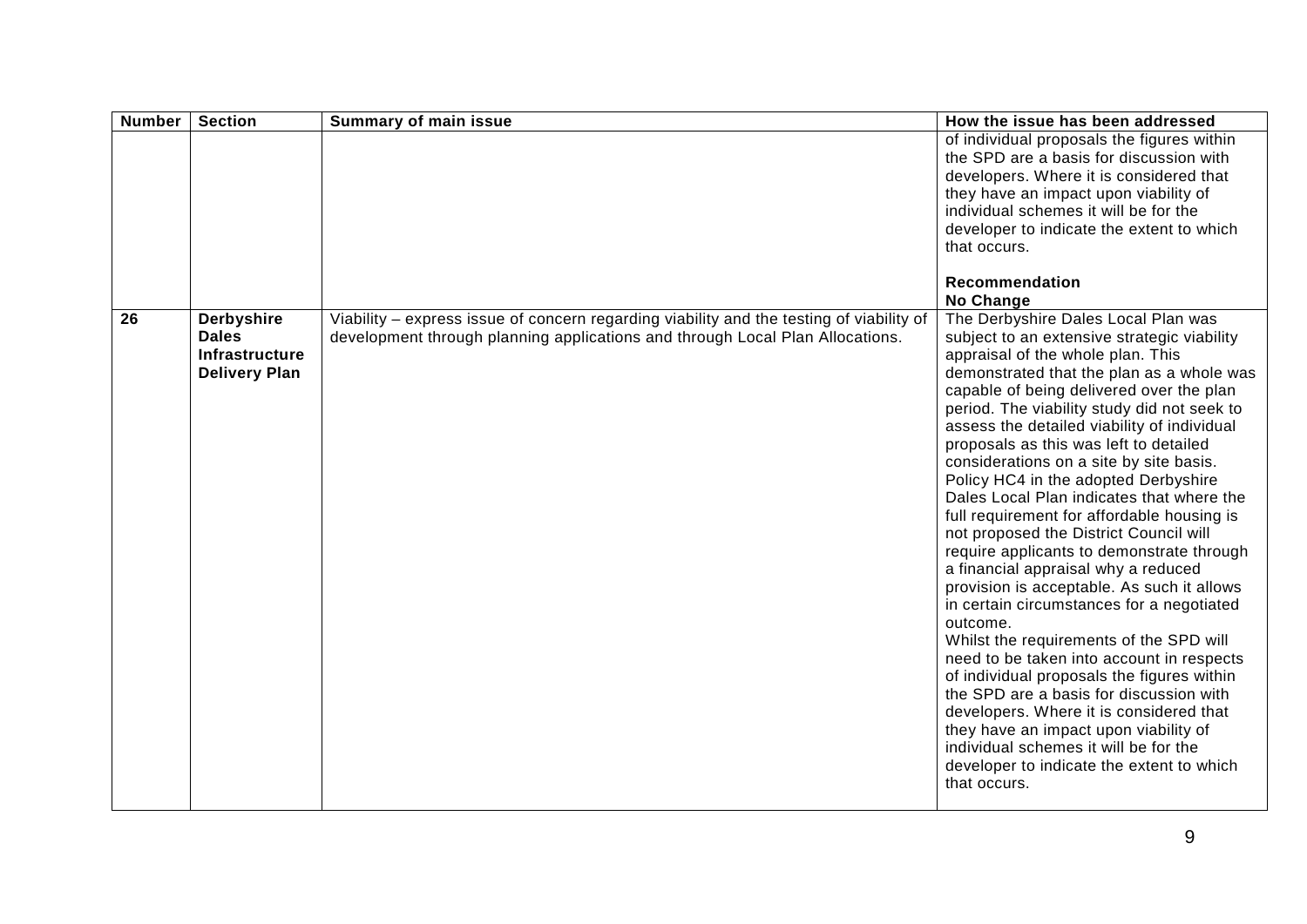| <b>Number</b>   | <b>Section</b> | <b>Summary of main issue</b>                                                                                                                                                                                                                                                                                                                                                                                                                                                     | How the issue has been addressed                                                                                                                                                                                                                                                                                                                                                                               |
|-----------------|----------------|----------------------------------------------------------------------------------------------------------------------------------------------------------------------------------------------------------------------------------------------------------------------------------------------------------------------------------------------------------------------------------------------------------------------------------------------------------------------------------|----------------------------------------------------------------------------------------------------------------------------------------------------------------------------------------------------------------------------------------------------------------------------------------------------------------------------------------------------------------------------------------------------------------|
|                 |                |                                                                                                                                                                                                                                                                                                                                                                                                                                                                                  | <b>Recommendation</b><br><b>No Change</b>                                                                                                                                                                                                                                                                                                                                                                      |
| $\overline{27}$ |                | The draft does appear to refer to a deficit in Green Infrastructure which could<br>include areas of semi natural greenspace and these are likely to have some<br>biodiversity value. Reference is made on page 8 to delivery of green infrastructure<br>on Derbyshire County Council countryside sites.                                                                                                                                                                          | The reference to County Council sites is a<br>direct extract from the Infrastructure<br>Delivery Plan which accompanies the<br>adopted Derbyshire Dales Local Plan. This<br>does not preclude the provision of, or<br>contribution towards the provision of Green<br>Infrastructure in accordance with Policy<br>PD4 in the adopted Derbyshire Dales<br>Local Plan.<br>Recommendation<br>No Change             |
| 28              |                | Page 7 - we support the need for green infrastructure to be included as a potential<br>infrastructure to be secured through planning obligations as this could have a positive<br>effect for the historic environment and better reveal the significance of heritage assets<br>or positively respond to historic landscape character. Is there an opportunity for a<br>holistic green infrastructure strategy that spans the wider area rather than Council<br>owned sites only? | The reference to County Council sites is<br>an extract from the Infrastructure Delivery<br>Plan which accompanies the adopted<br>Derbyshire Dales Local Plan. This does<br>not preclude the provision of or<br>contributions towards the provision of<br>Green Infrastructure in accordance with<br>Policy PD4 in the adopted Derbyshire<br>Dales Local Plan.<br>Recommendation<br><b>No Change</b>            |
| 29              |                | The table on page 8 and elsewhere in the document would benefit from the<br>inclusion of environmental infrastructure and opportunities for new development to<br>make a positive contribution to the environment, such as dealing with heritage at<br>risk.                                                                                                                                                                                                                     | The Table on Page 8 is an extract from the<br>Infrastructure Delivery Plan which<br>accompanies the adopted Derbyshire<br>Dales Local Plan and is included in the<br>SPD to set the context.<br>Individual proposals that can make a<br>positive contribution to the environment,<br>including heritage at risk are all supported<br>positively by the policies in the adopted<br>Derbyshire Dales Local Plan. |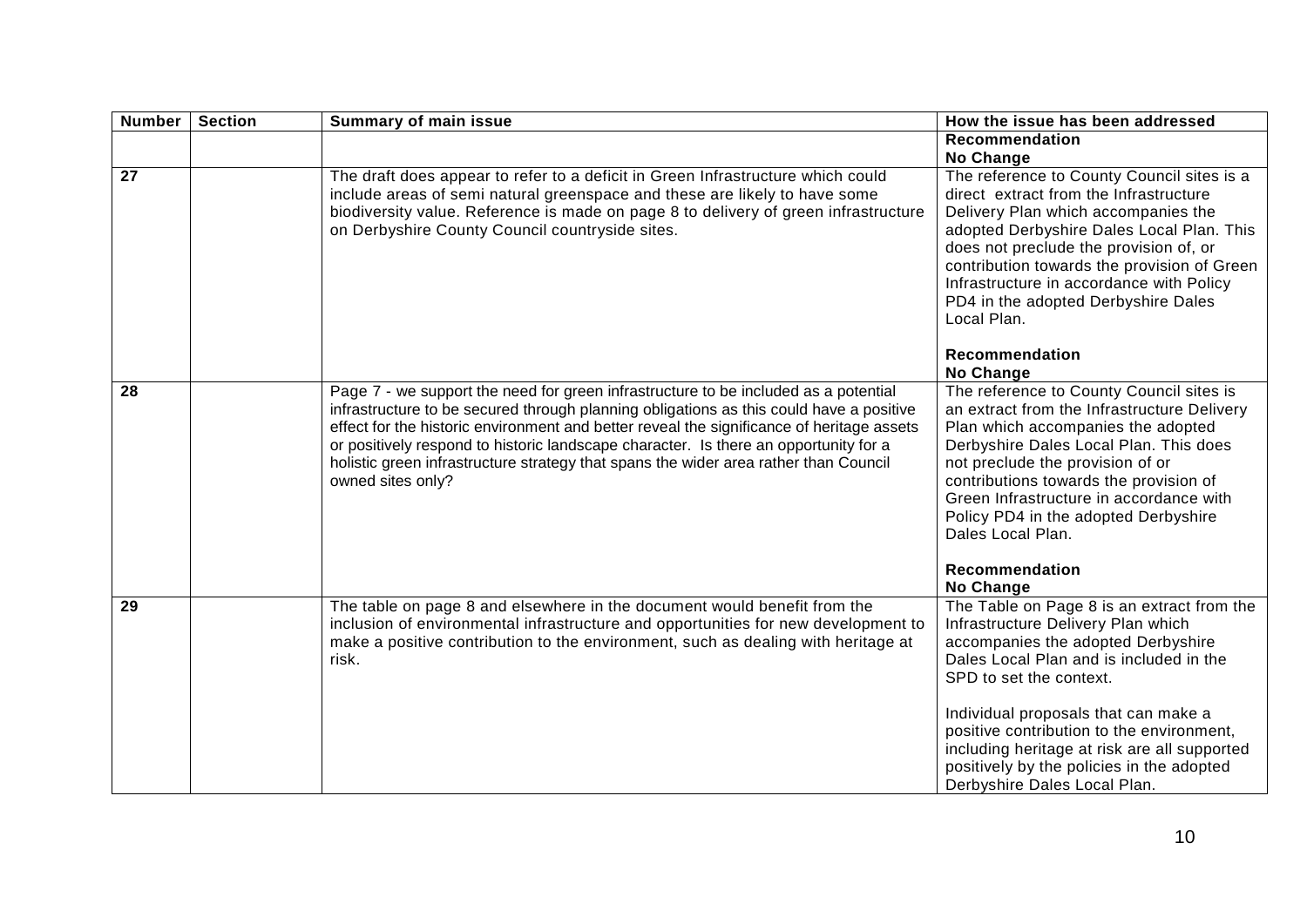| <b>Number</b> | <b>Section</b> | <b>Summary of main issue</b>                                                                                                                                                                                                                                                                                                                                                       | How the issue has been addressed                                                                                                                                                                                                                                                                                                                                                                                                                                                                                                                                                                                                                                        |
|---------------|----------------|------------------------------------------------------------------------------------------------------------------------------------------------------------------------------------------------------------------------------------------------------------------------------------------------------------------------------------------------------------------------------------|-------------------------------------------------------------------------------------------------------------------------------------------------------------------------------------------------------------------------------------------------------------------------------------------------------------------------------------------------------------------------------------------------------------------------------------------------------------------------------------------------------------------------------------------------------------------------------------------------------------------------------------------------------------------------|
|               |                |                                                                                                                                                                                                                                                                                                                                                                                    | Recommendation<br>No Change                                                                                                                                                                                                                                                                                                                                                                                                                                                                                                                                                                                                                                             |
| 30            |                | Clear statements about providing electric charging points throughout the area<br>must be made. There is also a need to address the issue of replacing oil and gas<br>heating of homes and offices. In other words information and demonstrators<br>relating to heat pumps, solar panels and storage batteries needs to be publicised.                                              | Comments noted - the adopted Local Plan<br>provides policy guidance on measures to<br>tackle climate change and the SPD seeks<br>to encourage the provision of electric<br>vehicle charging points and other<br>measures.<br>The District Council is committed to<br>addressing Climate Change A Member<br>Working Party has been set up to take this<br>forward and identify appropriate projects to<br>take forward. This may include the<br>development of new planning policies for<br>inclusion in the Local Plan in the future.<br>Accordingly it is not considered<br>appropriate at this time to add further text<br>to the SPD.<br>Recommendation<br>No Change |
| 31            |                | It is noted that the only specific infrastructure planned for Matlock is the<br>improvement in bus service reliability. The infrastructure does not seem to be very<br>well focused given that over 1,000 new houses are either being constructed or are<br>in the planning process. Surely the scale of developments in Matlock demands<br>specific infrastructure to be planned? | The Table on Page $8$ is an extract from the<br>Infrastructure Delivery Plan which<br>accompanies the adopted Derbyshire<br>Dales Local Plan and is included in the<br>SPD to set the context.<br>In addition to bus reliability in Matlock it<br>also identifies junction/highway capacity<br>and traffic management improvements in<br>Matlock.<br>Policy S7 in the adopted Derbyshire Dales<br>Local Plan also identifies the need for<br>improvements in school capacity, and<br>working with the CCG to facilitate                                                                                                                                                 |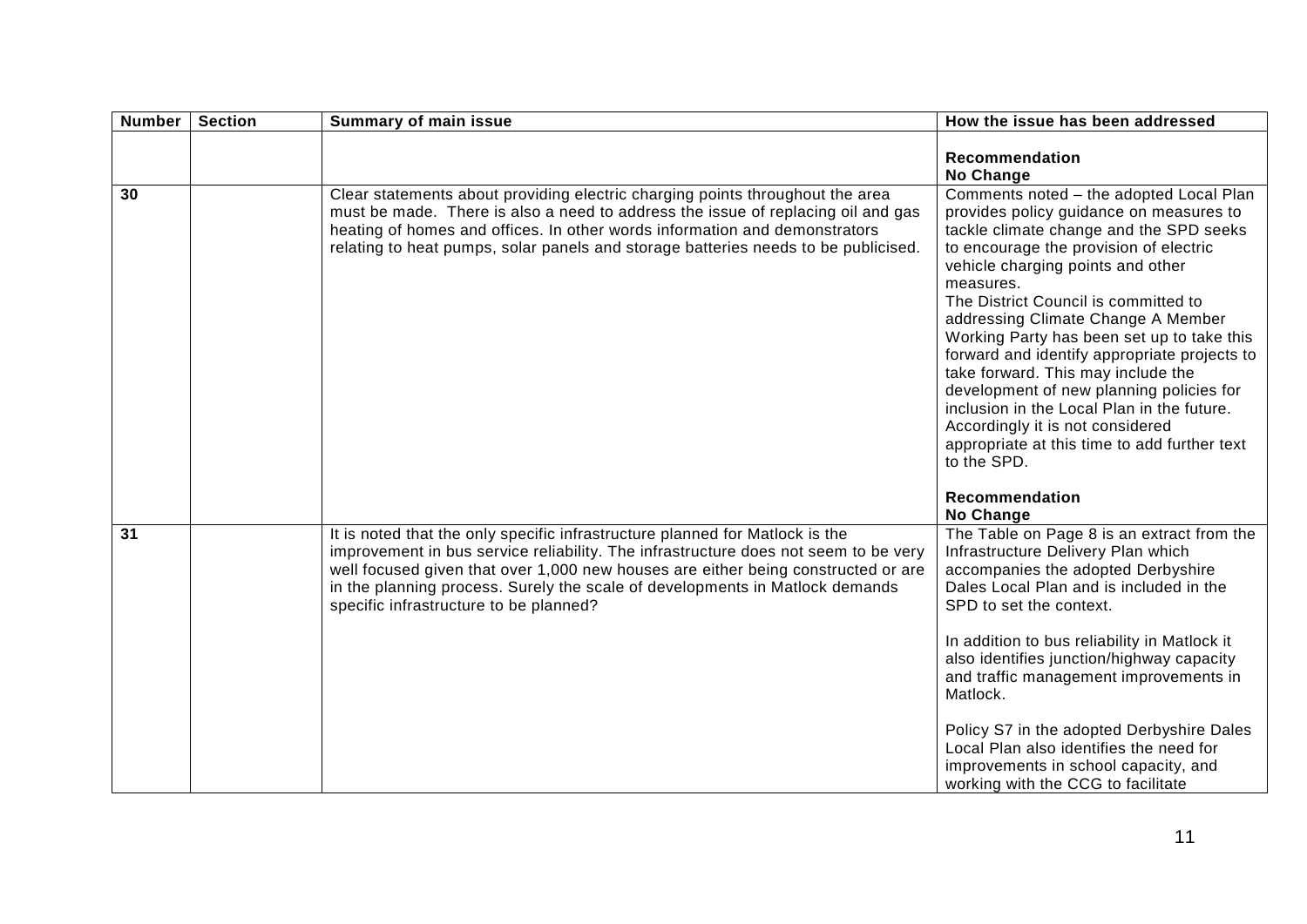| <b>Number</b>   | <b>Section</b>                    | <b>Summary of main issue</b>                                                                                                                                                                                        | How the issue has been addressed                                                                                                                                                                                                                                                                                                                                                                                                               |
|-----------------|-----------------------------------|---------------------------------------------------------------------------------------------------------------------------------------------------------------------------------------------------------------------|------------------------------------------------------------------------------------------------------------------------------------------------------------------------------------------------------------------------------------------------------------------------------------------------------------------------------------------------------------------------------------------------------------------------------------------------|
|                 |                                   |                                                                                                                                                                                                                     | improvements to healthcare provision in<br>Darley Dale & Matlock.                                                                                                                                                                                                                                                                                                                                                                              |
|                 |                                   |                                                                                                                                                                                                                     | The provision of these improvements being<br>to the benefit of both new and future<br>residents of the area.                                                                                                                                                                                                                                                                                                                                   |
|                 |                                   |                                                                                                                                                                                                                     | Recommendation<br>No Change                                                                                                                                                                                                                                                                                                                                                                                                                    |
|                 |                                   |                                                                                                                                                                                                                     |                                                                                                                                                                                                                                                                                                                                                                                                                                                |
| 32              |                                   | Agree with main infrastructure deficits identified.                                                                                                                                                                 | Noted                                                                                                                                                                                                                                                                                                                                                                                                                                          |
| $\overline{33}$ |                                   | The provision of accommodation, care and support for older people including<br>Extra Care is duly supported.                                                                                                        | Noted                                                                                                                                                                                                                                                                                                                                                                                                                                          |
| $\overline{34}$ | <b>Priority</b><br>Infrastructure | Charging points in every public car park. Charging points in street lamps for<br>residences without drives are needed.                                                                                              | These are measures which can address<br>the high priority being given to tackling<br>climate change, Whilst the provision of<br>charging points in car parks is beyond the<br>scope of this SPD the reference to<br>communal charging facilitates could<br>include these being sort through<br>negotiations with developers as well as<br>provision of street lamp charging points as<br>an alternative.<br><b>Recommendation</b><br>No Change |
| 35              |                                   | I would suggest that Traffic and Transportation is a high priority given the scale of<br>developments planned and the fact that the transport network is already "at<br>capacity" according to the Highways Agency. | Whilst it may not be specifically identified<br>on Page 9 the Table on Page 8 in the draft<br>SPD clearly shows that traffic and<br>transportation matters are essential<br>elements of infrastructure which are<br>required to complement the scale of<br>development being proposed.<br>Recommendation<br>No Change                                                                                                                          |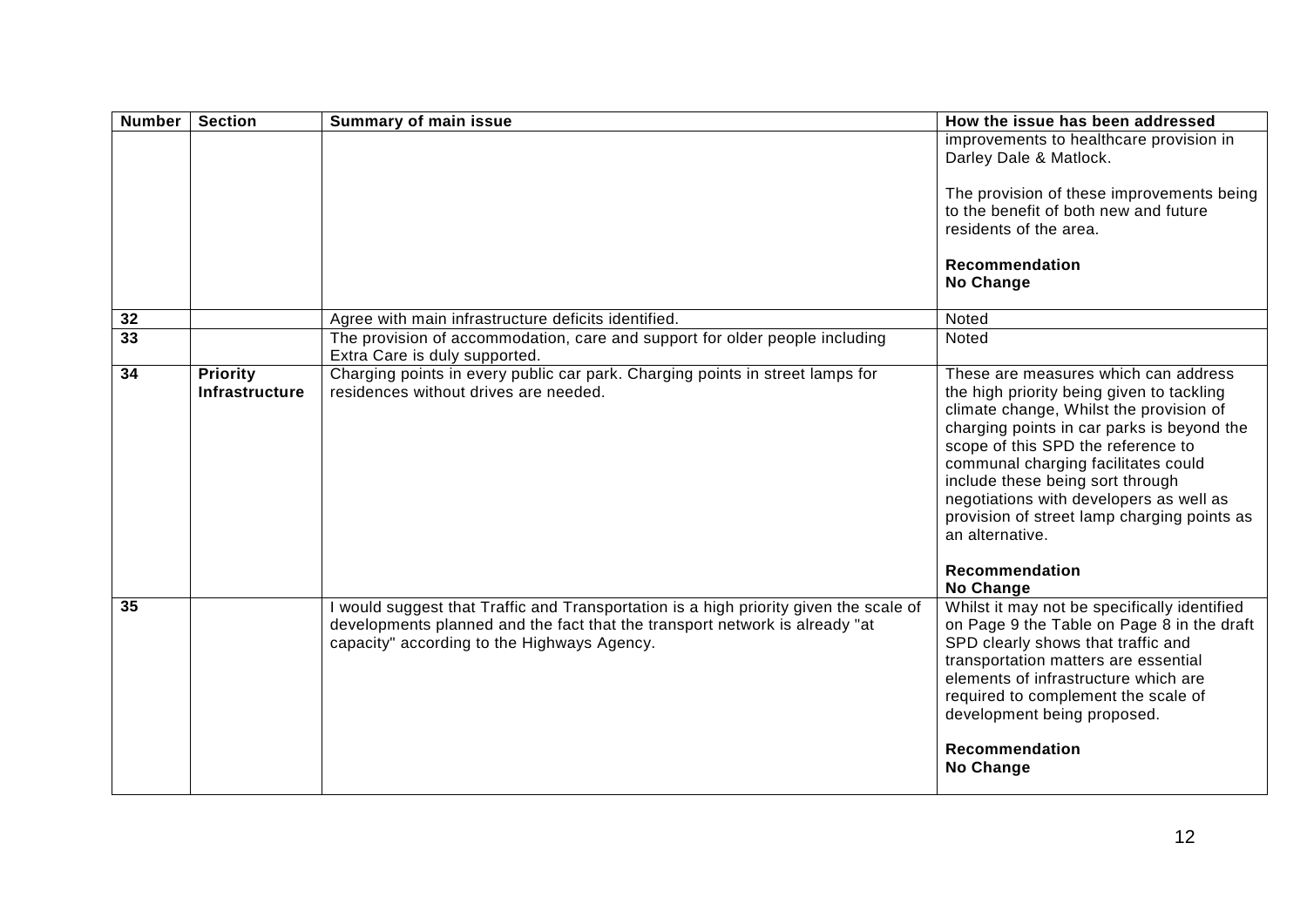| <b>Number</b> | <b>Section</b>                                  | <b>Summary of main issue</b>                                                                                                                                                                                                                                                                                                                                                                                                                                                                                                                                                                                                                                                                                                                                                                                                                                                                                                                                                                                                                                                                                                                                                                                           | How the issue has been addressed                                                                                                                                                                                                                                                                                                                                                                                                                                                                                                                                                                                                                        |
|---------------|-------------------------------------------------|------------------------------------------------------------------------------------------------------------------------------------------------------------------------------------------------------------------------------------------------------------------------------------------------------------------------------------------------------------------------------------------------------------------------------------------------------------------------------------------------------------------------------------------------------------------------------------------------------------------------------------------------------------------------------------------------------------------------------------------------------------------------------------------------------------------------------------------------------------------------------------------------------------------------------------------------------------------------------------------------------------------------------------------------------------------------------------------------------------------------------------------------------------------------------------------------------------------------|---------------------------------------------------------------------------------------------------------------------------------------------------------------------------------------------------------------------------------------------------------------------------------------------------------------------------------------------------------------------------------------------------------------------------------------------------------------------------------------------------------------------------------------------------------------------------------------------------------------------------------------------------------|
| 36            |                                                 | Agree with and welcome inclusion of Open Space, Sport and Recreation where                                                                                                                                                                                                                                                                                                                                                                                                                                                                                                                                                                                                                                                                                                                                                                                                                                                                                                                                                                                                                                                                                                                                             | Noted                                                                                                                                                                                                                                                                                                                                                                                                                                                                                                                                                                                                                                                   |
|               |                                                 | necessitated to make new development acceptable                                                                                                                                                                                                                                                                                                                                                                                                                                                                                                                                                                                                                                                                                                                                                                                                                                                                                                                                                                                                                                                                                                                                                                        |                                                                                                                                                                                                                                                                                                                                                                                                                                                                                                                                                                                                                                                         |
| 37            |                                                 | Agreed each application should be assessed upon its own individual merits                                                                                                                                                                                                                                                                                                                                                                                                                                                                                                                                                                                                                                                                                                                                                                                                                                                                                                                                                                                                                                                                                                                                              | Noted                                                                                                                                                                                                                                                                                                                                                                                                                                                                                                                                                                                                                                                   |
| 38            |                                                 | Support the inclusion of 'open space sport and recreation' as a priority form of                                                                                                                                                                                                                                                                                                                                                                                                                                                                                                                                                                                                                                                                                                                                                                                                                                                                                                                                                                                                                                                                                                                                       | Noted                                                                                                                                                                                                                                                                                                                                                                                                                                                                                                                                                                                                                                                   |
|               |                                                 | infrastructure.                                                                                                                                                                                                                                                                                                                                                                                                                                                                                                                                                                                                                                                                                                                                                                                                                                                                                                                                                                                                                                                                                                                                                                                                        |                                                                                                                                                                                                                                                                                                                                                                                                                                                                                                                                                                                                                                                         |
| 39            | <b>Planning</b><br>Obligation<br><b>Process</b> | Take this opportunity to thank you for the opportunity to comment on the Draft<br>Developer Contributions Supplementary Planning Document. Our only comment at<br>this stage is that you consider including a reference to the new requirement to<br>publish an Infrastructure Funding Statement (IFS): as required by the new<br>Community Infrastructure Levy (Amendment) (England) (No. 2) Regulations 2019.<br>This covers S.106 and S.278 and could be potentially accommodated on page 11.                                                                                                                                                                                                                                                                                                                                                                                                                                                                                                                                                                                                                                                                                                                       | The requirement to publish Infrastructure<br>Funding Statements came into in effect in<br>September 2019. As such it is considered<br>appropriate to include reference to them in<br>the first paragraph on Page 12.<br>Recommendation<br>Amend text on Page 12 to read:                                                                                                                                                                                                                                                                                                                                                                                |
|               |                                                 |                                                                                                                                                                                                                                                                                                                                                                                                                                                                                                                                                                                                                                                                                                                                                                                                                                                                                                                                                                                                                                                                                                                                                                                                                        | The District Council will publish in its annual<br>Authority Monitoring Report, and<br><b>Infrastructure Funding Statements</b><br>information on planning obligations including<br>the amount of monies secured, for what type<br>of infrastructure, and the expenditure levels.                                                                                                                                                                                                                                                                                                                                                                       |
| 40            |                                                 | Deeply concerned about the content of pages 10/11 under the heading of<br>'Viability'. Note that concessions to developers seeking to avoid or reduce<br>development contributions will not be made, unless the developers' reasons are set out<br>in a financial viability statement, which should include "evidence in relation to build<br>costs, including land acquisition". However, our main concern is the point that<br>Developers should buy property in the full knowledge of all established planning<br>requirements in approved Local Plan Policy and Supplementary Planning Documents.<br>Permissions for sub-standard development should not be granted on the basis of<br>developer profitability and viability. If developers have not properly taken account of<br>their planning policy obligations before purchasing land for development, and bought<br>the land at too high a price, the community should not pay in the form of poorer<br>infrastructure, inadequate provision for social housing, and development which is poor<br>quality and/or not enhancing the character and appearance of the area.<br>It is paramount that this point is made clear to developers under the heading of | The section on viability has been included<br>to clarify the policies in the adopted<br>Derbyshire Dales Local Plan - most<br>notably Policy HC4; Affordable Housing<br>which indicates that where the provision of<br>affordable housing is below the<br>requirement then a financial appraisal is<br>required to justify the reduced provision.<br>Whilst a reduced provision may well be<br>accepted on occasions it does not mean<br>that the District Council is willing to accept<br>sub-standard development, as all<br>development is required to meet the<br>requirements of the other policies in the<br>adopted Derbyshire Dales Local Plan. |
|               |                                                 | 'viability' and wording as set out in italics above, or to that effect should be inserted into                                                                                                                                                                                                                                                                                                                                                                                                                                                                                                                                                                                                                                                                                                                                                                                                                                                                                                                                                                                                                                                                                                                         | Recommendation                                                                                                                                                                                                                                                                                                                                                                                                                                                                                                                                                                                                                                          |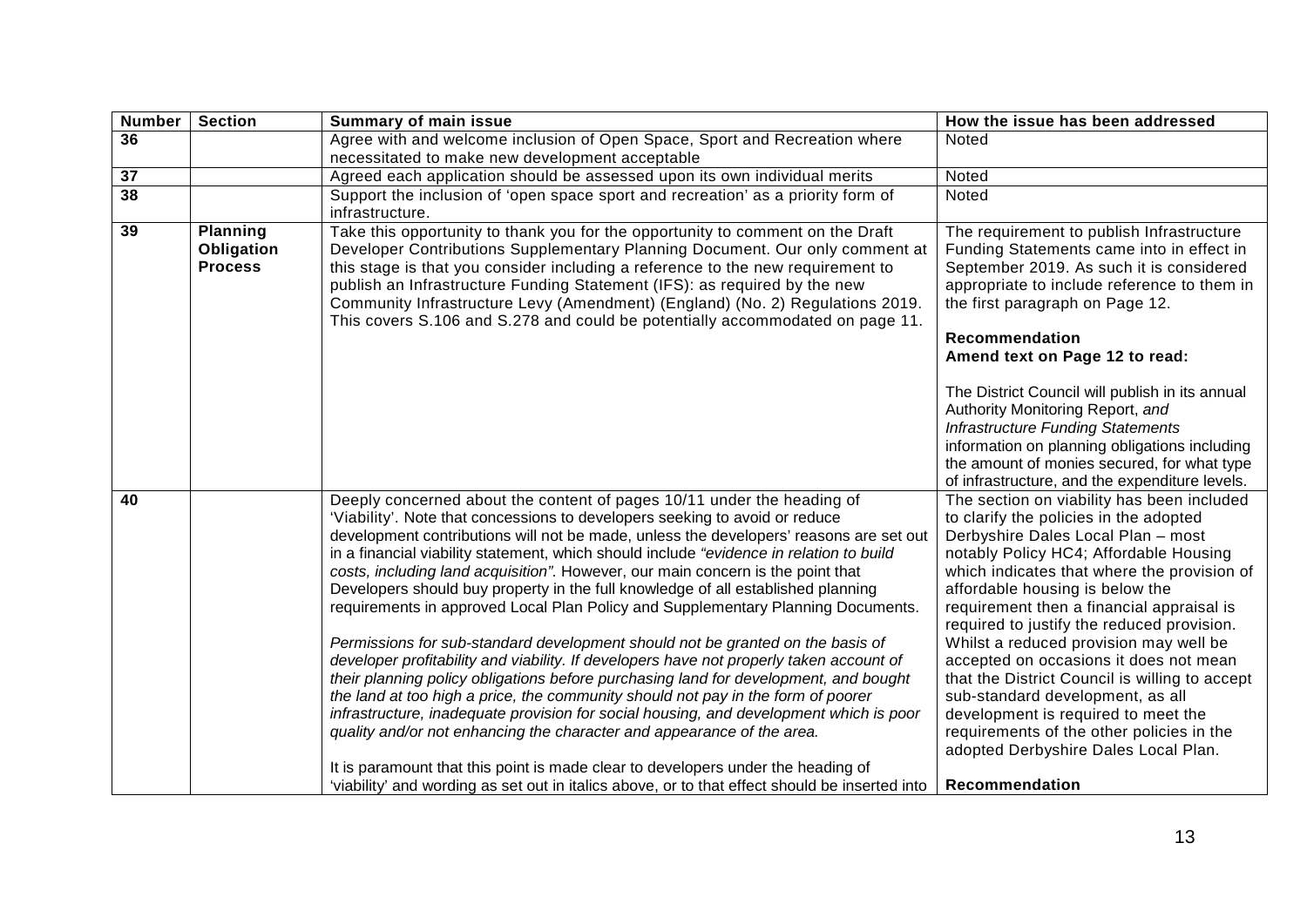| <b>Number</b> | <b>Section</b> | <b>Summary of main issue</b>                                                                                                                                                                                                                                                                                                                                                                                                                                                                                                                                                                                                                                                                                                                                                                                                                                                                                                                                                                                                                                                                                                                  | How the issue has been addressed                                                                                                                                                                                                                                                                                                                                                                                                                                                                                                         |
|---------------|----------------|-----------------------------------------------------------------------------------------------------------------------------------------------------------------------------------------------------------------------------------------------------------------------------------------------------------------------------------------------------------------------------------------------------------------------------------------------------------------------------------------------------------------------------------------------------------------------------------------------------------------------------------------------------------------------------------------------------------------------------------------------------------------------------------------------------------------------------------------------------------------------------------------------------------------------------------------------------------------------------------------------------------------------------------------------------------------------------------------------------------------------------------------------|------------------------------------------------------------------------------------------------------------------------------------------------------------------------------------------------------------------------------------------------------------------------------------------------------------------------------------------------------------------------------------------------------------------------------------------------------------------------------------------------------------------------------------------|
|               |                | the text relating to viability. This would reduce the extent to which officer time is taken<br>dealing with concession applications by developers and enable greater consistency for<br>developers, the Council and all interested parties.                                                                                                                                                                                                                                                                                                                                                                                                                                                                                                                                                                                                                                                                                                                                                                                                                                                                                                   | No Change                                                                                                                                                                                                                                                                                                                                                                                                                                                                                                                                |
|               |                | In the majority of respects the SPD is commendable and it is accepted that very rarely<br>exceptions may be justified, However it is essential that developers for not take unfair<br>advantage of the need for viable development options, and do not received unjustified<br>subsidy from the Council. The objective to achieve 'clarity and certainty' for developers<br>are sound, but this should be extended to the whole community, the wording set out in<br>italics above should be inserted.                                                                                                                                                                                                                                                                                                                                                                                                                                                                                                                                                                                                                                        |                                                                                                                                                                                                                                                                                                                                                                                                                                                                                                                                          |
| 41            |                | There may be very infrequent occasions when the objectives of a planning application<br>and Local Plan will be prejudiced if concessions are not made to developers. For<br>example, much needed brownfield redevelopment may not proceed unless finance is<br>released to remove widespread site contamination. However, the scope for the Council<br>to, in effect, subsidise private development should be extremely rare in our opinion.<br>This is because the costs of dealing with most brownfield developments should also be<br>reflected in the purchase price paid by a developer to a landowner. In the past there<br>have been Government funds available for decontamination. These may be available<br>again in which case they should also be explored by Developers/ Councils before<br>considering a departure from the standard policy.<br>If the Council receive an application for such concessions, or any form of<br>concession, it should ensure that the quality and detail of their own independent<br>advice on these matters is able to fully check the accuracy of claims by<br>developers' specialist advisors. | The District Valuer is a Government<br>Agency that provide specialist<br>independent, impartial, valuation and<br>professional property advice across the<br>entire public sector. They employ RICS<br>qualified Chartered Surveyors delivering a<br>wide range of property consultancy advice.<br>As such the District Council has no<br>concerns about the quality of the advice<br>that is being provided in respect of<br>individual financial appraisals prepared by<br>developers and their agents.<br>Recommendation<br>No Change |
| 42            |                | Schemes for association infrastructure from scratch e.g. new school or doctor<br>surgery can be very time consuming, and 'pay back' clauses should account for<br>this. Recommend that 10 years should normally be the minimum period during<br>which the Council should be allowed to hold developer contributions.                                                                                                                                                                                                                                                                                                                                                                                                                                                                                                                                                                                                                                                                                                                                                                                                                          | The SPD indicates on Page 11 that<br>refunds will usually be given five or ten<br>years after the receipt of the payment of<br>any financial contribution. Given that some<br>projects are expected to be delivered in a<br>shorter time frame than others it is not<br>unreasonable to have a shorter refund<br>period than those potentially more complex<br>projects within s106 obligations.<br>Recommendation<br>No Change                                                                                                          |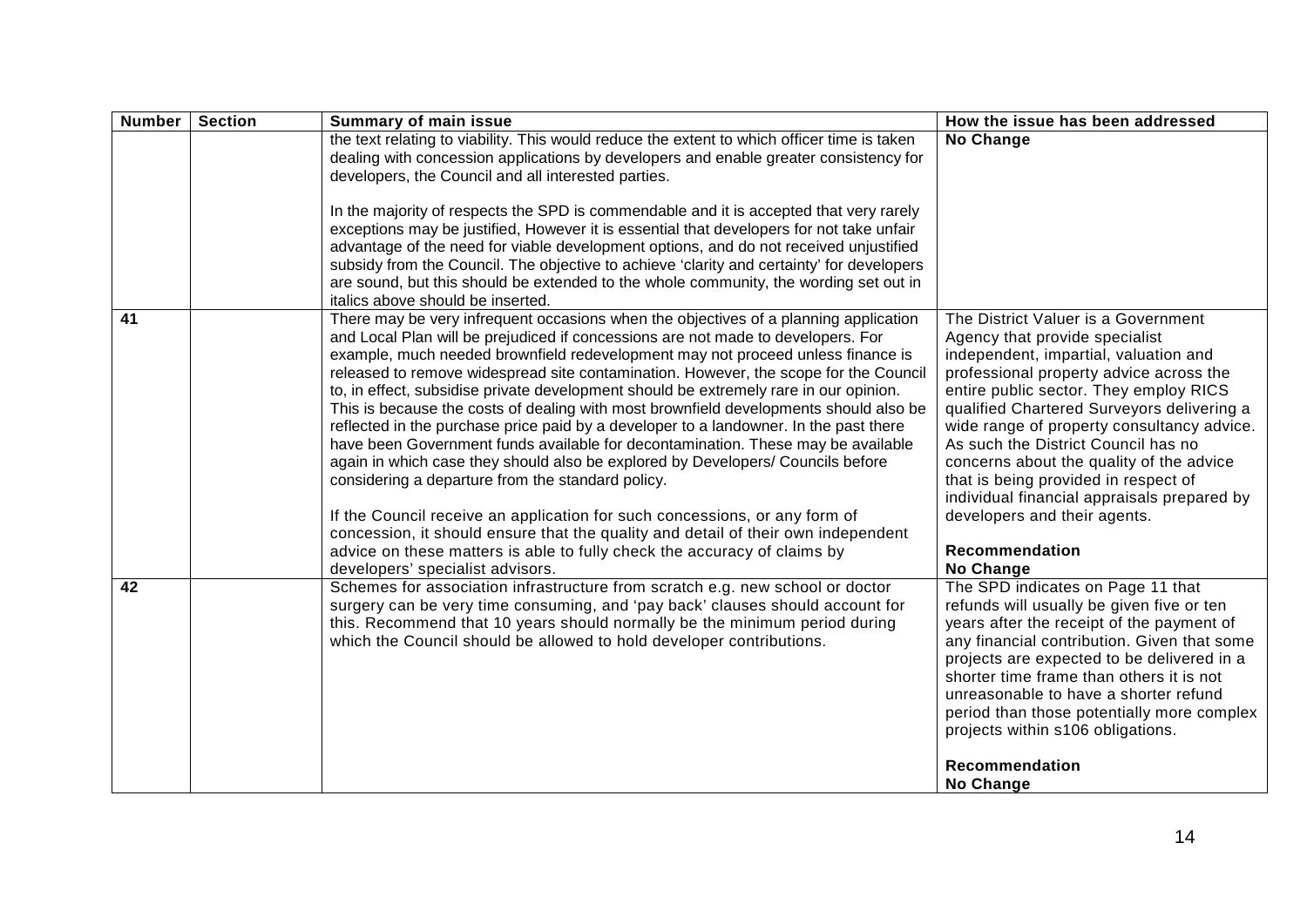| <b>Number</b> | <b>Section</b> | <b>Summary of main issue</b>                                                                                                                                                                                                                                                                                                                                                                                        | How the issue has been addressed                                                                                                                                                                                                                                                                                                                                                                                                                                                                                                                              |
|---------------|----------------|---------------------------------------------------------------------------------------------------------------------------------------------------------------------------------------------------------------------------------------------------------------------------------------------------------------------------------------------------------------------------------------------------------------------|---------------------------------------------------------------------------------------------------------------------------------------------------------------------------------------------------------------------------------------------------------------------------------------------------------------------------------------------------------------------------------------------------------------------------------------------------------------------------------------------------------------------------------------------------------------|
| 43            |                | Good overall, but suggest that holding and overseeing spending of financial<br>contributions should include charitable and community bodies where appropriate<br>with prior written agreement to co-ordinate delivery on the ground - eg Sports<br>Group has the ability to co- ordinate delivery as does the Recreation Ground Trust<br>as a charity working with the 4 Clubs/ interests at the Recreation Ground. | Where a development is required to provide<br>a financial contribution towards the provision<br>of open space, if an agreed mechanism is for<br>a community group to provide such a facility<br>then there should be no reason why funds<br>could not be passed over to that group to<br>utilise them to deliver capital projects not<br>non-capital schemes. The mechanisms<br>would be detailed on a case by case basis in<br>a s106 obligation. It is not necessarily<br>appropriate for such a requirement to be set<br>out in the SPD.<br>Recommendation |
| 44            |                | Rather than 'the District Council may agree to the provision of lower rates of<br>contributions for a particular site', This should read, when supported by viability<br>evidence the District Council will agree to the provision of lower rates of<br>contributions, to ensure development delivery.                                                                                                              | No Change<br>Noted – it is considered that the text of the<br>SPD as currently prepared clearly states<br>that viability issues will be considered<br>when assessing development proposals<br>and that each application will be assessed<br>on a case by case basis.<br><b>Recommendation</b><br>No Change                                                                                                                                                                                                                                                    |
| 45            |                | p.11, para. 1, second sentence - inset 'a' between 'provide' and 'conclusive opinion'                                                                                                                                                                                                                                                                                                                               | Agreed<br>Recommendation<br>Revise 1 <sup>st</sup> para of Page 11 to read:<br>"evidence in relation to build costs,<br>including land acquisition and future sales<br>values. It will provide a conclusive opinion<br>$on$ "                                                                                                                                                                                                                                                                                                                                 |
| 46            |                | Fundamentally, we object to the increasing costs of delivering development within the<br>authority area through an increase in Section 106 contributions.                                                                                                                                                                                                                                                           | The Derbyshire Dales Local Plan was<br>subject to an extensive strategic viability<br>appraisal of the whole plan. This                                                                                                                                                                                                                                                                                                                                                                                                                                       |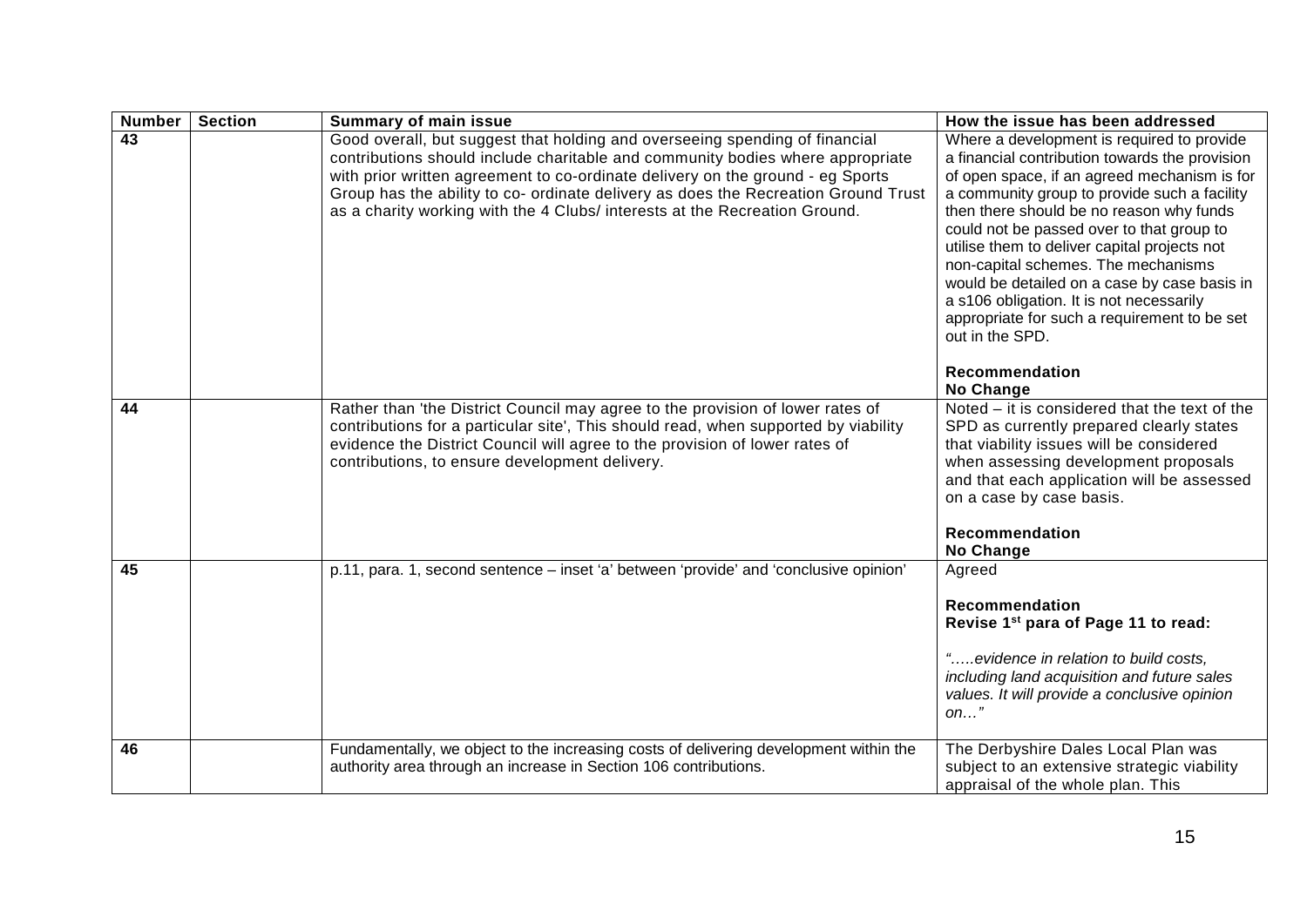| <b>Number</b> | <b>Section</b> | <b>Summary of main issue</b>                                                               | How the issue has been addressed               |
|---------------|----------------|--------------------------------------------------------------------------------------------|------------------------------------------------|
|               |                | Prior to the adoption of the Local Plan in 2017, a viability evidence document called the  | demonstrated that the plan as a whole was      |
|               |                | 'Local Plan & Community Infrastructure Viability Study' was carried out to inform the      | capable of being delivered over the plan       |
|               |                | Council's emerging Local Plan and Community Infrastructure Levy (CIL). The study           | period. The viability study did not seek to    |
|               |                | assessed sites included within the Council's Strategic Housing Land Availability           | assess the detailed viability of individual    |
|               |                | Assessment (SHLAA), draft policies of the emerging Local Plan and identified the           | proposals as this was left to detailed         |
|               |                | viability headroom available for a Community Infrastructure Levy. At a meeting of          | considerations on a site by site basis.        |
|               |                | Council held on 5th December 2018 it concluded that there was insufficient evidence to     |                                                |
|               |                | demonstrate that there was an appropriate balance between:                                 | Policy HC4 in the adopted Derbyshire           |
|               |                | the desirability of funding from CIL (in whole or in part) the actual and expected         | Dales Local Plan indicates that where the      |
|               |                | estimated total cost of infrastructure required to support the development of its          | full requirement for affordable housing is     |
|               |                | area, taking into account other actual and expected sources of funding; and                | not proposed the District Council will         |
|               |                |                                                                                            | require applicants to demonstrate through      |
|               |                | the potential effects (taken as a whole) of the imposition of CIL on the                   | a financial appraisal why a reduced            |
|               |                | economic viability of development across its area.                                         | provision is acceptable. As such it allows     |
|               |                |                                                                                            | in certain circumstances for a negotiated      |
|               |                | As such the District Council resolved to withdraw the Derbyshire Dales Community           | outcome.                                       |
|               |                | Infrastructure Levy Draft Charging Schedule with immediate effect. This highlights         | Whilst the requirements of the SPD will        |
|               |                | concerns the Council has over viability within the District and the careful balance        | need to be taken into account in respects      |
|               |                | required when imposing additional charges on development.                                  | of individual proposals the figures within     |
|               |                |                                                                                            | the SPD are a basis for discussion with        |
|               |                | Whilst CIL was not adopted, the Local Plan was adopted, and its purpose is to enable       | developers. Where it is considered that        |
|               |                | sustainable development to take place. One of the key elements of sustainable              | they have an impact upon viability of          |
|               |                | development is to identify and ensure that appropriate developer contributions are         | individual schemes it will be for the          |
|               |                | made to mitigate the impact of development on the provision of local services and          | developer to indicate the extent to which      |
|               |                | amenities and to ensure that council priorities for affordable housing can be met.         | that occurs.                                   |
|               |                | The Council have increased the Off Site Financial Contributions for affordable housing     |                                                |
|               |                | based on a reappraisal of the existing figures using up to date land values, build costs,  | In respect of the proposed contribution        |
|               |                | dwelling and plot sizes. The figure of £46,209 now proposed is nearly 100% more than       | towards the enabling role undertaken by        |
|               |                | the current off-site affordable housing contribution value of £24,450. This proposed       | the District Council. The enabling role within |
|               |                | contribution is over £20,000 per unit more than the current rate and would include a       | the Community Housing Team is principally      |
|               |                | 3% contribution towards the District Council's enabling role.                              | undertaken by the Rural Housing Enabler        |
|               |                |                                                                                            | and the Head of Housing. The contribution      |
|               |                | After the financial crash of 2007/8, development land values fell sharply and have not     | towards the District Council's housing         |
|               |                | recovered, and are currently less than 80% of the 2007 peak. Whilst there may have         | enabling role reflects the Council's resources |
|               |                | been a small year on year rise in land values between 2017 and 2018 of about 1.2%,         | required in enabling affordable homes to be    |
|               |                | it in no way reflects the scale of rise suggested in this draft report. The draft document | built on an alternative site, such as in the   |
|               |                | does not provide robust evidence to support such a large increase in developer             | identification of land, and potentially        |
|               |                |                                                                                            | properties, which could be purchased by        |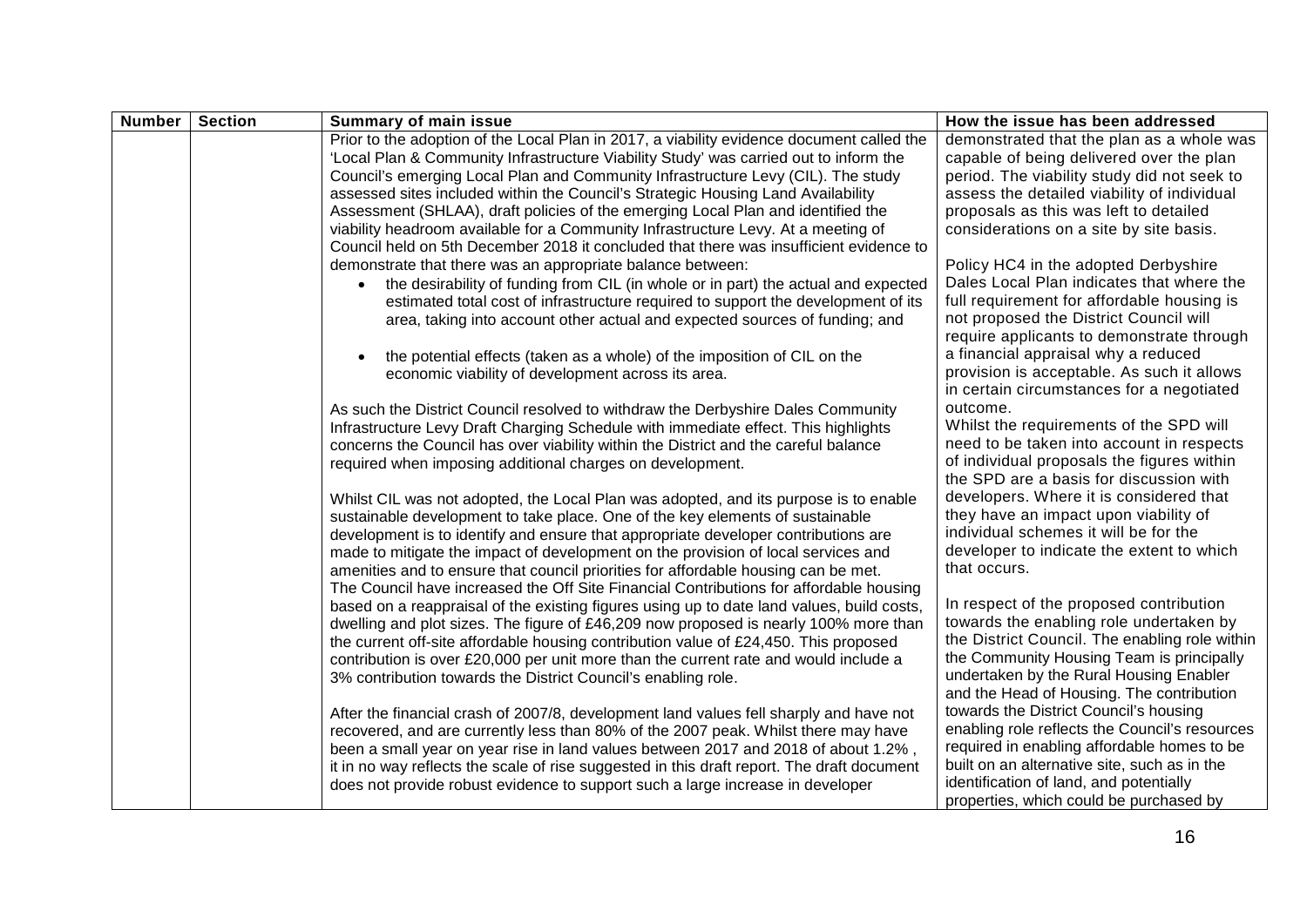| <b>Number</b> | <b>Section</b> | <b>Summary of main issue</b>                                                                                                                                                                                                                                                                                                                                                                                                                                                                                                                                                                                                                                                                                                                                                                                                                                                                                                                                                                                                                                                                                                                                        | How the issue has been addressed                                                                                                                                                                                                                                                                                                                                                                                                                                                                                       |
|---------------|----------------|---------------------------------------------------------------------------------------------------------------------------------------------------------------------------------------------------------------------------------------------------------------------------------------------------------------------------------------------------------------------------------------------------------------------------------------------------------------------------------------------------------------------------------------------------------------------------------------------------------------------------------------------------------------------------------------------------------------------------------------------------------------------------------------------------------------------------------------------------------------------------------------------------------------------------------------------------------------------------------------------------------------------------------------------------------------------------------------------------------------------------------------------------------------------|------------------------------------------------------------------------------------------------------------------------------------------------------------------------------------------------------------------------------------------------------------------------------------------------------------------------------------------------------------------------------------------------------------------------------------------------------------------------------------------------------------------------|
|               |                | contributions and without such justification, and in light of the 2018 CIL report, the case<br>for the increase is not well founded.                                                                                                                                                                                                                                                                                                                                                                                                                                                                                                                                                                                                                                                                                                                                                                                                                                                                                                                                                                                                                                | housing associations to deliver affordable<br>homes. The net affordable homes delivered                                                                                                                                                                                                                                                                                                                                                                                                                                |
|               |                | The proposed increase in off-site contributions comes at a time of other Section 106<br>increases. The payment towards the provision of new school places for residential<br>developers has increased by almost 50%. In 2018 the costs per dwelling for education<br>in a location with full primary and secondary schools, the contribution per dwelling was<br>£4,856, this includes both affordable and market housing, pushing the cost per market<br>dwelling based on 30% affordable to £6,937. With the increases now in place, the<br>costs per market dwelling have now risen to over £10,500 per dwelling. In addition<br>there are costs for off-site open space, health, other community infrastructure including<br>libraries which together add significantly to developer's costs.                                                                                                                                                                                                                                                                                                                                                                   | across all sites in the local plan area in the<br>last 2 financial years is 193, of which 57 have<br>been delivered on site through negotiation<br>with a private developer.<br>Where private developers are paying an off-<br>site financial contribution in lieu of on-site<br>provision, the payment needs to include the<br>use of District Council's resources for the<br>enabling work to ensure the successful<br>delivery of affordable homes on another site,<br>otherwise this cost is borne by the District |
|               |                | In areas where on-site affordable housing is not required or in apartment developments<br>for key groups such as the elderly the impact of the proposed increase in developer<br>contributions will be significant. On a 100 house scheme with 30% affordable the total<br>off site cost will be £1,386,270 or 13,863 per dwelling. With other developer<br>contributions the costs will rise above £25,000 per dwelling. This is before any other<br>development cost is considered.<br>The Council is looking to develop a series of 'legacy' sites, contributing up to $\frac{1}{4}$ of all<br>allocated housing land. These sites are former quarries and other forms of previously<br>developed land, which are often seriously contaminated and/or have land stability<br>issues. Increases in developer contributions will affect the viability of brownfield sites<br>first, limiting development to greenfield land; but even here, given the long term<br>reduction in development land values, increases in developer contribution will reduce<br>residual land values and the likelihood of landowners being willing to sell their land for<br>housing. | Council.<br>It is however considered that in order to<br>ensure that the affordable housing enabling<br>fee does not unduly undermine the viability of<br>development that this be reduced from 1% to<br>0.5%. This then reduces the per dwelling rate<br>from £46,209 to £45,464 and the enabling<br>fee from £1491 to £745.<br>Recommendation<br>That the DDDC Enabling Fee be reduced<br>from 1% to 0.5% and that the relevant<br>text be revised accordingly.                                                      |
|               |                | The council has prepared an action plan to increase the delivery of housing in the<br>District in response to the failure to meet the housing delivery test. Whilst it is<br>acknowledged that the council has argued that its percentage was in fact 105%<br>because completions in the Peak Park were not taken into account, housing delivery<br>remains a serious issue for this council.<br>Increasing developer cost at this stage and introducing monitoring fees will stifle                                                                                                                                                                                                                                                                                                                                                                                                                                                                                                                                                                                                                                                                                |                                                                                                                                                                                                                                                                                                                                                                                                                                                                                                                        |
|               |                | development and the viability issues raised in the CIL Report will be repeated.                                                                                                                                                                                                                                                                                                                                                                                                                                                                                                                                                                                                                                                                                                                                                                                                                                                                                                                                                                                                                                                                                     |                                                                                                                                                                                                                                                                                                                                                                                                                                                                                                                        |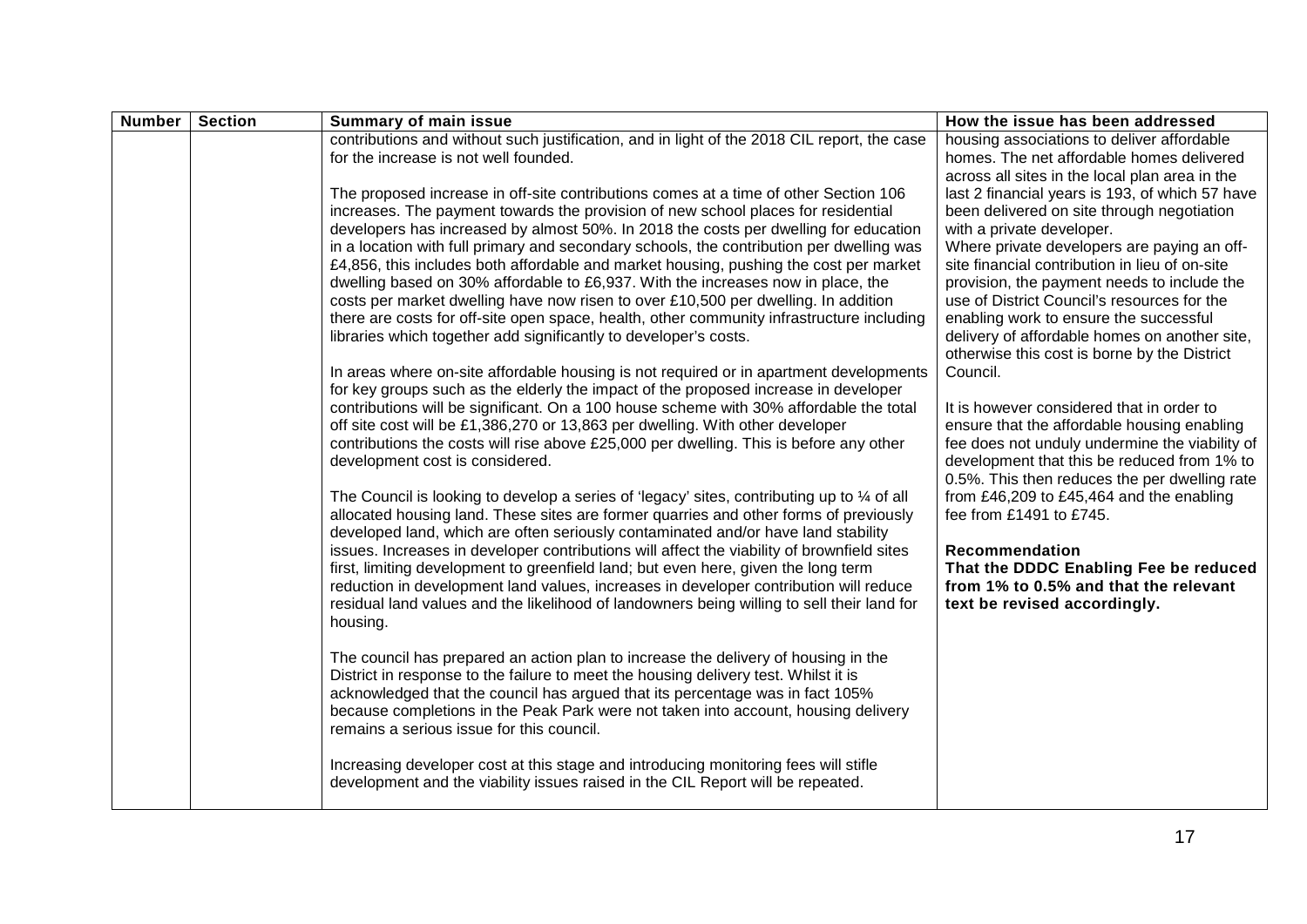| <b>Number</b> | <b>Section</b> | <b>Summary of main issue</b>                                                                                                                                                                                                                                                                                                                                                                                                                                                                                                                                                                                                                                                                                                                                                                                                                                                                                                                                                                                  | How the issue has been addressed                                                                                                                                                                                                   |
|---------------|----------------|---------------------------------------------------------------------------------------------------------------------------------------------------------------------------------------------------------------------------------------------------------------------------------------------------------------------------------------------------------------------------------------------------------------------------------------------------------------------------------------------------------------------------------------------------------------------------------------------------------------------------------------------------------------------------------------------------------------------------------------------------------------------------------------------------------------------------------------------------------------------------------------------------------------------------------------------------------------------------------------------------------------|------------------------------------------------------------------------------------------------------------------------------------------------------------------------------------------------------------------------------------|
|               |                | In light of the Referendum concerning the UK's membership of the EU and with a<br>general election pending, we are now in a period of uncertainty in relation to many<br>factors that impact the property investment and letting markets. At this time<br>organisations involved in the industry are reflecting on the potential implications of the<br>UK leaving the EU, and build rates are beginning to decrease.                                                                                                                                                                                                                                                                                                                                                                                                                                                                                                                                                                                         |                                                                                                                                                                                                                                    |
|               |                | Derbyshire Dales is currently seen as a viable area for housing developers, and the<br>council's housing officer has been able to raise considerable funds through off-site<br>payments for affordable housing. It has been a real success but to increase the off-site<br>payment now when other cost increases have taken effect would be unwise and we<br>believe will hinder the viability of the authority area, and will see developers looking<br>elsewhere. Furthermore, if development rates drop as a result of the increased fees,<br>there is the potential that the District Council may not be able to demonstrate a five-<br>year supply of land for housing over the next two or three years. The risk of not being<br>able to demonstrate a five-year supply of deliverable housing may result in the District<br>Council having to release land it may otherwise may have not considered suitable for<br>development or not had envisaged as coming forward through the Local Plan process. |                                                                                                                                                                                                                                    |
|               |                | At a time where the Council have historically under delivered on housing, and<br>withdrawn the adoption of CIL in the area, there are significant questions over the<br>viability of the authority area as a whole that suggest it will be detrimental to the<br>housing market to increase the level of off-site affordable housing contribution that<br>developers are required to pay on new development where it cannot be delivered on<br>site. The objection also includes the proposed introduction of monitoring fees as it is<br>yet a further cost on the development process.                                                                                                                                                                                                                                                                                                                                                                                                                      |                                                                                                                                                                                                                                    |
| 47            |                | Wish to remind the Council that any requests made for developer contributions must<br>meet the obligation tests as set out in paragraph 56 of the NPPF 2019. These are:<br>- Necessary to make the development acceptable in planning terms;<br>- Directly related to the development; and<br>- Fairly and reasonably related in scale and kind to the development.                                                                                                                                                                                                                                                                                                                                                                                                                                                                                                                                                                                                                                           | Page 5 makes it clear that for s106<br>obligations to be valid then they must<br>satisfy the tests of Reg. 122 of the<br><b>Community Infrastructure Regulations</b><br>2010 as amended.<br>The transparency requested about where |
|               |                | In order to avoid confusion, it is suggested that the Council make clear which<br>stakeholder is responsible for the request and, where possible, the delivery of each<br>contribution tied to a development. A single document, such as the SPD, setting this<br>out may be useful.                                                                                                                                                                                                                                                                                                                                                                                                                                                                                                                                                                                                                                                                                                                          | financial contributions are spent will<br>improve in the future with the requirement<br>for the publication of Infrastructure<br><b>Funding Statements.</b>                                                                        |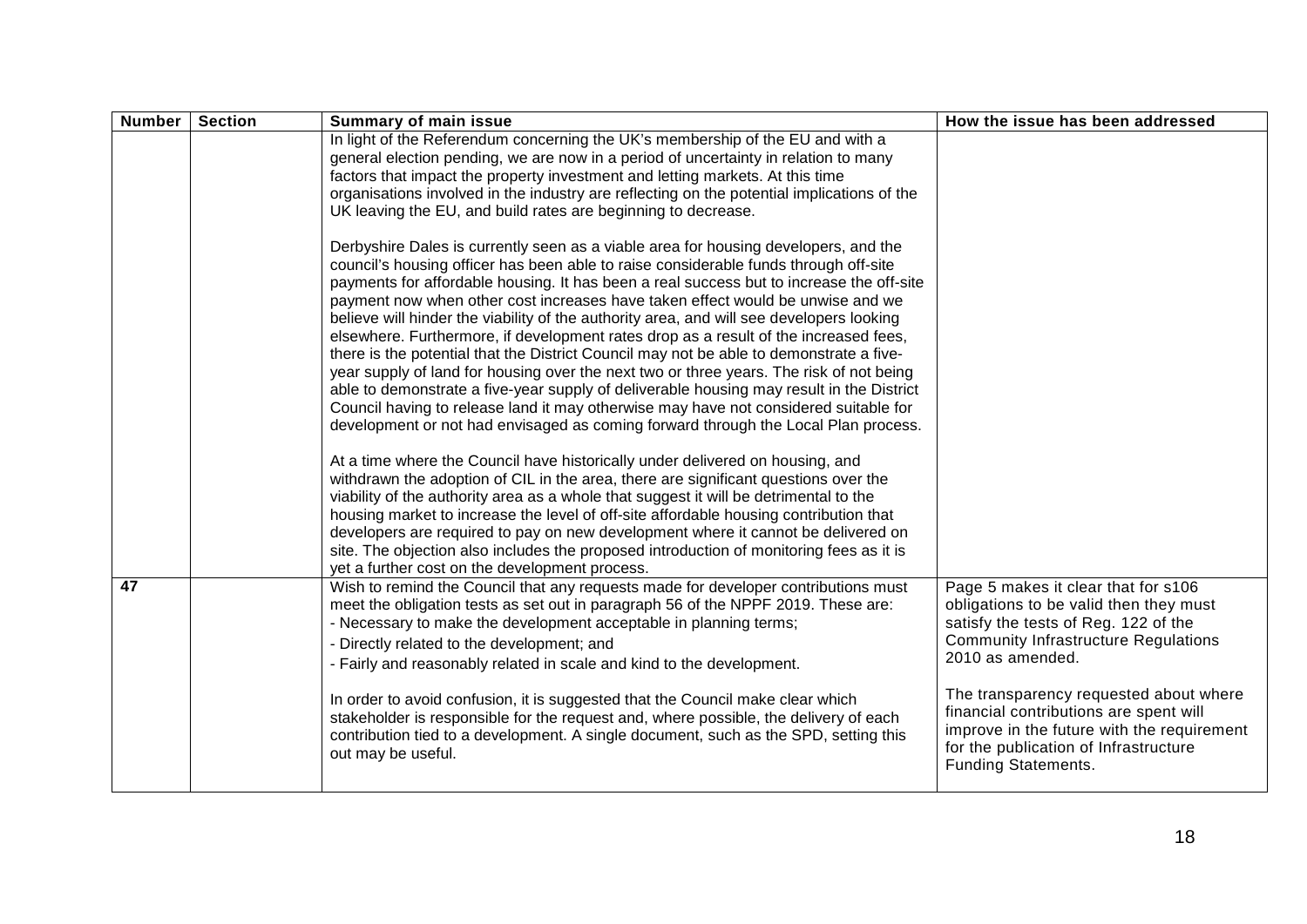| <b>Number</b> | <b>Section</b> | <b>Summary of main issue</b>                                                                                                                                                                                                                                                                                                                                                                                                                                                                                                                                                                                                               | How the issue has been addressed                                                                                                                                                                                                                                                               |
|---------------|----------------|--------------------------------------------------------------------------------------------------------------------------------------------------------------------------------------------------------------------------------------------------------------------------------------------------------------------------------------------------------------------------------------------------------------------------------------------------------------------------------------------------------------------------------------------------------------------------------------------------------------------------------------------|------------------------------------------------------------------------------------------------------------------------------------------------------------------------------------------------------------------------------------------------------------------------------------------------|
|               |                | Any request made for contributions should be done as soon as practicable during the<br>planning application process in order to aid efficiency of the determination process and<br>allow time for negotiation within the statutory timescale if required. It would also be<br>useful if guidance is provided at the pre-application stage as to the potential<br>contribution requirements of a proposed development based on available information<br>at that stage. The adoption of this approach may prevent future delay at or post the<br>planning application stage ensuring sustainable development is delivered as<br>anticipated. | Any phasing of financial contributions can<br>be included in the detail of each s106<br>planning obligation - this does not,<br>however need to be set out in the SPD.<br>Recommendation<br>No Change                                                                                          |
|               |                | Any requests for contributions made to a planning application should be supported by<br>clear evidence which illustrates that the request has been made in full accordance with<br>paragraph 56 of the NPPF as set out above.                                                                                                                                                                                                                                                                                                                                                                                                              |                                                                                                                                                                                                                                                                                                |
|               |                | In terms of delivery of infrastructure and monies collated from a development, request<br>that information regarding how and where this is delivered is shared with the applicant<br>in order to illustrate that the obligation tests have been met. This information would<br>also be useful to local community members to better illustrate the benefits to their area<br>which a development is provided.                                                                                                                                                                                                                               |                                                                                                                                                                                                                                                                                                |
|               |                | It is important that flexibility is provided to ensure sustainable development<br>opportunities are delivered. This may include the phasing of payments/infrastructure in<br>alignment with the delivery of housing on a site, in order to minimise upfront cost and<br>associated risk. The adoption of this approach will be beneficial to the delivery rate of a<br>development and will ensure that necessary infrastructure is delivered as it is required                                                                                                                                                                            |                                                                                                                                                                                                                                                                                                |
| 48            |                | The DDDC Annual Monitoring report on S106 is limited and difficult to read. There<br>is no way to evaluate how much of the S106 funding agreed on Ashbourne<br>development schemes has been allocated to promoting sustainable development<br>in Ashbourne as required by planning law.<br>The District Councils Annual Monitoring report on S106 should be much more<br>transparent and clearer along the lines of the West Suffolk District Council S106<br><b>Annual Report</b>                                                                                                                                                         | The publication of Infrastructure Funding<br>Statements in 2020 will address any<br>concerns about transparency, as the<br>contents of such documents will be set out<br>in legislation. This does not however have<br>any bearing on the purpose and content of<br>the SPD.<br>Recommendation |
|               |                |                                                                                                                                                                                                                                                                                                                                                                                                                                                                                                                                                                                                                                            | No Change                                                                                                                                                                                                                                                                                      |
| 49            |                | Page 11 - Paragraph 3 The County Council endeavours to spend contributions as<br>soon as possible and in accordance with the Section 106 Agreement. However DCC<br>requests that Section 106 Agreements should include a clause that states where funds<br>are committed, they should be treated as spent. If funds are not committed or spent                                                                                                                                                                                                                                                                                             | In some instances projects can take some<br>time to come to fruition and may take<br>longer than originally envisaged. It is<br>considered that if the phrase "committed"                                                                                                                      |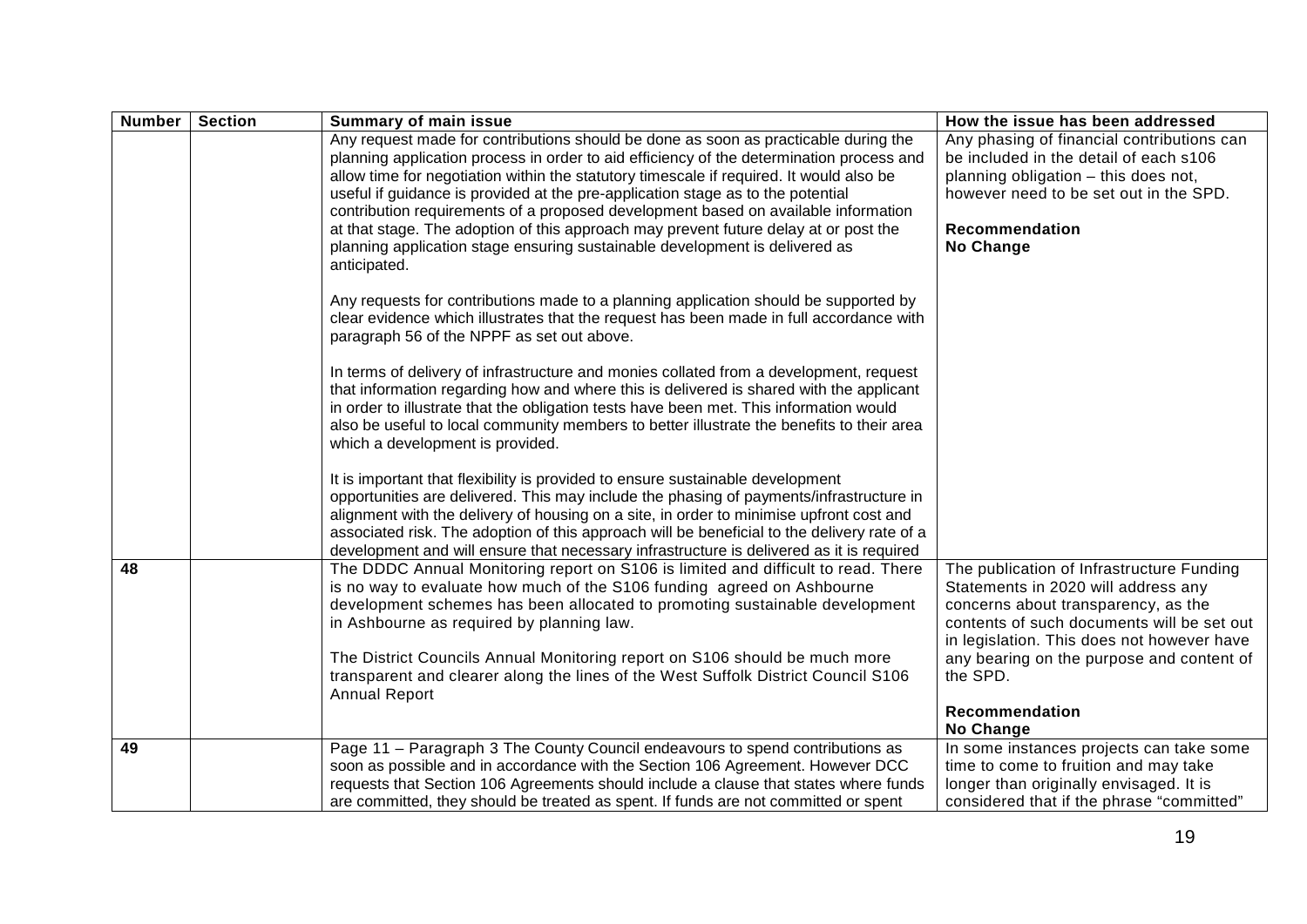| <b>Number</b>   | <b>Section</b>                      | <b>Summary of main issue</b>                                                                                                                                                                                                                                                                                                                                                                                                                                                                                                                                                                                                                                                                                                                                                                                                                                                                                                                                                                                                                                                                                                                                                                        | How the issue has been addressed                                                                                                                                                                                                                                                                                                                                                                                                                                                                                |
|-----------------|-------------------------------------|-----------------------------------------------------------------------------------------------------------------------------------------------------------------------------------------------------------------------------------------------------------------------------------------------------------------------------------------------------------------------------------------------------------------------------------------------------------------------------------------------------------------------------------------------------------------------------------------------------------------------------------------------------------------------------------------------------------------------------------------------------------------------------------------------------------------------------------------------------------------------------------------------------------------------------------------------------------------------------------------------------------------------------------------------------------------------------------------------------------------------------------------------------------------------------------------------------|-----------------------------------------------------------------------------------------------------------------------------------------------------------------------------------------------------------------------------------------------------------------------------------------------------------------------------------------------------------------------------------------------------------------------------------------------------------------------------------------------------------------|
|                 |                                     | within the time limit specified by the legal agreement the contribution would be returned<br>to the developer. Therefore in terms of paragraph 3 it is requested that reference to<br>committed funds is also made.                                                                                                                                                                                                                                                                                                                                                                                                                                                                                                                                                                                                                                                                                                                                                                                                                                                                                                                                                                                 | were included in the SPD this would and<br>could lengthen the time over which the<br>District Council or County Council hold the<br>relevant financial contribution without them<br>actually being spent. It is considered that<br>this is unreasonable and the most<br>appropriate way forward is to ensure that<br>the financial contributions are received and<br>spent within the specified timeframe as this<br>should focus the agency on undertaking<br>the necessary work to deliver<br>infrastructure. |
|                 |                                     |                                                                                                                                                                                                                                                                                                                                                                                                                                                                                                                                                                                                                                                                                                                                                                                                                                                                                                                                                                                                                                                                                                                                                                                                     | <b>Recommendation</b><br><b>No Change</b>                                                                                                                                                                                                                                                                                                                                                                                                                                                                       |
| 50              |                                     | Paragraph 1 - As per the response to 'Holding and Spending Financial Contributions'<br>(above) regarding committed funding, it is requested that the last sentence reads<br>'Monies to be refunded to the developer should they remain unspent/uncommitted'.<br>No reference is made in this section to the introduction of mandatory reporting on<br>planning obligations through the amended CIL Regulations via the production of an<br>annual infrastructure funding statement (IFS). In order to support the monitoring of<br>obligations and the production of the IFS paragraph 2A has been inserted into<br>Regulation 122 of the CIL Regulations 2010 (as amended) which asserts that a<br>monitoring contribution does not have to constitute a reason for granting a planning<br>permission. As such authorities can charge monitoring fees, and as such it is<br>suggested that the methodology is set out in this SPD. The County Council will also<br>require a separate monitoring fee as under the new CIL regulations the DCC is also<br>required to produce an IFS. The calculation methodology will be set out in the next<br>iteration of the Developer Contributions Protocol. | As set out above it is considered<br>unreasonable to make reference to<br>committed expenditure rather it should<br>related to financial contributions which<br>have already been spent.<br>As set out above it is already<br>recommended that reference to IFS are<br>included in the SPD under Monitoring on<br>Page 12.<br><b>Recommendation</b><br>No Change                                                                                                                                                |
| $\overline{51}$ | <b>Affordable</b><br><b>Housing</b> | Policy 34 of the NPPF requires Planning Authorities to set out<br>developer contributions policies, but these "should not undermine the deliverability of<br>the plan". Our view is that provided Developer Contributions are reasonable and relate<br>fairly to the development proposed, neither the viability of the Local Plan, or viability of<br>any plan for housing, need be prejudiced if developers have accounted for policies for<br>associated contributions from the outset.<br>Account should be taken of the Prime Ministerial Planning Statement in June 19 as<br>follows "I do not accept that, in 2019, we can only have sufficient and affordable<br>housing be compromising on standards, safety, aesthetics, and space. That is why I                                                                                                                                                                                                                                                                                                                                                                                                                                         | The NPPF and Ministerial Statements are<br>material considerations in the<br>determination of planning applications. As<br>such they are given due regard when a<br>planning application is under<br>consideration. It is not, however necessary<br>for them to be included within the SPD.<br>Recommendation                                                                                                                                                                                                   |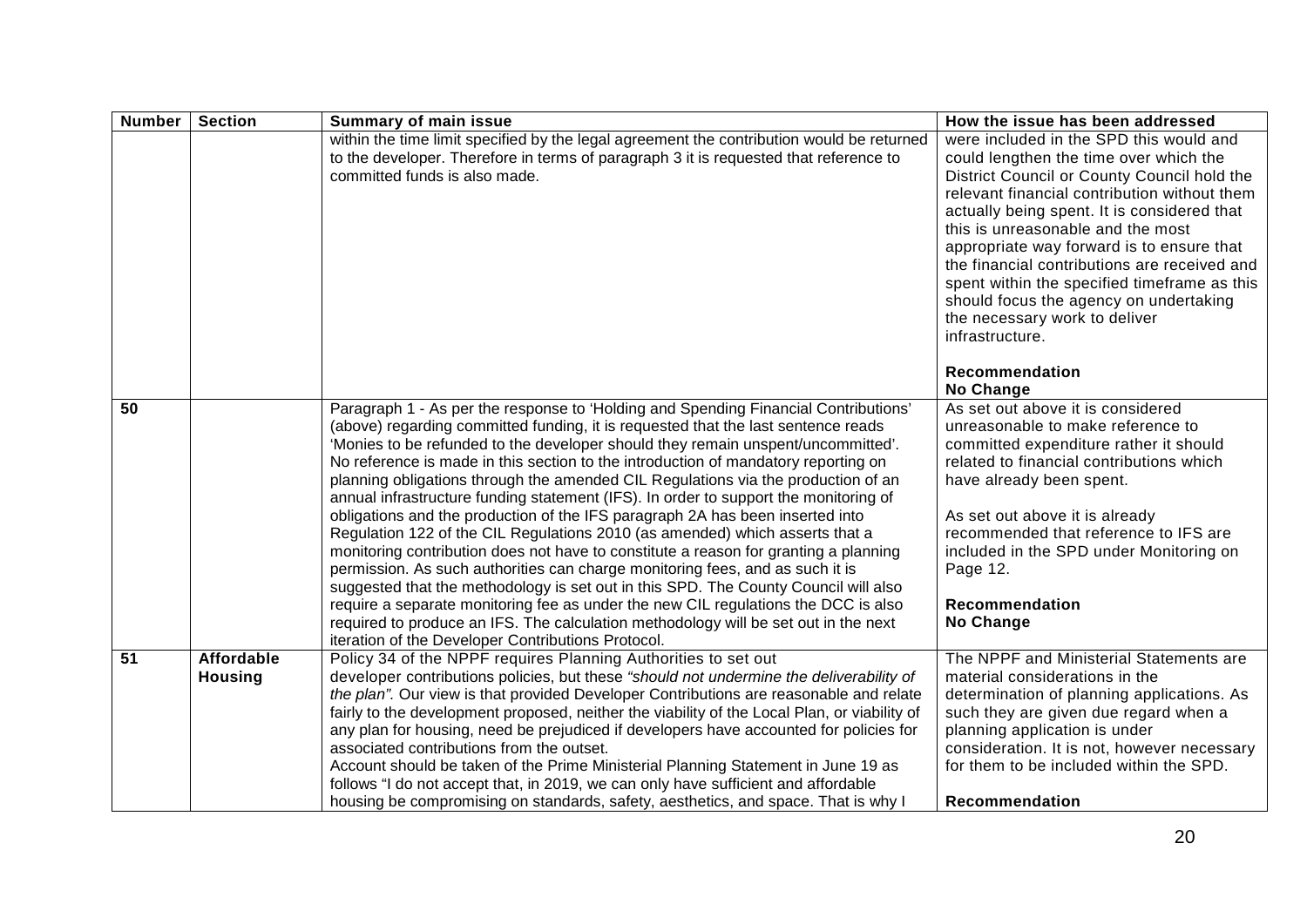| <b>Number</b> | <b>Section</b> | <b>Summary of main issue</b>                                                                                                                                                                                                                                                                                                                                                                                                                                                                                                                                                                                                                                                                                                                                                                                                                                                                                                                                                                                                     | How the issue has been addressed                                                                                                                                                                                                                                                                                                                                                                                                                                                                                                                                                                                                                                                                                                                                                                                                                                                                                                                                                                                                                                                                                                                                                                                                                                                                                           |
|---------------|----------------|----------------------------------------------------------------------------------------------------------------------------------------------------------------------------------------------------------------------------------------------------------------------------------------------------------------------------------------------------------------------------------------------------------------------------------------------------------------------------------------------------------------------------------------------------------------------------------------------------------------------------------------------------------------------------------------------------------------------------------------------------------------------------------------------------------------------------------------------------------------------------------------------------------------------------------------------------------------------------------------------------------------------------------|----------------------------------------------------------------------------------------------------------------------------------------------------------------------------------------------------------------------------------------------------------------------------------------------------------------------------------------------------------------------------------------------------------------------------------------------------------------------------------------------------------------------------------------------------------------------------------------------------------------------------------------------------------------------------------------------------------------------------------------------------------------------------------------------------------------------------------------------------------------------------------------------------------------------------------------------------------------------------------------------------------------------------------------------------------------------------------------------------------------------------------------------------------------------------------------------------------------------------------------------------------------------------------------------------------------------------|
|               |                | asked the Building Better, Building Beautiful Commission to develop proposals for<br>embedding beautiful, sustainable and human-scale design into the planning and<br>development process."<br>This statement should be given due regard and is in effect stating that sufficient and<br>affordable housing should not be achieved at the expense of all statutory planning<br>polices, including those relating to developer contributions, and should be considered<br>alongside para. 34 of the NPPF, unless amended by any subsequent Prime Ministerial<br>Statement.                                                                                                                                                                                                                                                                                                                                                                                                                                                        | No Change                                                                                                                                                                                                                                                                                                                                                                                                                                                                                                                                                                                                                                                                                                                                                                                                                                                                                                                                                                                                                                                                                                                                                                                                                                                                                                                  |
| 52            |                | The SPD focuses heavily on affordable housing, which has traditionally been DDDC's<br>main emphasis on S106 agreements. The SPD outlines new 'tariffs' for affordable<br>housing at £46,209 per unit for off-site provision as well as a 3% contribution at £1,491<br>per dwelling towards the District Council's housing enabling role, although it is not clear<br>what this is for.<br>The SPD mentions for the first time that S106 agreements need to take into account<br>the result of any parish housing needs assessments (HNA). Ashbourne, has, as part of<br>its neighbourhood plan included a housing need assessment, and will welcome the<br>District council providing affordable housing through s106 agreements, following the<br>adoption of the neighbourhood plan. There appears to be no developments of<br>affordable housing in Ashbourne between 2013 and 2019 despite DDDC agreeing<br>£3.55m in contributions.<br>There needs to be a clearer definitive plan for the provision of affordable housing. | The enabling role within the Community<br>Housing Team is principally undertaken by<br>the Rural Housing Enabler and the Head of<br>Housing. The contribution towards the District<br>Council's housing enabling role reflects the<br>Council's resources required in enabling<br>affordable homes to be built on an alternative<br>site, such as in the identification of land, and<br>potentially properties, which could be<br>purchased by housing associations to deliver<br>affordable homes. The net affordable homes<br>delivered across all sites in the local plan<br>area in the last 2 financial years is 193, of<br>which 57 have been delivered on site through<br>negotiation with a private developer.<br>Where private developers are paying an off-<br>site financial contribution in lieu of on-site<br>provision, the payment needs to include the<br>use of District Council's resources for the<br>enabling work to ensure the successful<br>delivery of affordable homes on another site,<br>otherwise this cost is borne by the District<br>Council.<br>It is however considered that in order to<br>ensure that the affordable housing enabling<br>fee does not unduly undermine the viability of<br>development that this be reduced from 1% to<br>0.5%. This then reduces the per dwelling rate |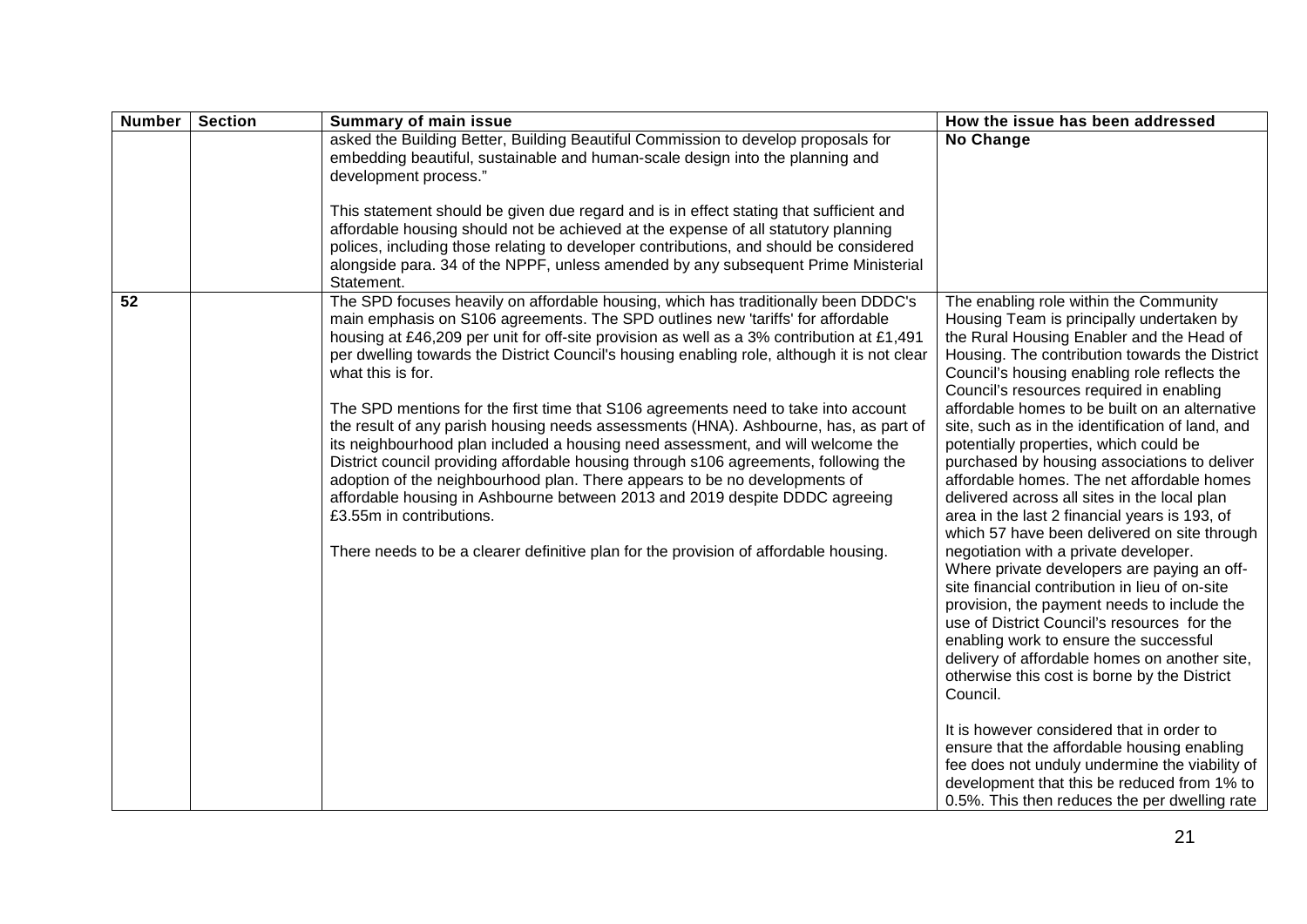| <b>Number</b>   | <b>Section</b> | <b>Summary of main issue</b>                                                                                                                                                                                                     | How the issue has been addressed                                                                                                                                                                                                                                                                                                                                                                                                                                                                     |
|-----------------|----------------|----------------------------------------------------------------------------------------------------------------------------------------------------------------------------------------------------------------------------------|------------------------------------------------------------------------------------------------------------------------------------------------------------------------------------------------------------------------------------------------------------------------------------------------------------------------------------------------------------------------------------------------------------------------------------------------------------------------------------------------------|
|                 |                |                                                                                                                                                                                                                                  | from £46,209 to £45,464 and the enabling<br>fee from £1491 to £745.                                                                                                                                                                                                                                                                                                                                                                                                                                  |
|                 |                |                                                                                                                                                                                                                                  | <b>Recommendation</b><br>That the DDDC Enabling Fee be reduced<br>from 1% to 0.5% and that the relevant<br>text be revised accordingly.                                                                                                                                                                                                                                                                                                                                                              |
| $\overline{53}$ |                | Affordable does not simply mean Housing Associations and Joint Ownership.<br>Developments should have affordable properties for those wishing to by outright.<br>Recently developments in the authority have not supported this. | The NPPF definition of Affordable Housing<br>does include those for rent or sale -<br>however the evidence from ONS data is<br>that affordable housing for sale in<br>Derbyshire Dales would remain<br>unaffordable even with a 20% discount as<br>set out in the NPPF. Consequently the<br>District Council has focussed on<br>maximising the amount of affordable<br>housing that can be afforded which is<br>primarily rental and shared equity<br>schemes.<br><b>Recommendation</b><br>No Change |
| 54              |                | Charging points need to be mandatory.                                                                                                                                                                                            | At the present time there is no policy basis<br>for this - however it is anticipated that the<br>Government will make it a mandatory<br>requirement for all new homes in the<br>future. Consequently all that the District<br>Council can do in the meantime is to seek<br>to persuade developers to install charging<br>points during the determination of planning<br>applications.<br>Recommendation                                                                                              |
| 55              |                | One of the current deficits in Wirksworth and surrounding area is the provision of                                                                                                                                               | <b>No Change</b><br>Comments relating to the provision of both                                                                                                                                                                                                                                                                                                                                                                                                                                       |
|                 |                | affordable housing with support and care if needed for older people. Currently                                                                                                                                                   | affordable housing and housing with                                                                                                                                                                                                                                                                                                                                                                                                                                                                  |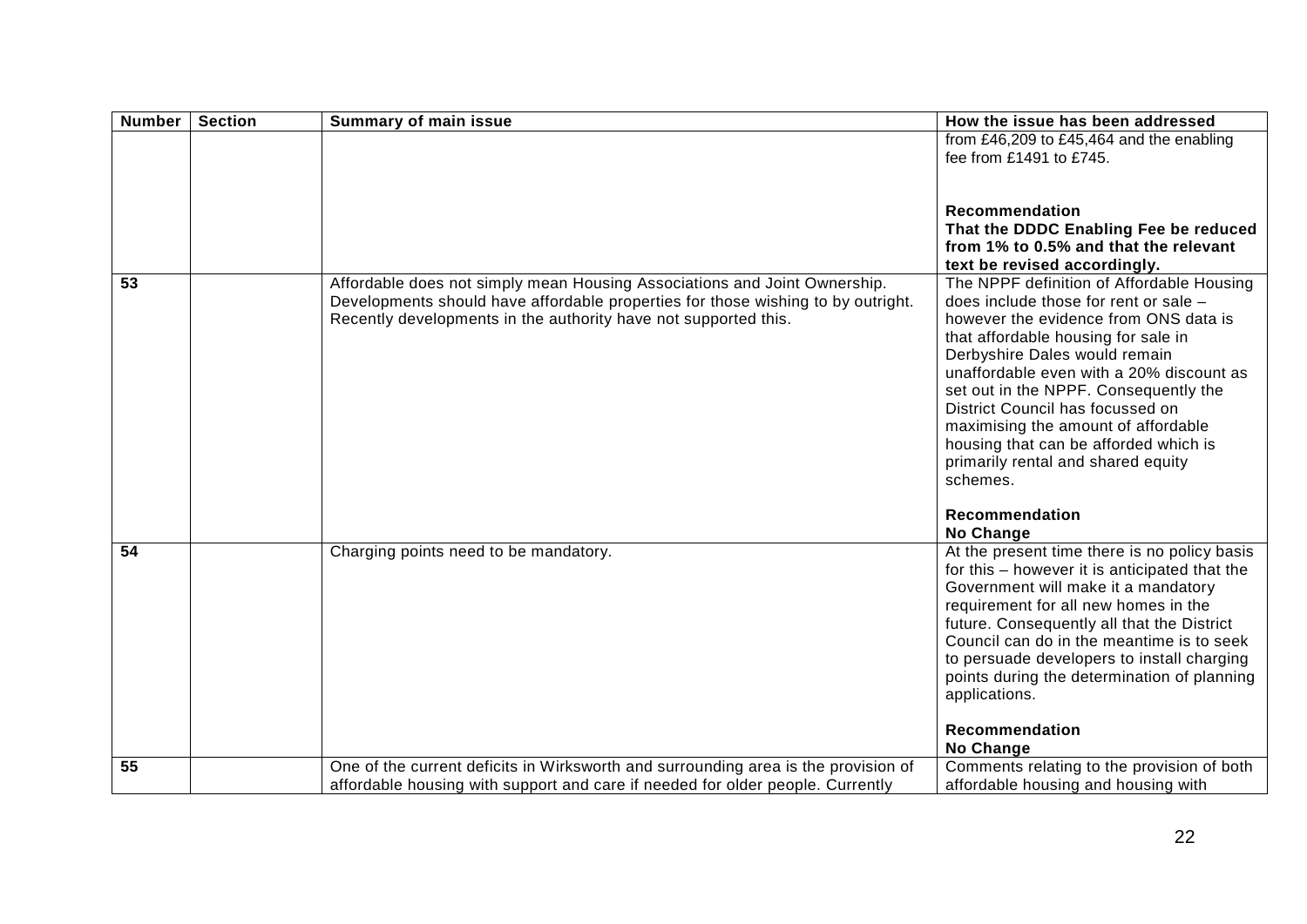| <b>Number</b>   | <b>Section</b> | <b>Summary of main issue</b>                                                                                                                                                                                                                                                                                                                                                                                                                                                                                                                                                                                                                                                            | How the issue has been addressed                                                                                                                                                                                                                                                                                                                                                                                                                                                                                                                                                                                                                                                                                                                                                                                                                                                           |
|-----------------|----------------|-----------------------------------------------------------------------------------------------------------------------------------------------------------------------------------------------------------------------------------------------------------------------------------------------------------------------------------------------------------------------------------------------------------------------------------------------------------------------------------------------------------------------------------------------------------------------------------------------------------------------------------------------------------------------------------------|--------------------------------------------------------------------------------------------------------------------------------------------------------------------------------------------------------------------------------------------------------------------------------------------------------------------------------------------------------------------------------------------------------------------------------------------------------------------------------------------------------------------------------------------------------------------------------------------------------------------------------------------------------------------------------------------------------------------------------------------------------------------------------------------------------------------------------------------------------------------------------------------|
|                 |                | affordable housing usually refers to family accommodation and needs of older<br>people is ignored. Providing suitable housing with support specifically for older<br>people also releases their existing housing for occupation by families and others<br>and therefore is a net gain. This also links with the section on Health and<br>Wellbeing. Developments such as Waltham House where quality housing on a<br>mixture of owned, shared ownership and rented meets a wide range of need and<br>its location in the centre of a town avoids social isolation and improves access to<br>a wide range of services and activities thereby improving people's health and<br>wellbeing. | support for older people are noted. The<br>adopted Local Plan Policy seeks to ensure<br>that a diverse range of housing sizes,<br>types including specialised<br>accommodation that addresses the needs<br>of elderly or vulnerable people are<br>provided. The purpose of the SPD is to<br>provide guidance on the procedure to<br>determine the amount of financial<br>contribution payable in lieu of on-site<br>provision of affordable housing and<br>complement existing policy within the<br>Local Plan.<br>Recommendation                                                                                                                                                                                                                                                                                                                                                          |
| $\overline{56}$ |                | The provision of appropriate off-site financial contributions, in lieu of on-site<br>affordable housing provision is supported in principle. This should however be<br>based upon local needs within the district and not the district as a whole. This is<br>emphasised further where affordable housing needs have already been met<br>through recently consented sites since the Plan adoption.<br>The level of increase proposed up to £46,209 per unit is considered excessive.<br>Page 16 the 10% uplift to build costs is insufficient to cover external works.<br>Assuming £100/sqft build cost, external works would be in excess of £20.sqft, so<br>at least 20%.             | <b>No Change</b><br>The adopted Derbyshire Dales Local Plan<br>seeks to address the affordable housing<br>needs of the District as a whole. As such<br>the policies seek to achieve this. In<br>circumstances where local needs have<br>been met the provision of affordable<br>housing to meet a wider need should not<br>be overlooked. . For clarity it is considered<br>that the reference to local need on Page<br>14 of the draft SPD should be deleted.<br>The SPD sets out that the affordable<br>housing contribution seeks to provide<br>sufficient funds to enable a new affordable<br>home to be provided including the costs of<br>purchasing land, fees and interest. These<br>figures are all evidence based. Whilst the<br>representations consider the uplift to be<br>excessive they offer no suggestion as to<br>what an appropriate level should be.<br>Recommendation |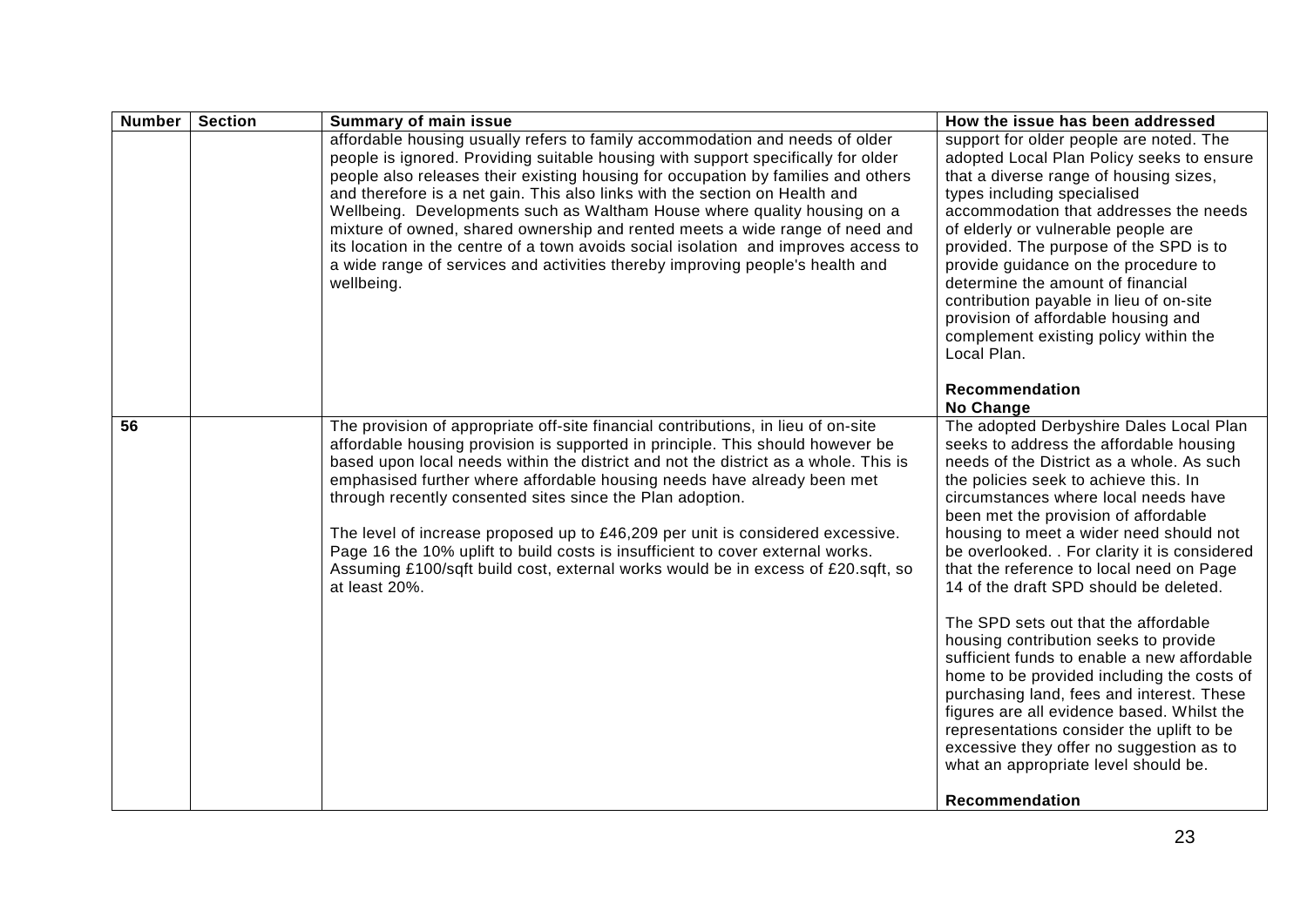| <b>Number</b> | <b>Section</b> | <b>Summary of main issue</b>                                                                                                                                                                                                                                                                                                                                                                                                                                                                                                                                                                                                                                                                                                                                                                                                                                                                                                                                                                                                                                                                                                                                                                                                                                                                                                                                                                                                                                                                                                                                                | How the issue has been addressed                                                                                                                                                                                                                                                                                                                                                                                                                                                                                                                                                                                                                                                                                             |
|---------------|----------------|-----------------------------------------------------------------------------------------------------------------------------------------------------------------------------------------------------------------------------------------------------------------------------------------------------------------------------------------------------------------------------------------------------------------------------------------------------------------------------------------------------------------------------------------------------------------------------------------------------------------------------------------------------------------------------------------------------------------------------------------------------------------------------------------------------------------------------------------------------------------------------------------------------------------------------------------------------------------------------------------------------------------------------------------------------------------------------------------------------------------------------------------------------------------------------------------------------------------------------------------------------------------------------------------------------------------------------------------------------------------------------------------------------------------------------------------------------------------------------------------------------------------------------------------------------------------------------|------------------------------------------------------------------------------------------------------------------------------------------------------------------------------------------------------------------------------------------------------------------------------------------------------------------------------------------------------------------------------------------------------------------------------------------------------------------------------------------------------------------------------------------------------------------------------------------------------------------------------------------------------------------------------------------------------------------------------|
|               |                |                                                                                                                                                                                                                                                                                                                                                                                                                                                                                                                                                                                                                                                                                                                                                                                                                                                                                                                                                                                                                                                                                                                                                                                                                                                                                                                                                                                                                                                                                                                                                                             | That the following text on Page 14 is<br>deleted :                                                                                                                                                                                                                                                                                                                                                                                                                                                                                                                                                                                                                                                                           |
|               |                |                                                                                                                                                                                                                                                                                                                                                                                                                                                                                                                                                                                                                                                                                                                                                                                                                                                                                                                                                                                                                                                                                                                                                                                                                                                                                                                                                                                                                                                                                                                                                                             | To ensure that any financial contribution is<br>reasonably related to local need information<br>contained on the District Council's Home<br>Options system and/or any other source of<br>information such as a parish housing needs<br>survey will be utilised to identify the local<br>housing need.                                                                                                                                                                                                                                                                                                                                                                                                                        |
| 57            |                | The SPD should set out a flexible approach which allows for sites to be discussed and<br>negotiated on a site by site basis as all schemes will vary and the scale of need will<br>differ depending on market location. Whilst it is noted that some flexibility is provided in<br>'exceptional circumstances' for the delivery of affordable housing offsite, consider that<br>reference to 'exceptional circumstances' should be removed to ensure flexibility to the<br>consideration of locating off site affordable housing contributions where there is the<br>greatest need and that development opportunities are considered on a site by site<br>basis. Furthermore, it is noted that if affordable housing cannot be delivered on site<br>then the Council may accept an off-site affordable housing contribution of £46,209 per<br>unit. Concerned regarding the proposed approach as the Council is in effect setting a<br>specific contribution and question whether this has been tested for its effects of<br>development viability. Maintain that the Council should consider the off site<br>contributions on an individual basis rather than applying a specific value as settlements<br>are likely to have different market values which can affect the viability of a scheme.<br>In addition, it will be important for the SPD to cross reference to viability. Specifically,<br>the Council should not seek to jeopardise affordable housing delivery and seek to<br>negotiate the maximum level of affordable housing that can reasonably be provided | The Derbyshire Dales Local Plan was<br>subject to an extensive viability appraisal<br>Policy HC4 of the Local Plan indicates that<br>where the full requirement for affordable<br>housing is not proposed the District<br>Council will require applicants to<br>demonstrate through a financial appraisal<br>why a reduced provision is acceptable. It<br>therefore allows in certain circumstances<br>for a negotiated outcome. The<br>requirements of the SPD will need to be<br>taken into account and represent a starting<br>point, as set out on page 17 of the SPD<br>the 'precise nature of the affordable<br>housing to be provided shall be determined<br>by negotiation between the Council and<br>the applicant. |
|               |                | without having adverse effects on development viability.                                                                                                                                                                                                                                                                                                                                                                                                                                                                                                                                                                                                                                                                                                                                                                                                                                                                                                                                                                                                                                                                                                                                                                                                                                                                                                                                                                                                                                                                                                                    | Recommendation<br>No Change                                                                                                                                                                                                                                                                                                                                                                                                                                                                                                                                                                                                                                                                                                  |
| 58            |                | The SPD focuses heavily on affordable housing, which has traditionally been DDDC's<br>main emphasis on S106 agreements. The SPD outlines new 'tariffs' for affordable<br>housing at £46,209 per unit for off-site provision as well as a 3% contribution at £1,491<br>per dwelling towards the District Council's housing enabling role.                                                                                                                                                                                                                                                                                                                                                                                                                                                                                                                                                                                                                                                                                                                                                                                                                                                                                                                                                                                                                                                                                                                                                                                                                                    | The adopted Derbyshire Dales Local Plan<br>seeks to address the affordable housing<br>needs of the District as a whole. As such<br>the policies seek to achieve this. In<br>circumstances where local needs have                                                                                                                                                                                                                                                                                                                                                                                                                                                                                                             |
|               |                | The SPD mentions for the first time that S106 agreements need to take into account<br>the result of any parish housing needs assessments (HNA). Ashbourne may have the                                                                                                                                                                                                                                                                                                                                                                                                                                                                                                                                                                                                                                                                                                                                                                                                                                                                                                                                                                                                                                                                                                                                                                                                                                                                                                                                                                                                      | been met the provision of affordable<br>housing to meet a wider need should not                                                                                                                                                                                                                                                                                                                                                                                                                                                                                                                                                                                                                                              |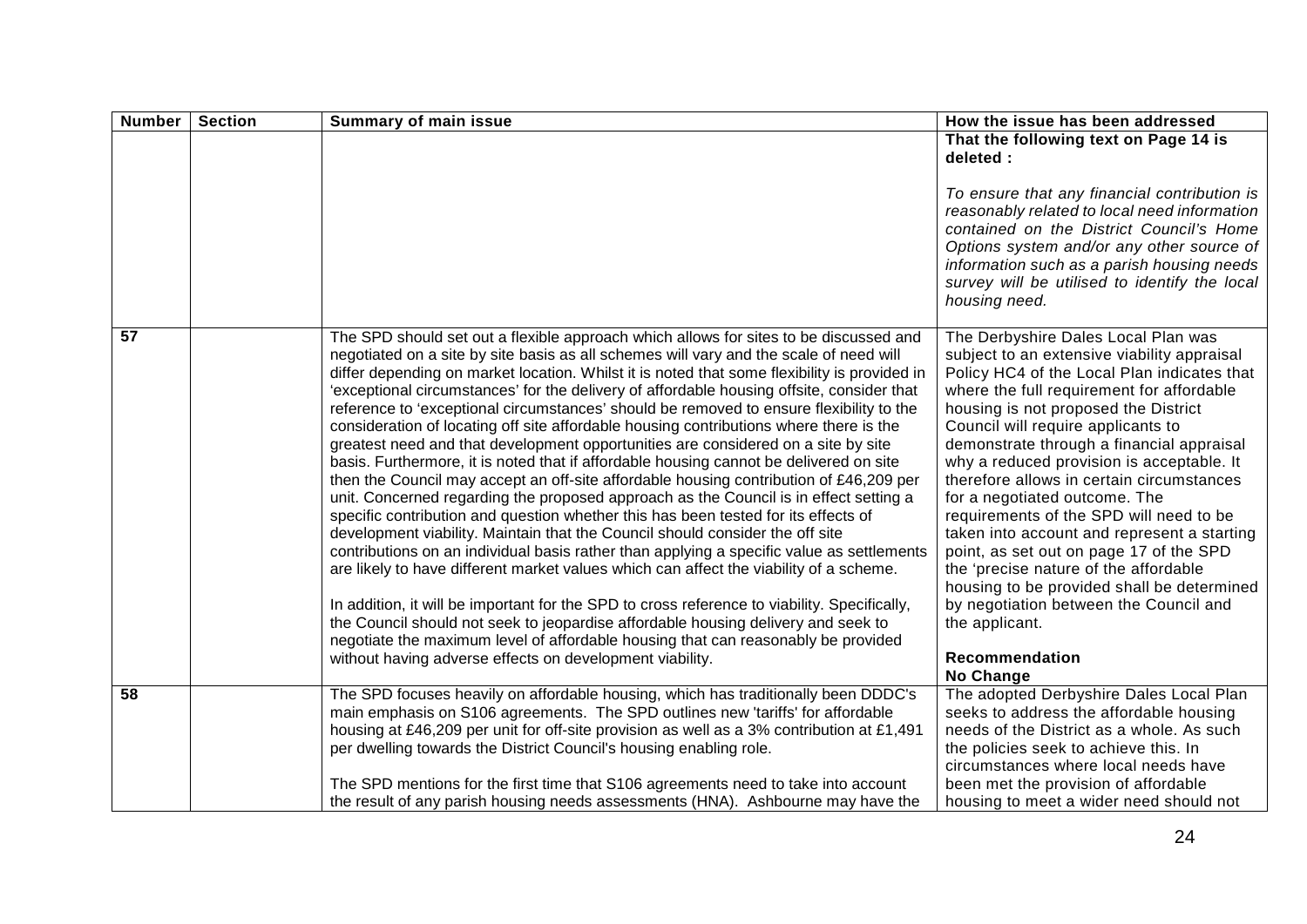| <b>Number</b> | <b>Section</b> | <b>Summary of main issue</b>                                                                                                                                           | How the issue has been addressed                                                              |
|---------------|----------------|------------------------------------------------------------------------------------------------------------------------------------------------------------------------|-----------------------------------------------------------------------------------------------|
|               |                | only Neighbourhood Housing Assessment within the Derbyshire Dales, which was<br>commissioned by the Ashbourne Neighbourhood Plan Group on behalf of Ashbourne          | be overlooked. For clarity it is considered<br>that the reference to local need on Page       |
|               |                | Town Council.                                                                                                                                                          | 14 of the draft SPD should be deleted.                                                        |
|               |                | Using the Ashbourne Housing Needs Assessment as the basis for future affordable                                                                                        |                                                                                               |
|               |                | housing S106 agreements on Ashbourne development proposals is also to be                                                                                               | The enabling role within the Community                                                        |
|               |                | welcomed. This should ensure that the significant S106 that has been negotiated on                                                                                     | Housing Team is principally undertaken by                                                     |
|               |                | Ashbourne developments is used to meet housing need in Ashbourne. This has not                                                                                         | the Rural Housing Enabler and the Head of                                                     |
|               |                | been the case over the last few years despite DDDC agreeing £3.55 million for                                                                                          | Housing. The contribution towards the District                                                |
|               |                | affordable housing on Ashbourne developments.                                                                                                                          | Council's housing enabling role reflects the<br>Council's resources required in enabling      |
|               |                | More importantly the Director of Housing stated on a planning application for a revision                                                                               | affordable homes to be built on an alternative                                                |
|               |                | to the Leys Farm scheme in 2019 that there was no need for further affordable housing                                                                                  | site, such as in the identification of land, and                                              |
|               |                | in Ashbourne since current supply of affordable homes exceeded demand. On the                                                                                          | potentially properties, which could be                                                        |
|               |                | basis of this the planning committee agreed a S106 agreement for sport & leisure on                                                                                    | purchased by housing associations to deliver                                                  |
|               |                | Ashbourne Recreation Ground at £71,573. This was the first time that such a                                                                                            | affordable homes. The net affordable homes                                                    |
|               |                | community led S106 initiative has been approved.                                                                                                                       | delivered across all sites in the local plan<br>area in the last 2 financial years is 193, of |
|               |                | If DDDC is stating that no more affordable housing is required in Ashbourne, S106                                                                                      | which 57 have been delivered on site through                                                  |
|               |                | agreements on affordable housing should no longer be applied on Ashbourne                                                                                              | negotiation with a private developer.                                                         |
|               |                | development schemes. Instead monies to the level that would have been asked for on                                                                                     | Where private developers are paying an off-                                                   |
|               |                | affordable housing should now be applied on other Ashbourne priorities, such as                                                                                        | site financial contribution in lieu of on-site                                                |
|               |                | tackling Town Centre congestion as well as further expenditure on sport & leisure.                                                                                     | provision, the payment needs to include the                                                   |
|               |                | Importantly it should be the community through the Ashbourne Town Council and other<br>local community organisations that establishes neighbourhood S106 priorities as | use of District Council's resources for the<br>enabling work to ensure the successful         |
|               |                | clearly stated in the Ashbourne Neighbourhood Plan through the preparation of a                                                                                        | delivery of affordable homes on another site,                                                 |
|               |                | Community Infrastructure Plan.                                                                                                                                         | otherwise this cost is borne by the District                                                  |
|               |                |                                                                                                                                                                        | Council.                                                                                      |
|               |                |                                                                                                                                                                        |                                                                                               |
|               |                |                                                                                                                                                                        | Recommendation                                                                                |
|               |                |                                                                                                                                                                        | That the following text on Page 14 is<br>deleted :                                            |
|               |                |                                                                                                                                                                        |                                                                                               |
|               |                |                                                                                                                                                                        | To ensure that any financial contribution is                                                  |
|               |                |                                                                                                                                                                        | reasonably related to local need information                                                  |
|               |                |                                                                                                                                                                        | contained on the District Council's Home                                                      |
|               |                |                                                                                                                                                                        | Options system and/or any other source of<br>information such as a parish housing needs       |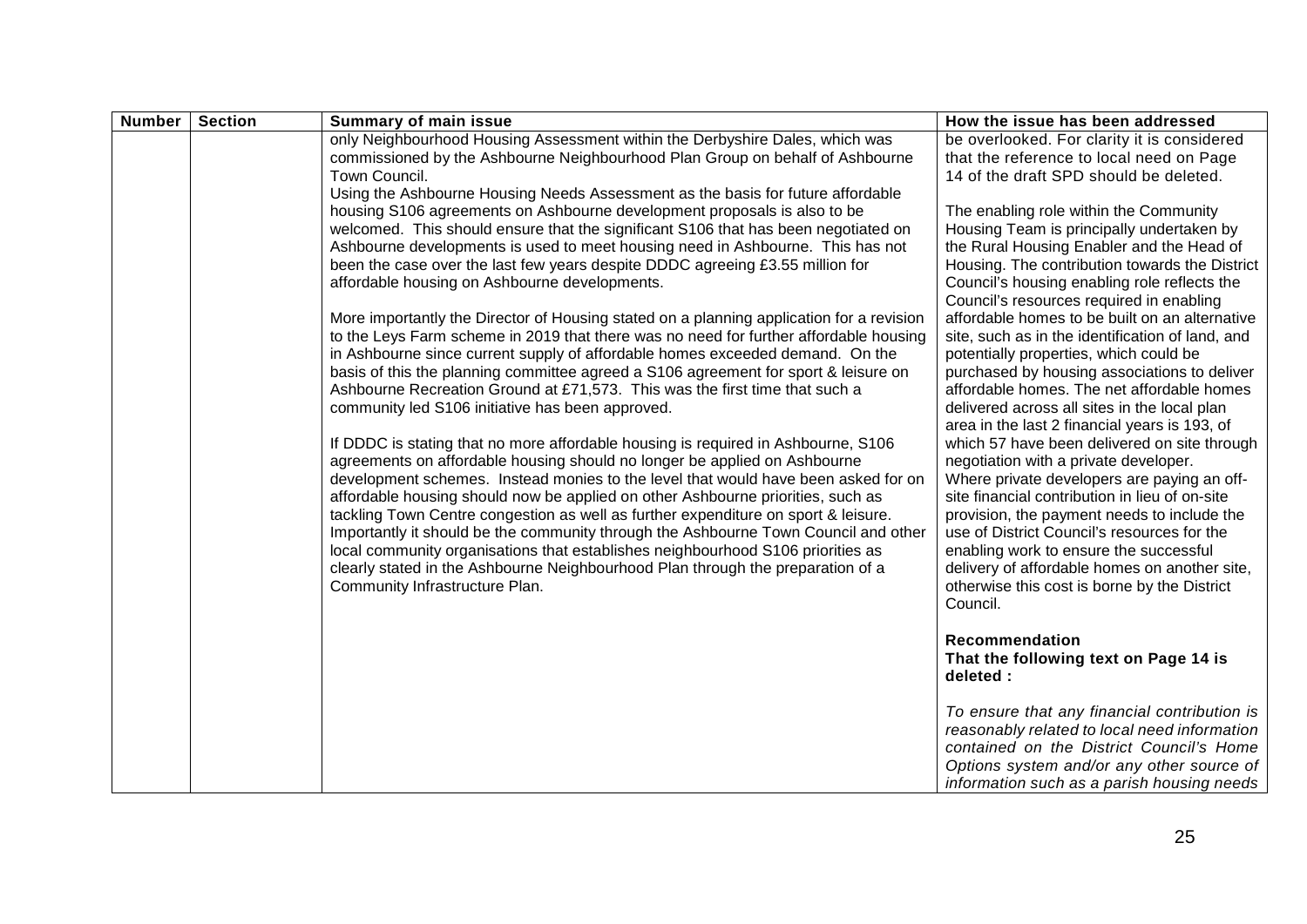| <b>Number</b> | <b>Section</b>                                      | <b>Summary of main issue</b>                                                                                                                                                                                                                                                                                                                                                                                                                                                                                                                                                                                                                                                                                                                                                                                                                                                                    | How the issue has been addressed                                                                                                                                                                                                                                                                                                                                                                                                                                                                                                                                                                |
|---------------|-----------------------------------------------------|-------------------------------------------------------------------------------------------------------------------------------------------------------------------------------------------------------------------------------------------------------------------------------------------------------------------------------------------------------------------------------------------------------------------------------------------------------------------------------------------------------------------------------------------------------------------------------------------------------------------------------------------------------------------------------------------------------------------------------------------------------------------------------------------------------------------------------------------------------------------------------------------------|-------------------------------------------------------------------------------------------------------------------------------------------------------------------------------------------------------------------------------------------------------------------------------------------------------------------------------------------------------------------------------------------------------------------------------------------------------------------------------------------------------------------------------------------------------------------------------------------------|
|               |                                                     |                                                                                                                                                                                                                                                                                                                                                                                                                                                                                                                                                                                                                                                                                                                                                                                                                                                                                                 | survey will be utilised to identify the local<br>housing need.                                                                                                                                                                                                                                                                                                                                                                                                                                                                                                                                  |
| 59            | <b>Open Space</b><br>Sport and<br><b>Recreation</b> | In terms of open space developer contributions may be used appropriately for the<br>interpretation or enhancement of particular know heritage assets which may be<br>affected by development. Similarly, the impact of climate change can affect<br>heritage assets, such as buildings and other structures; the recent flooding in<br>Derbyshire Dales and Derby in the vicinity of the Derwent Valley Mills World<br>Heritage Site being a case in point. The measures that developers will have to<br>take to mitigate the affects of climate change will have an impact on the historic<br>environment, particularly when delivering the Strategic Objectives of the Local<br>Plan (see list on page 34 of the consultation document). Taking this into account<br>we would argue strongly that the objectives of policy PD2 are relevant and should<br>be incorporated into this document. | The purpose of the SPD is primarily<br>related to the provision of infrastructure -<br>policy in Local Plan can deal with<br>mitigation measures for heritage assets<br>where related to a particular development<br>proposal. Each one dealt with on a case by<br>case basis.<br><b>Recommendation</b><br>No Change                                                                                                                                                                                                                                                                            |
| 60            |                                                     | The focus and emphasis in relation to open space is more on health, recreation,<br>sport and visual amenity and biodiversity is a secondary concern (though in some<br>cases there will be opportunities to enhance open space sites for biodiversity). In<br>relation to 'Natural and Semi Natural greenspace' the identified deficiency for the<br>District is 16.16ha. Whilst achieving this increased would be welcomed, it will fall<br>far short of what is needed to achieve the required gains for biodiversity.<br>Therefore vitally important that alternative and additional measures are put in<br>place for biodiversity in the near future.                                                                                                                                                                                                                                       | Section 216 of the Planning Act 2008 sets<br>out that infrastructure includes:<br>(a) roads and other transport facilities,<br>(b)flood defences,<br>(c)schools and other educational facilities,<br>(d)medical facilities,<br>(e)sporting and recreational facilities and<br>(f)open spaces<br>It does not specifically indicate that<br>biodiversity falls within the statutory<br>definition of infrastructure.<br>It is, however, acknowledged that there are<br>significant benefits from proposals that<br>benefit biodiversity. Policy PD3 in the<br>adopted Derbyshire Dales Local Plan |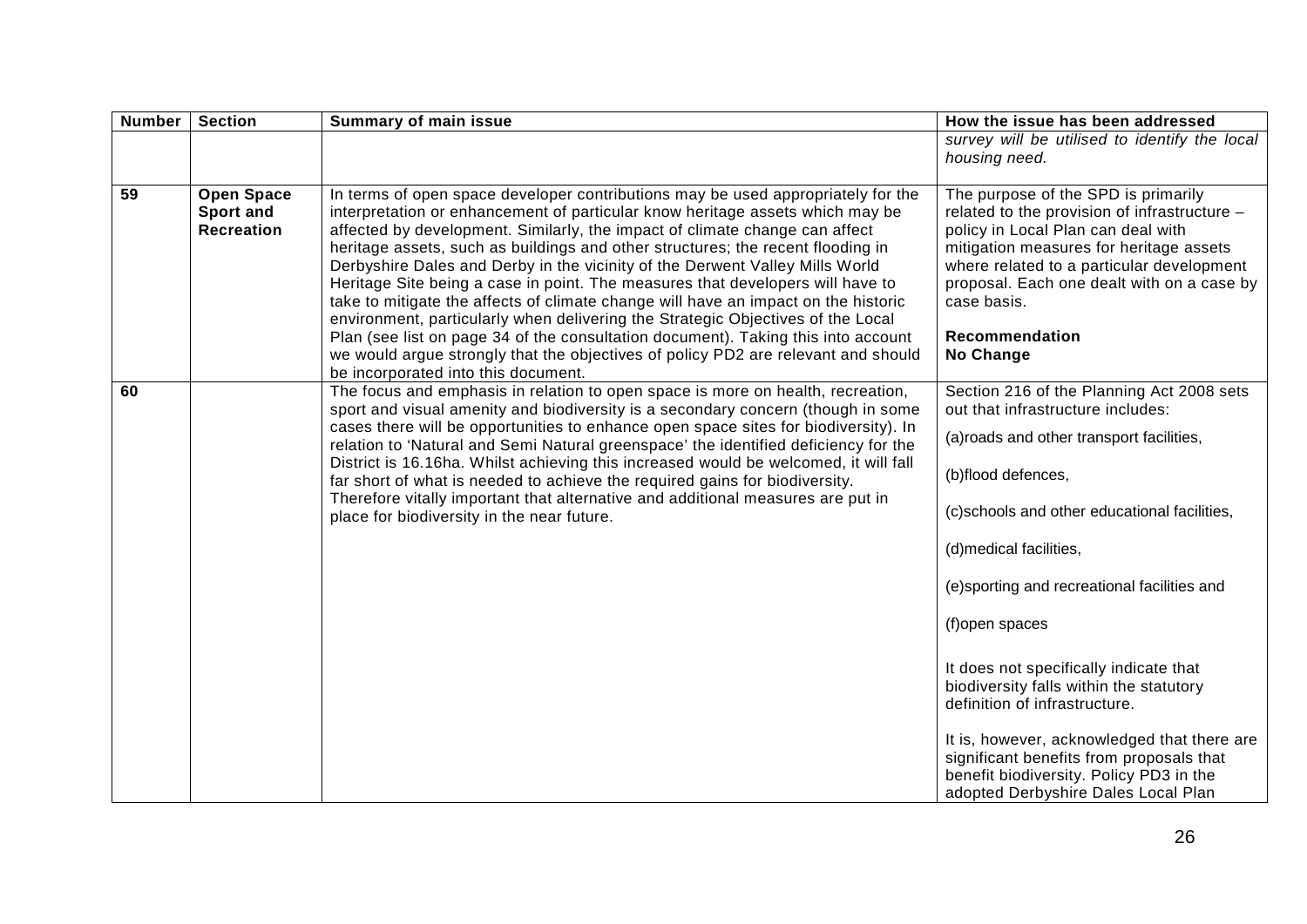| <b>Number</b> | <b>Section</b> | <b>Summary of main issue</b>                                                                                                                                                                                                                                                                                                        | How the issue has been addressed                                                                                                                                                                                                                                                                                                                                                                                                                                                                                                                                                                                                                                                                                                                                             |
|---------------|----------------|-------------------------------------------------------------------------------------------------------------------------------------------------------------------------------------------------------------------------------------------------------------------------------------------------------------------------------------|------------------------------------------------------------------------------------------------------------------------------------------------------------------------------------------------------------------------------------------------------------------------------------------------------------------------------------------------------------------------------------------------------------------------------------------------------------------------------------------------------------------------------------------------------------------------------------------------------------------------------------------------------------------------------------------------------------------------------------------------------------------------------|
|               |                |                                                                                                                                                                                                                                                                                                                                     | already allows for the protection, mitigation<br>and enhancement of sites important for<br>nature conservation where it is appropriate<br>to do so. The Derbyshire Wildlife Trust and<br>other Stakeholders such as Natural<br>England have played and continue to play<br>an important role in this process on a case<br>by case basis.                                                                                                                                                                                                                                                                                                                                                                                                                                     |
|               |                |                                                                                                                                                                                                                                                                                                                                     | The concept of Biodiversity Net Gain is<br>new and one where the approach to<br>development leaves biodiversity in a better<br>condition than previously. The Government<br>has recently consulted on whether<br>Biodiversity Net Gain should be a<br>mandatory requirement for developments<br>when granting planning permission. It is<br>however not clear how this will<br>incorporated into legislation going forward.<br>If it becomes a statutory requirement for<br>development proposals to include<br>Biodiversity Net Gain this will be subject of<br>further advice to Members.<br>As such it is considered that at this time<br>there are sufficient measures within the<br>adopted Derbyshire Dales Local Plan to<br>address the needs of biodiversity without |
|               |                |                                                                                                                                                                                                                                                                                                                                     | the need for any changes to the SPD.<br>Recommendation<br>No Change                                                                                                                                                                                                                                                                                                                                                                                                                                                                                                                                                                                                                                                                                                          |
| 61            |                | Parks, gardens and other more formal open spaces of the type that appear to be<br>covered by this guidance can provide some benefits for biodiversity and we<br>recommend that the Council ensures that full consideration is given on a case by<br>case basis to how those benefits can be achieved. Biodiversity benefits in open | Section 216 of the Planning Act 2008 sets<br>out that infrastructure includes:<br>(a) roads and other transport facilities,                                                                                                                                                                                                                                                                                                                                                                                                                                                                                                                                                                                                                                                  |
|               |                | space should be built in from the start and subject to tailored management and                                                                                                                                                                                                                                                      |                                                                                                                                                                                                                                                                                                                                                                                                                                                                                                                                                                                                                                                                                                                                                                              |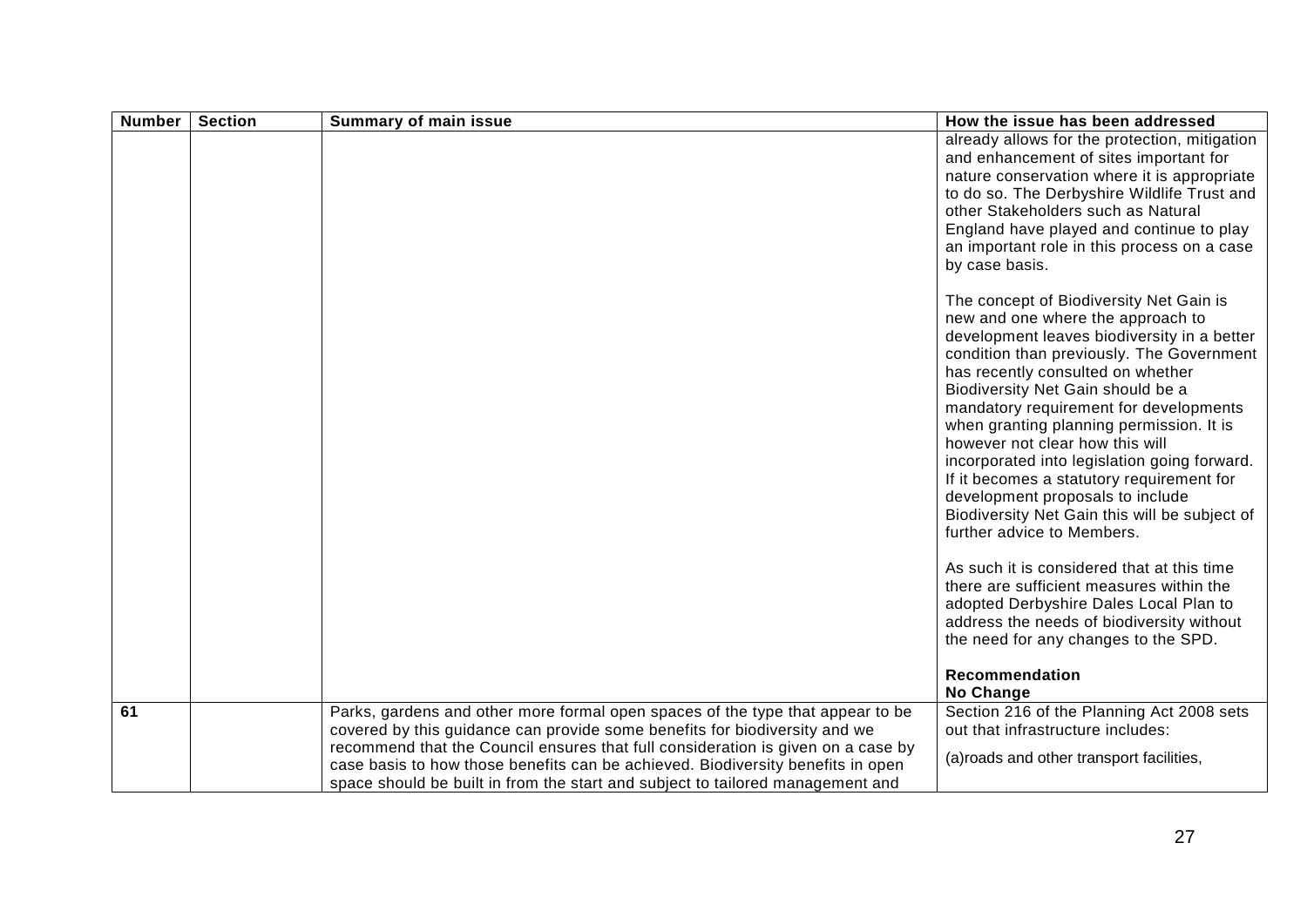| <b>Number</b> | <b>Section</b> | <b>Summary of main issue</b>                                                                                                                      | How the issue has been addressed                                                                                                                                                                                                                                                                                                                                                                                                                                                                                      |
|---------------|----------------|---------------------------------------------------------------------------------------------------------------------------------------------------|-----------------------------------------------------------------------------------------------------------------------------------------------------------------------------------------------------------------------------------------------------------------------------------------------------------------------------------------------------------------------------------------------------------------------------------------------------------------------------------------------------------------------|
|               |                | aftercare. The habitats restored, enhanced or created should ideally reflect those<br>in the Lowland and Peak District Biodiversity Action Plans. | (b)flood defences,                                                                                                                                                                                                                                                                                                                                                                                                                                                                                                    |
|               |                |                                                                                                                                                   | (c)schools and other educational facilities,                                                                                                                                                                                                                                                                                                                                                                                                                                                                          |
|               |                |                                                                                                                                                   | (d)medical facilities,                                                                                                                                                                                                                                                                                                                                                                                                                                                                                                |
|               |                |                                                                                                                                                   | (e)sporting and recreational facilities and                                                                                                                                                                                                                                                                                                                                                                                                                                                                           |
|               |                |                                                                                                                                                   | (f)open spaces                                                                                                                                                                                                                                                                                                                                                                                                                                                                                                        |
|               |                |                                                                                                                                                   | It does not specifically indicate that<br>biodiversity falls within the statutory<br>definition of infrastructure.                                                                                                                                                                                                                                                                                                                                                                                                    |
|               |                |                                                                                                                                                   | It is, however, acknowledged that there are<br>significant benefits from proposals that<br>benefit biodiversity. Policy PD3 in the<br>adopted Derbyshire Dales Local Plan<br>already allows for the protection, mitigation<br>and enhancement of sites important for<br>nature conservation where it is appropriate<br>to do so. The Derbyshire Wildlife Trust and<br>other Stakeholders such as Natural<br>England have played and continue to play<br>an important role in this process on a case<br>by case basis. |
|               |                |                                                                                                                                                   | The concept of Biodiversity Net Gain is<br>new and one where the approach to<br>development leaves biodiversity in a better<br>condition than previously. The Government<br>has recently consulted on whether<br>Biodiversity Net Gain should be a<br>mandatory requirement for developments<br>when granting planning permission. It is<br>however not clear how this will                                                                                                                                           |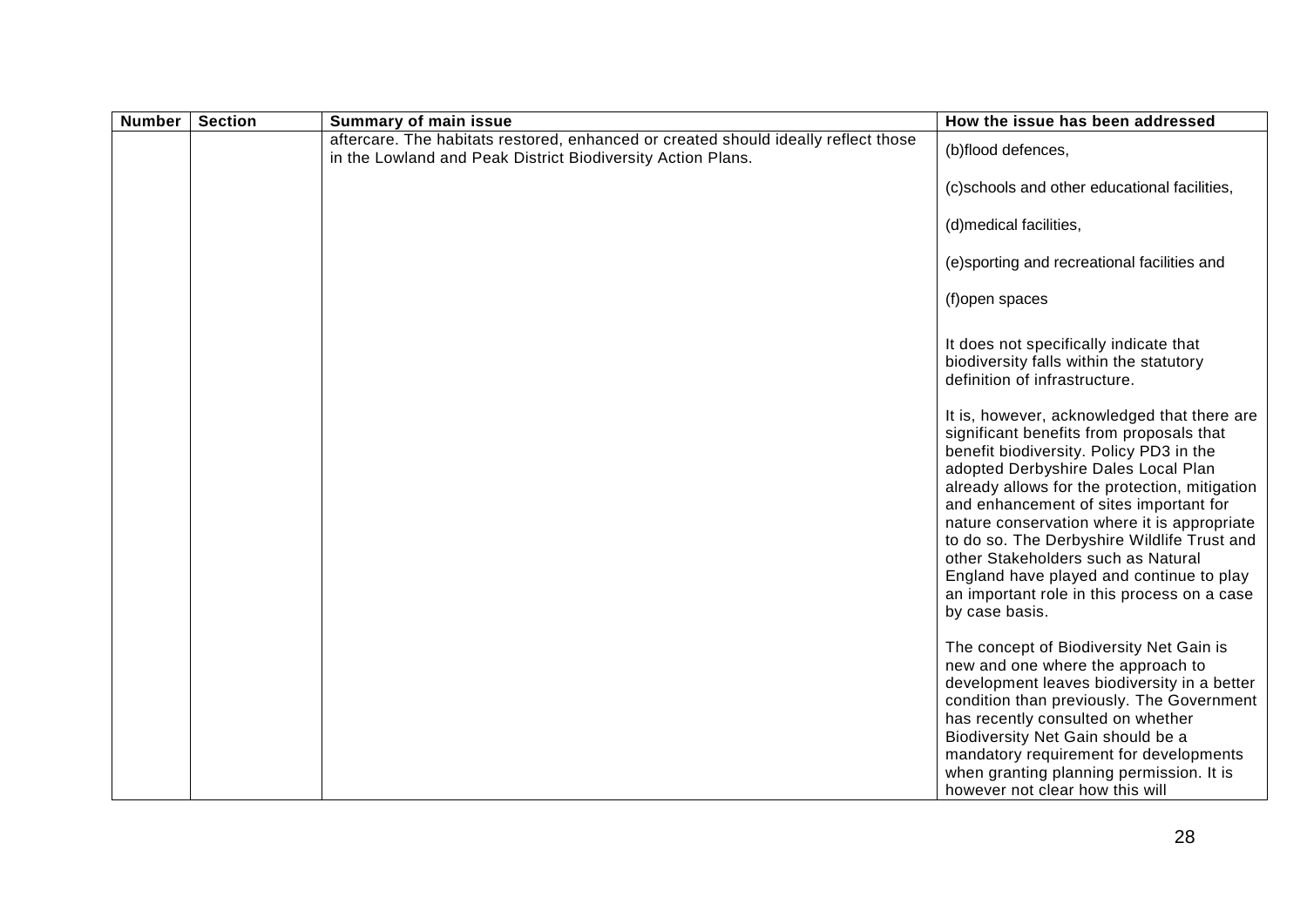| <b>Number</b> | <b>Section</b> | <b>Summary of main issue</b>                                                                                                                                                                                                                                                                                                                                                                                                                                                                                                                           | How the issue has been addressed                                                                                                                                                                                                                                                                                                                                                                                                                                                                                                                                         |
|---------------|----------------|--------------------------------------------------------------------------------------------------------------------------------------------------------------------------------------------------------------------------------------------------------------------------------------------------------------------------------------------------------------------------------------------------------------------------------------------------------------------------------------------------------------------------------------------------------|--------------------------------------------------------------------------------------------------------------------------------------------------------------------------------------------------------------------------------------------------------------------------------------------------------------------------------------------------------------------------------------------------------------------------------------------------------------------------------------------------------------------------------------------------------------------------|
|               |                |                                                                                                                                                                                                                                                                                                                                                                                                                                                                                                                                                        | incorporated into legislation going forward.<br>If it becomes a statutory requirement for<br>development proposals to include<br>Biodiversity Net Gain this will be subject of<br>further advice to Members.                                                                                                                                                                                                                                                                                                                                                             |
|               |                |                                                                                                                                                                                                                                                                                                                                                                                                                                                                                                                                                        | As such it is considered that at this time<br>there are sufficient measures within the<br>adopted Derbyshire Dales Local Plan to<br>address the needs of biodiversity without<br>the need for any changes to the SPD.                                                                                                                                                                                                                                                                                                                                                    |
|               |                |                                                                                                                                                                                                                                                                                                                                                                                                                                                                                                                                                        | Recommendation<br>No Change                                                                                                                                                                                                                                                                                                                                                                                                                                                                                                                                              |
| 62            |                | It is good to see these key areas for investment in Ashbourne being given greater<br>emphasis for future S106 investment. The fact that Derbyshire Dales has one of the<br>few playing pitch strategies in England with clear project priorities puts the District<br>Council ahead of the game in securing external funding for sport and community<br>projects. The SPDs 'future playing pitch requirements' would be better served to<br>include a strategy based on calculations for future requirements and not based on<br>current requirements. | The SPD seeks to provide guidance on the<br>provision and enhancement of open space,<br>sport and recreation facilities across the<br>plan area and draws upon evidence from<br>the Derbyshire Dales Built Sports Facilities<br>and Open Space Strategy (January 2018)<br>prepared as part of the Derbyshire Dales<br>Local Plan. The future playing pitch<br>requirements set out within the SPD draws<br>upon evidence of future need based upon<br>consultation with local sports clubs and<br>considered as part of the Playing Pitch<br>Strategy.<br>Recommendation |
| 63            |                | The table on page 19 could include a section on public realm improvements that<br>benefit the historic environment, heritage assets and their setting.                                                                                                                                                                                                                                                                                                                                                                                                 | No Change<br>The table on page 19 sets out typologies<br>of open space and their primary purpose to<br>provide context to the types of open<br>spaces that are needed within the<br>Derbyshire Dales, as identified in the<br>Derbyshire Dales Open Space Standards<br>Paper (2018). Existing policies within the<br>adopted Local Plan seek to ensure that                                                                                                                                                                                                              |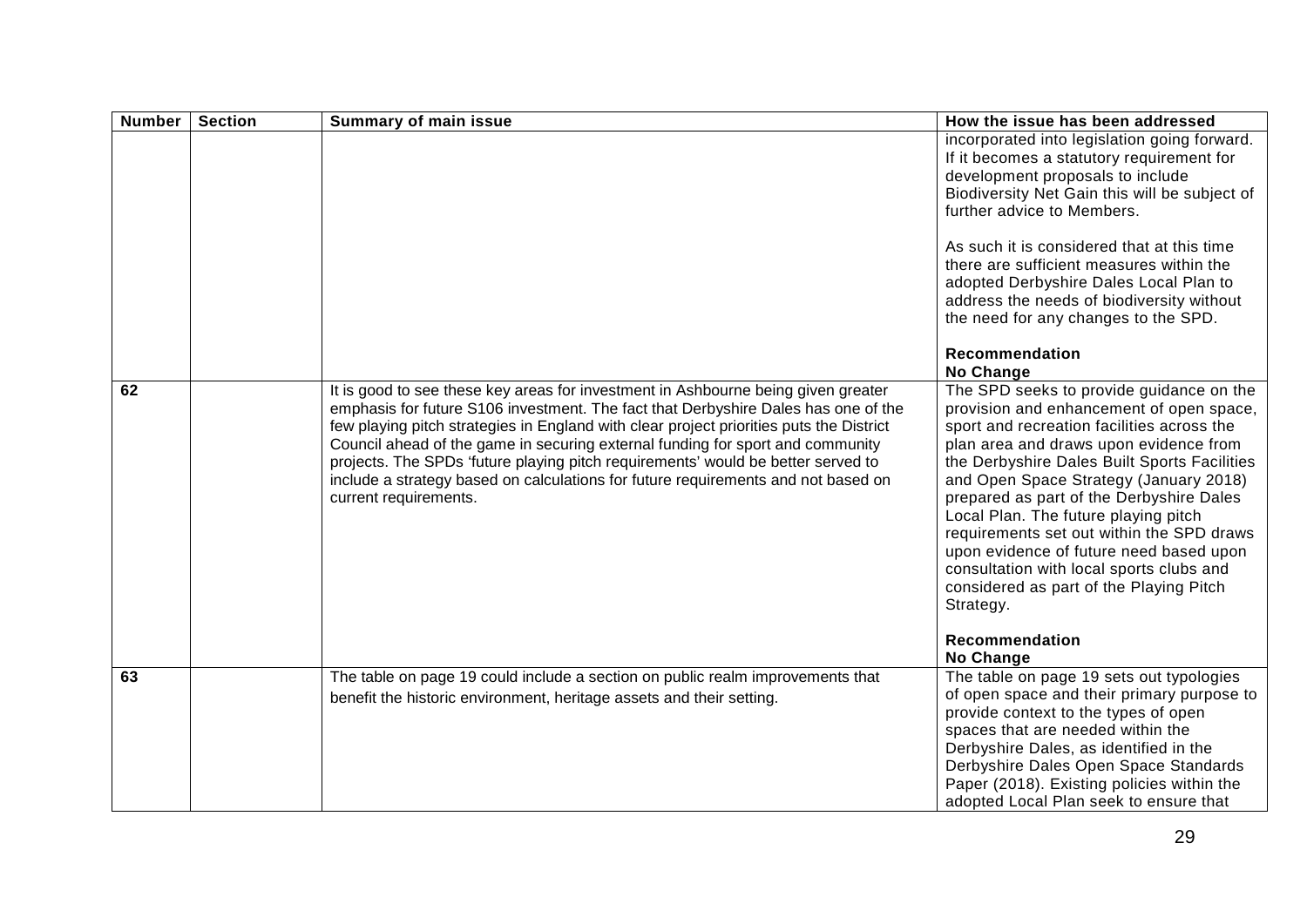| <b>Number</b> | <b>Section</b> | <b>Summary of main issue</b>                                                                                                                                                                                   | How the issue has been addressed                                                                                                                                                                                                                                                                                                                                                                                                                                                   |
|---------------|----------------|----------------------------------------------------------------------------------------------------------------------------------------------------------------------------------------------------------------|------------------------------------------------------------------------------------------------------------------------------------------------------------------------------------------------------------------------------------------------------------------------------------------------------------------------------------------------------------------------------------------------------------------------------------------------------------------------------------|
|               |                |                                                                                                                                                                                                                | development proposals contribute<br>positively to the character of the built and<br>historic environment and that public realm<br>improvements are encouraged across the<br>plan area.                                                                                                                                                                                                                                                                                             |
|               |                |                                                                                                                                                                                                                | <b>Recommendation</b><br>No Change                                                                                                                                                                                                                                                                                                                                                                                                                                                 |
| 64            |                | Too heavily focused on Ashbourne. A review across the whole district needs to be<br>undertaken.                                                                                                                | Comments noted, the report 'Derbyshire<br>Dales Built Sports Facilities, Playing Pitch<br>and Open Space Strategy' (2018) provides<br>the evidence for the Derbyshire Dales<br>Local Plan and assessed the supply and<br>demand for open space, sport and<br>recreation facilities across the whole of the<br>Plan Area and not just the Ashbourne area                                                                                                                            |
|               |                |                                                                                                                                                                                                                | Recommendation<br><b>No Change</b>                                                                                                                                                                                                                                                                                                                                                                                                                                                 |
| 65            |                | Maybe more emphasis could be given on trying to promote multi-functional green<br>areas. E.g. A SuDS basin could be designed in such a way that it could be utilised<br>as an open green space for recreation? | Comments noted, policy PD8 - Flood Risk<br>Management and Water Quality of the<br>adopted Local Plan states "wherever<br>possible SUDs will be expected to<br>contribute towards wider sustainability<br>considerations, including amenity<br>recreation, conservation of biodiversity and<br>landscape character, making use of the<br>role that trees, woodland and other green<br>infrastructure can plan in flood alleviation<br>and water quality control".<br>Recommendation |
|               |                |                                                                                                                                                                                                                | No Change                                                                                                                                                                                                                                                                                                                                                                                                                                                                          |
| 66            |                | The policies should reflect that open spaces should be protected and not allowed<br>to be developed ahead of brownfield sites.                                                                                 | The policy and strategy within the Local<br>Plan seeks to ensure that the quantity and<br>quality of open space, sport, leisure and<br>recreation facilitates throughout the Plan                                                                                                                                                                                                                                                                                                  |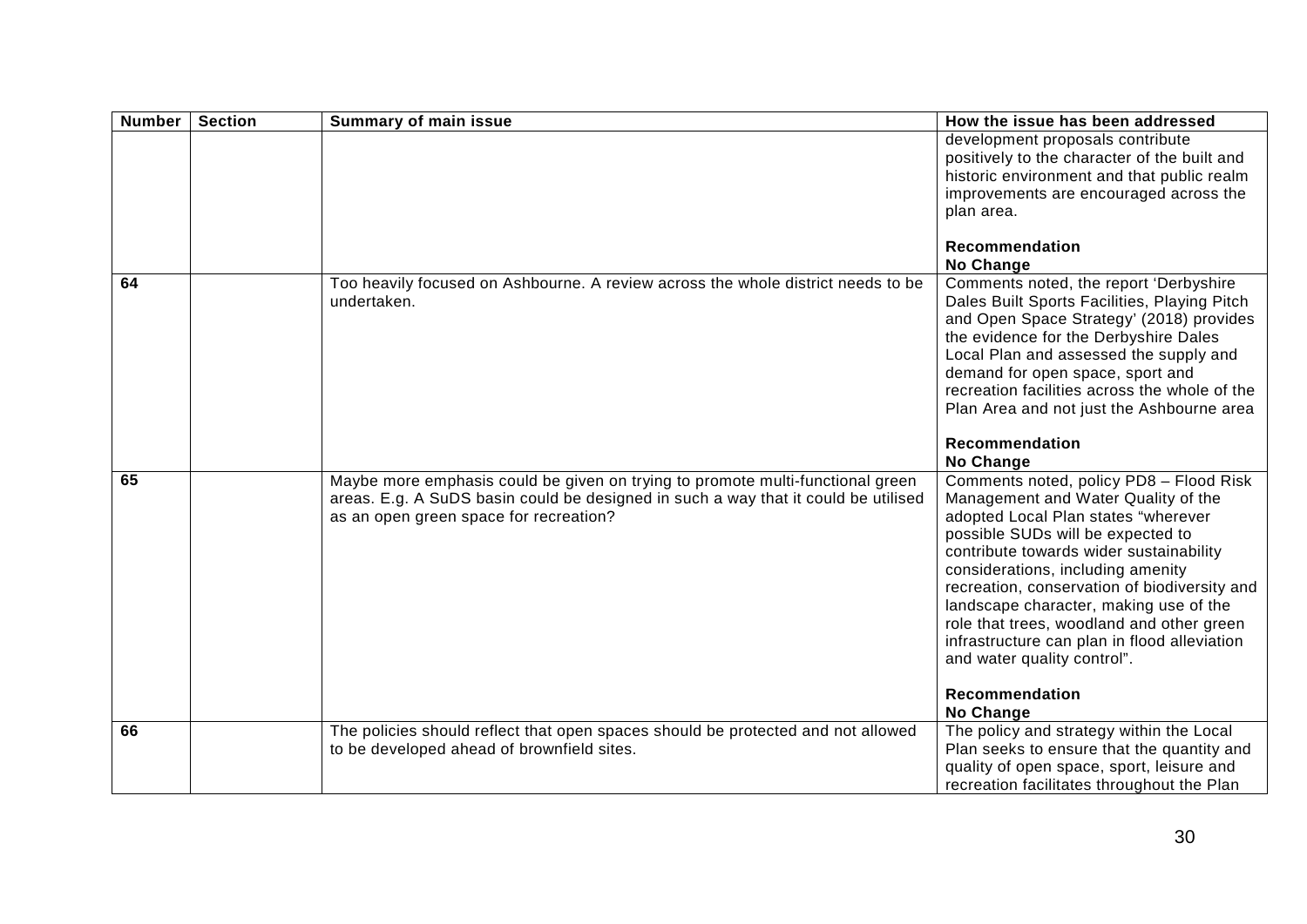| <b>Number</b> | <b>Section</b> | <b>Summary of main issue</b>                                                                                                                                                                                             | How the issue has been addressed                                                                                                                                                                                                                                                                                                                                                                                                                                                  |
|---------------|----------------|--------------------------------------------------------------------------------------------------------------------------------------------------------------------------------------------------------------------------|-----------------------------------------------------------------------------------------------------------------------------------------------------------------------------------------------------------------------------------------------------------------------------------------------------------------------------------------------------------------------------------------------------------------------------------------------------------------------------------|
|               |                |                                                                                                                                                                                                                          | area is maintained and where possible<br>enhanced, with the loss of any such facility<br>only being countenanced if there is either a<br>subsequent quantitative or qualitative<br>increase in overall provision. Furthermore<br>the strategy in the Local Plan seeks to<br>promote the development of appropriately<br>located brownfield land.                                                                                                                                  |
|               |                |                                                                                                                                                                                                                          | Recommendation<br>No Change                                                                                                                                                                                                                                                                                                                                                                                                                                                       |
| 67            |                | Seems fine, but need to refer to reviews by the Council with stakeholders and<br>possible changes/additions to priorities over time - eg annual review of Playing<br>Pitches Strategy and similarly re Built Facilities. | The SPD states at page 22 that the<br>standard costs of the enhancement of<br>existing open space and provision of new<br>open spaces will be reviewed regularly by<br>the District Council and where appropriate<br>indexation applied. As part of the<br>monitoring and future review of the Local<br>Plan updates to the supporting evidence<br>base will be undertaken.<br>Recommendation<br>No Change                                                                        |
| 68            |                | The quantity of POS sought should not undermine housing number on new sites<br>coming forward.                                                                                                                           | Comments noted, it is agreed that the<br>amount and siting of open space on a<br>development should be appropriate to<br>create sustainable development. Wording<br>within the adopted Local Plan seeks to<br>ensure that a high quality of design and<br>layout is secured on site and that the<br>extent of informal open space provision will<br>be determined on a case by case basis<br>taking account of site size, shape and<br>topography.<br>Recommendation<br>No Change |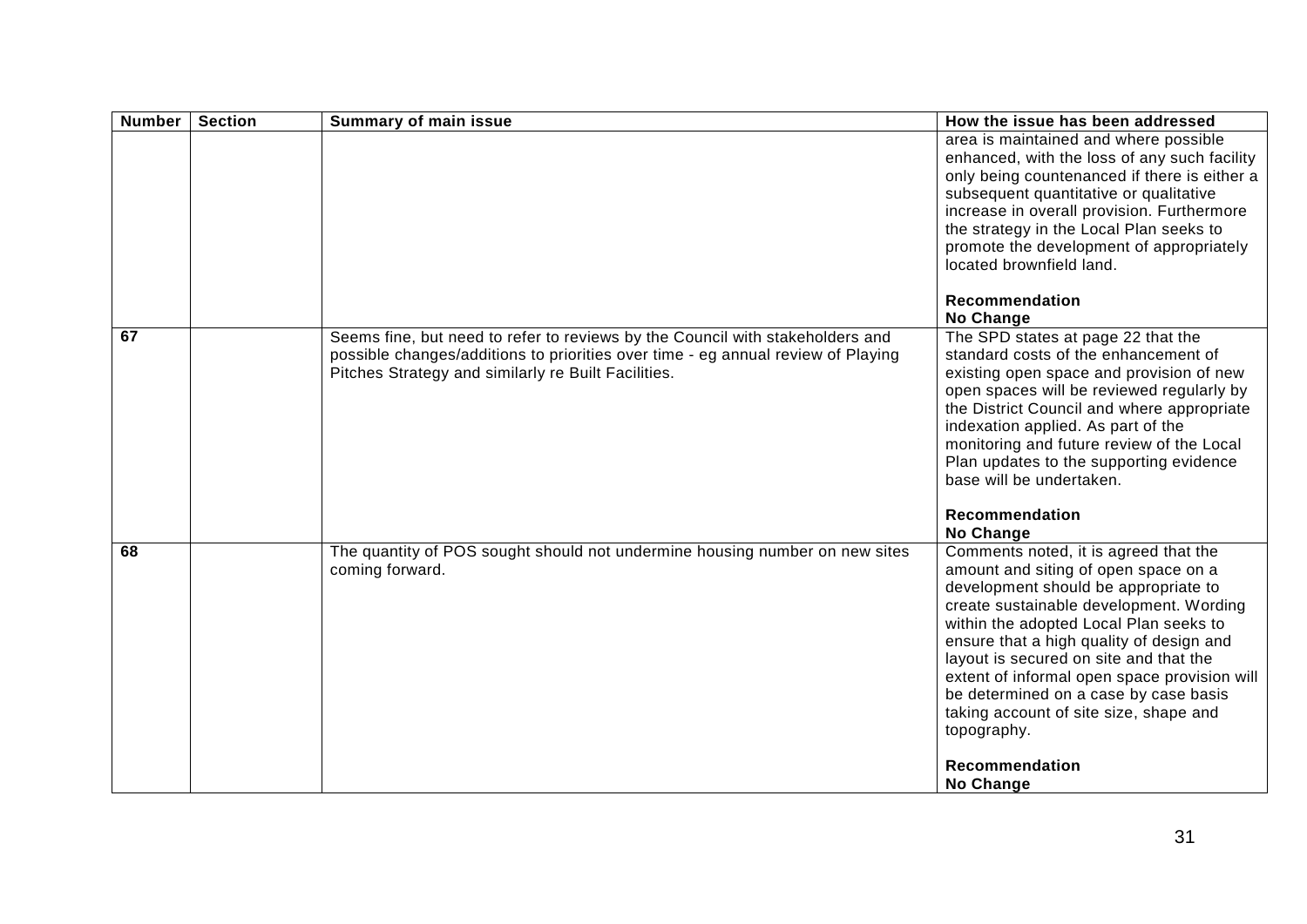| <b>Number</b> | <b>Section</b> | <b>Summary of main issue</b>                                                                                      | How the issue has been addressed                                                  |
|---------------|----------------|-------------------------------------------------------------------------------------------------------------------|-----------------------------------------------------------------------------------|
| 69            |                | Support the inclusion of 'open space, sport and recreation' as a priority form of                                 | The comments regarding quoting the                                                |
|               |                | infrastructure. However, the Playing Strategy and Open Space Strategy are                                         | documents separately are noted, however                                           |
|               |                | separate documents and need to be quoted separately.                                                              | it is considered that the text as currently                                       |
|               |                |                                                                                                                   | drafted provides enough detail to explain                                         |
|               |                | Also, the PPS is subject to regular review and an Updated Action Plan was                                         | the purpose of each element of the Playing                                        |
|               |                | endorsed and published in January 2019. Rather than including a table                                             | Pitch Strategy and Open Space Strategy.                                           |
|               |                | summarising priority projects it is therefore suggested that the document cross                                   | Similarly it is considered appropriate to                                         |
|               |                | refers to the PPS latest document(s), which are reviewed on a regular basis to                                    | include within the SPD a list of priority                                         |
|               |                | reflect the latest evidence and circumstances.                                                                    | projects for the Council to provide                                               |
|               |                |                                                                                                                   | information about what schemes future                                             |
|               |                | Support the threshold of 11 dwellings.  With reference to the Playing pitch                                       | obligations may contribute towards.                                               |
|               |                | Calculator, suggest that wording be amended to say: 'to help inform' as opposed                                   |                                                                                   |
|               |                | to determine contributions.                                                                                       | Recommendation                                                                    |
|               |                |                                                                                                                   | No Change                                                                         |
|               |                | Also recommend that it is flagged that information from the Playing Pitch                                         |                                                                                   |
|               |                | Calculator does not include land costs, or abnormal development costs, nor does                                   |                                                                                   |
|               |                | it cover all outdoor sport types. Similarly, with reference to ancillary facilities,                              | Comments regarding the refreshed Playing<br>Pitch Strategy noted and reference to |
|               |                | suggest amendment of wording to say 'will be informed by' as opposed to taken<br>from the Sport England costings. | revised document to be inserted.                                                  |
|               |                |                                                                                                                   |                                                                                   |
|               |                |                                                                                                                   | Recommendation                                                                    |
|               |                |                                                                                                                   | Insert the following text and web link                                            |
|               |                |                                                                                                                   | under the bulleted list below the sub                                             |
|               |                |                                                                                                                   | heading 'Playing Pitches'                                                         |
|               |                |                                                                                                                   |                                                                                   |
|               |                |                                                                                                                   | A refresh of the Derbyshire Dales Playing                                         |
|               |                |                                                                                                                   | Pitch Action Plan was published in January                                        |
|               |                |                                                                                                                   | 2019. Regular reviews of the Playing Pitch                                        |
|               |                |                                                                                                                   | Action Plan will be undertaken to reflect up                                      |
|               |                |                                                                                                                   | to date evidence and circumstances.                                               |
|               |                |                                                                                                                   |                                                                                   |
|               |                |                                                                                                                   | It is accepted that the term 'inform' better                                      |
|               |                |                                                                                                                   | reflects the process that determine.                                              |
|               |                |                                                                                                                   |                                                                                   |
|               |                |                                                                                                                   | Recommendation                                                                    |
|               |                |                                                                                                                   | That where appropriate that the word                                              |
|               |                |                                                                                                                   | determine be replaced with the term                                               |
|               |                |                                                                                                                   | inform.                                                                           |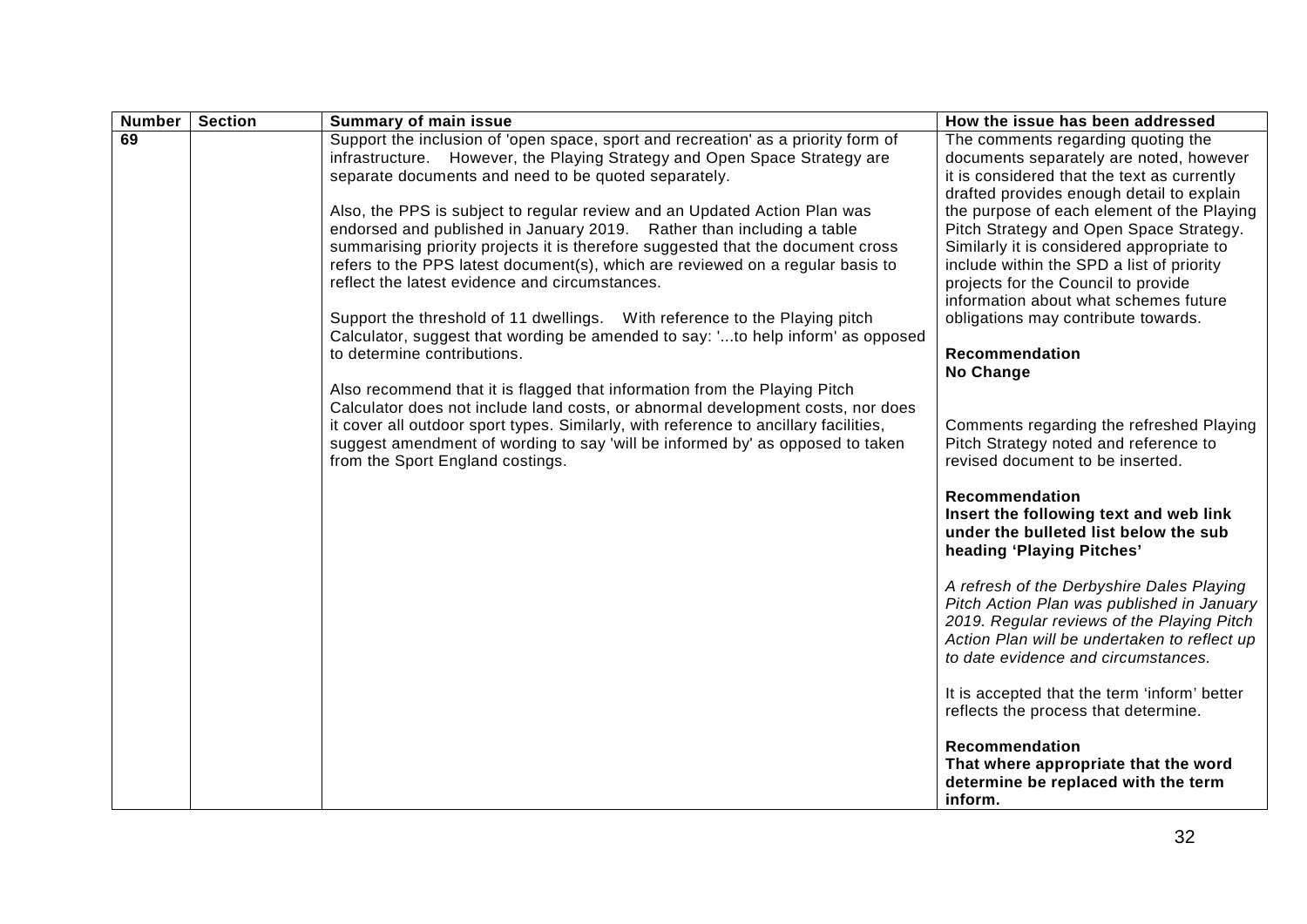| <b>Number</b>   | <b>Section</b>                 | <b>Summary of main issue</b>                                                                                                                                                                                                                                                                                                                                                                                                                                                                                                                                                                                                                                                                                                                                                                                                                                                                                                                                                                                                                                                                                                                                                                                                                                       | How the issue has been addressed                                                                                                                                                                                                                                                                                                                                                                                                                                                                                                                     |
|-----------------|--------------------------------|--------------------------------------------------------------------------------------------------------------------------------------------------------------------------------------------------------------------------------------------------------------------------------------------------------------------------------------------------------------------------------------------------------------------------------------------------------------------------------------------------------------------------------------------------------------------------------------------------------------------------------------------------------------------------------------------------------------------------------------------------------------------------------------------------------------------------------------------------------------------------------------------------------------------------------------------------------------------------------------------------------------------------------------------------------------------------------------------------------------------------------------------------------------------------------------------------------------------------------------------------------------------|------------------------------------------------------------------------------------------------------------------------------------------------------------------------------------------------------------------------------------------------------------------------------------------------------------------------------------------------------------------------------------------------------------------------------------------------------------------------------------------------------------------------------------------------------|
| 70              |                                | p.21 para. 4, line 2 - correct 'ether' to 'either'.                                                                                                                                                                                                                                                                                                                                                                                                                                                                                                                                                                                                                                                                                                                                                                                                                                                                                                                                                                                                                                                                                                                                                                                                                | Noted – typographical error<br>Recommendation<br>Amended text to read 'either'                                                                                                                                                                                                                                                                                                                                                                                                                                                                       |
| $\overline{71}$ |                                | It is good to see these key areas for investment in Ashbourne being given greater<br>emphasis for future S106 investment. The fact that Derbyshire Dales has one of the<br>few playing pitch strategies in England with clear project priorities puts the District<br>Council ahead of the game in securing external funding for sport and community<br>projects. The need for investment in improving sports facilities on Ashbourne<br>Recreation Ground is emphasised in the District Council's playing pitch strategy and<br>should be a priority for future S106 agreements on future development schemes in the<br>Ashbourne area.<br>The SPD unfortunately does not spell out in the same detail as affordable housing the<br>financial model for securing S106 agreements. This should be made clear in the SPD<br>and must relate to the real costs of future sports/community and open space projects<br>rather than some academic assessment of need.<br>In addition, AshCom CIC feel the following open spaces/community areas should be<br>given priority for future S106 investment:<br>Ashbourne Recreation Ground - Bandstand refurbishment and play areas for<br>all ages.<br>Henmore path walkway<br>Civic Square, adjacent to Ashbourne Library | The SPD sets out the priority projects from<br>the Playing Pitch Strategy - those projects<br>that are identified in the representation are<br>ones that do not emanate directly relative<br>to new development and therefore would<br>not warrant inclusion as projects within the<br>SPD.<br>Recommendation<br>No Change                                                                                                                                                                                                                           |
| 72              | <b>Health and</b><br>Wellbeing | The health facilities in Matlock are inadequate at present and the current and<br>proposed developments (circa 800 new homes) cannot be accommodated without<br>putting further strain on the infrastructure which therefore needs to be<br>substantially increased.                                                                                                                                                                                                                                                                                                                                                                                                                                                                                                                                                                                                                                                                                                                                                                                                                                                                                                                                                                                               | The comments about the existing health<br>care infrastructure within Matlock and the<br>surrounding area are noted.<br>The District Council works with the Derby<br>and Derbyshire Clinical Commissioning<br>Group to facilitate improvements to health<br>provision, and the purpose of the SPD is to<br>provide clarity about how developer<br>contributions may be sought to meet<br>increasing demands on health care<br>infrastructure. The Clinical Commissioning<br>Group are consulted on development<br>proposals for 50 dwellings or more. |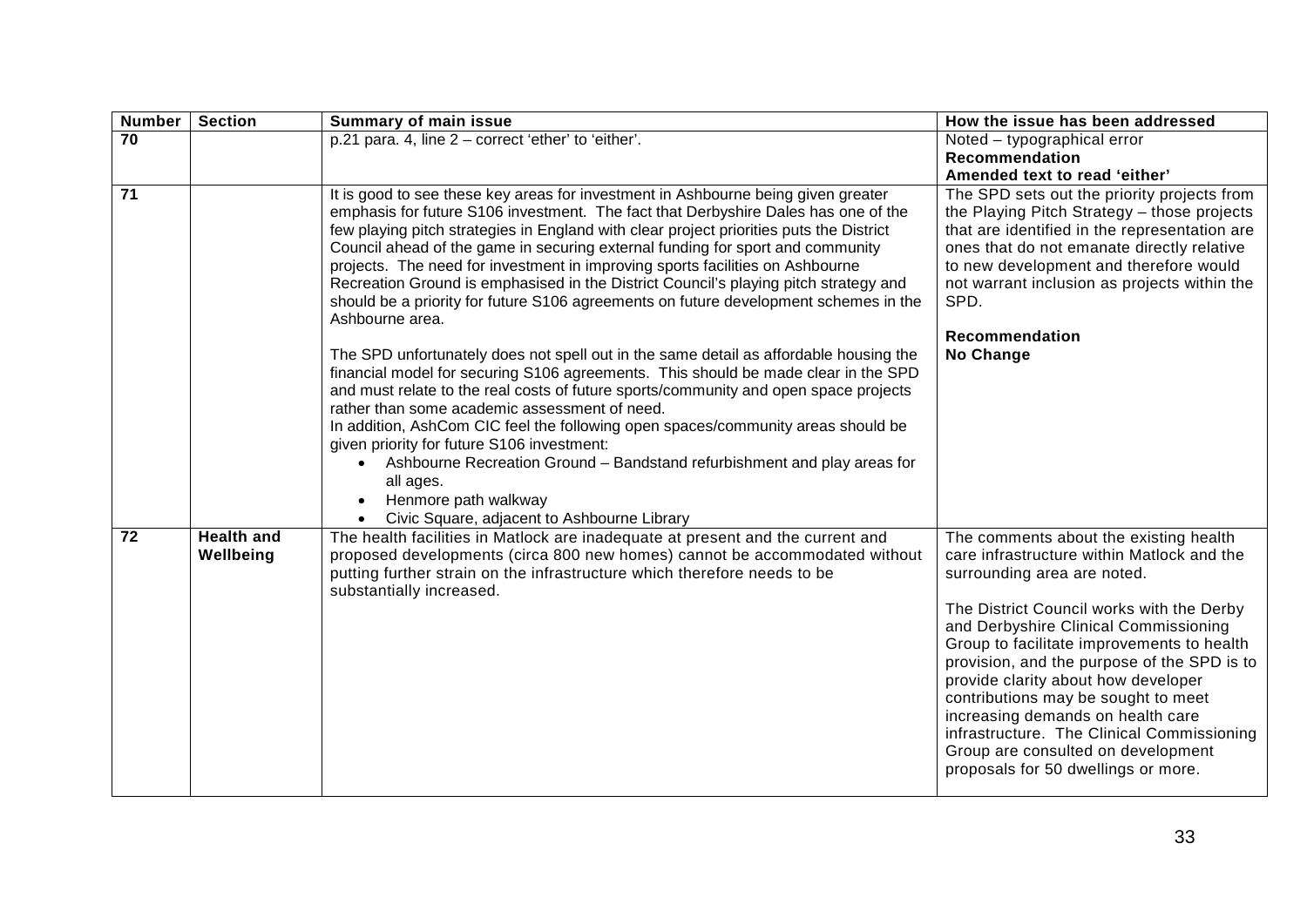| <b>Number</b>   | <b>Section</b> | <b>Summary of main issue</b>                                                                                                                                                                                                                                                                                                                                                                                     | How the issue has been addressed                                                                                                                                                                                                                                                                                                                                                                                                                                                                                                                                                                                                                                                                                                                          |
|-----------------|----------------|------------------------------------------------------------------------------------------------------------------------------------------------------------------------------------------------------------------------------------------------------------------------------------------------------------------------------------------------------------------------------------------------------------------|-----------------------------------------------------------------------------------------------------------------------------------------------------------------------------------------------------------------------------------------------------------------------------------------------------------------------------------------------------------------------------------------------------------------------------------------------------------------------------------------------------------------------------------------------------------------------------------------------------------------------------------------------------------------------------------------------------------------------------------------------------------|
|                 |                |                                                                                                                                                                                                                                                                                                                                                                                                                  | <b>Recommendation</b>                                                                                                                                                                                                                                                                                                                                                                                                                                                                                                                                                                                                                                                                                                                                     |
|                 |                |                                                                                                                                                                                                                                                                                                                                                                                                                  | No Change                                                                                                                                                                                                                                                                                                                                                                                                                                                                                                                                                                                                                                                                                                                                                 |
| $\overline{73}$ |                | Access to green spaces including opportunities to get involved with gardening and                                                                                                                                                                                                                                                                                                                                | Noted and agreed.                                                                                                                                                                                                                                                                                                                                                                                                                                                                                                                                                                                                                                                                                                                                         |
|                 |                | nature are important.                                                                                                                                                                                                                                                                                                                                                                                            |                                                                                                                                                                                                                                                                                                                                                                                                                                                                                                                                                                                                                                                                                                                                                           |
| $\overline{74}$ |                | Regarding the Derbyshire Dales Local Plan Policy, any required provision of<br>health systems infrastructure should be in place before developments are<br>complete. Waiting times are local surgeries are increasing and Matlock GPs have<br>expressed concerns over capacity so shouldn't any more development be stopped<br>until the infrastructure has caught up with demand from the current developments? | The comments about the existing health<br>care infrastructure within Matlock and the<br>surrounding area are noted.<br>The strategy and policy within the<br>Derbyshire Dales Local Plan seeks to<br>maintain and improve the provision of local<br>community facilities and services, including<br>healthcare provision<br>The District Council works with the Derby<br>and Derbyshire Clinical Commissioning<br>Group to facilitate improvements to health<br>provision, and the purpose of the SPD is to<br>provide clarity about how developer<br>contributions may be sought to meet<br>increasing demands on health care<br>infrastructure. The Clinical Commissioning<br>Group are consulted on development<br>proposals for 50 dwellings or more. |
|                 |                |                                                                                                                                                                                                                                                                                                                                                                                                                  | Recommendation                                                                                                                                                                                                                                                                                                                                                                                                                                                                                                                                                                                                                                                                                                                                            |
|                 |                |                                                                                                                                                                                                                                                                                                                                                                                                                  | No Change                                                                                                                                                                                                                                                                                                                                                                                                                                                                                                                                                                                                                                                                                                                                                 |
| 75              |                | It is welcomed that the DDDC draft SPD references the County Council's Developer<br>Contributions Protocol and specifically the link between health and design and the                                                                                                                                                                                                                                           | Welcomed                                                                                                                                                                                                                                                                                                                                                                                                                                                                                                                                                                                                                                                                                                                                                  |
|                 |                | need to secure the provision of appropriate health infrastructure.                                                                                                                                                                                                                                                                                                                                               |                                                                                                                                                                                                                                                                                                                                                                                                                                                                                                                                                                                                                                                                                                                                                           |
| 76              |                | The 'Priority Infrastructure' section of the draft SPD confirms that 'Whilst the                                                                                                                                                                                                                                                                                                                                 | The comments on prioritisation of                                                                                                                                                                                                                                                                                                                                                                                                                                                                                                                                                                                                                                                                                                                         |
|                 |                | infrastructure identifiedis prioritised for the district as a whole, the specific                                                                                                                                                                                                                                                                                                                                | infrastructure are noted. However                                                                                                                                                                                                                                                                                                                                                                                                                                                                                                                                                                                                                                                                                                                         |
|                 |                | infrastructure requirement for each planning application will be assessed on a                                                                                                                                                                                                                                                                                                                                   | prioritisation will inevitably take place on                                                                                                                                                                                                                                                                                                                                                                                                                                                                                                                                                                                                                                                                                                              |
|                 |                | case by case basis on its own planning merits' (p.9 para. 2).                                                                                                                                                                                                                                                                                                                                                    | two different levels - firstly the strategic                                                                                                                                                                                                                                                                                                                                                                                                                                                                                                                                                                                                                                                                                                              |
|                 |                | Later, the 'Priority Infrastructure' section comments that 'the priority given to any                                                                                                                                                                                                                                                                                                                            | priorities for the area as a whole and                                                                                                                                                                                                                                                                                                                                                                                                                                                                                                                                                                                                                                                                                                                    |
|                 |                | particular type of Planning Obligation will be at the discretion of the District                                                                                                                                                                                                                                                                                                                                 | secondly those which are more directly                                                                                                                                                                                                                                                                                                                                                                                                                                                                                                                                                                                                                                                                                                                    |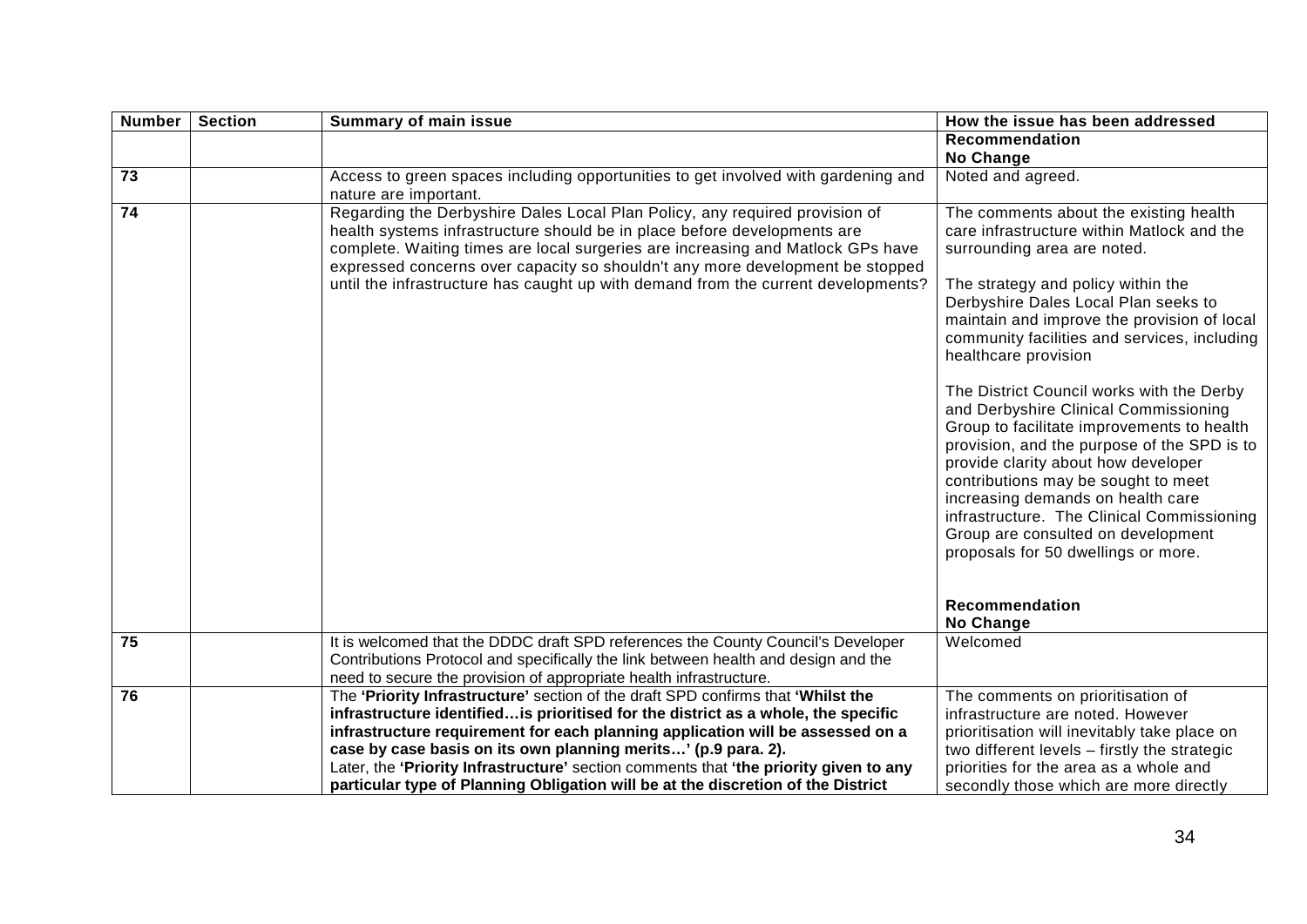| Number | <b>Section</b> | <b>Summary of main issue</b>                                                                                                                                                                                                                                                                                                                                                                                                                                                                                                                                                                                                                                                                                                                                                                                                                                                                                                                                                                                                                                                                                                                                                                                                                                                                                                                                                                                                                                                                                                                                                                                                                                                                                                                                                                                                                                                                                                                                                                                                                                                                                                                                                                                             | How the issue has been addressed                                                                                                                                                                                                                                                                                                                                                        |
|--------|----------------|--------------------------------------------------------------------------------------------------------------------------------------------------------------------------------------------------------------------------------------------------------------------------------------------------------------------------------------------------------------------------------------------------------------------------------------------------------------------------------------------------------------------------------------------------------------------------------------------------------------------------------------------------------------------------------------------------------------------------------------------------------------------------------------------------------------------------------------------------------------------------------------------------------------------------------------------------------------------------------------------------------------------------------------------------------------------------------------------------------------------------------------------------------------------------------------------------------------------------------------------------------------------------------------------------------------------------------------------------------------------------------------------------------------------------------------------------------------------------------------------------------------------------------------------------------------------------------------------------------------------------------------------------------------------------------------------------------------------------------------------------------------------------------------------------------------------------------------------------------------------------------------------------------------------------------------------------------------------------------------------------------------------------------------------------------------------------------------------------------------------------------------------------------------------------------------------------------------------------|-----------------------------------------------------------------------------------------------------------------------------------------------------------------------------------------------------------------------------------------------------------------------------------------------------------------------------------------------------------------------------------------|
|        |                | Council', and that when prioritising competing infrastructure demands, 'the District<br>Council will firstly seek to secure developer contributions towards infrastructure<br>that is deemed essential in that location, and without which the development<br>should not take place' (pp.9-10, final para. p.9 cont. p10).<br>In terms of health care provision, this point is again made in the second paragraph of<br>the 'Health and Wellbeing' section of the draft SPD which notes that 'Where a<br>development would produce extra demand on local health care provision<br>beyond the capacity of existing provision, developer contributions may be<br>sought to meet the needs arising' (p.26 para. 4).                                                                                                                                                                                                                                                                                                                                                                                                                                                                                                                                                                                                                                                                                                                                                                                                                                                                                                                                                                                                                                                                                                                                                                                                                                                                                                                                                                                                                                                                                                         | related to development which will vary<br>from location to location. Development<br>should mitigate its impact and the<br>provision of infrastructure is generally<br>going to be required in the vicinity of the<br>development. As such determining local<br>infrastructure priorities may on occasions<br>be necessary.                                                              |
|        |                | In contrast the 'Health and Wellbeing' section then advises that the Council will seek<br>developer contributions towards the provision of healthcare infrastructure for schemes<br>of 50 dwellings or more (p.26 final para). It is considered unreasonable that whilst<br>flexibility is implied in the paragraph above, the draft SPD then goes on to require<br>contributions for all schemes of 50 dwellings or more without regard to the healthcare<br>provision capacity that may exist locally to support new development.<br>As part of the process of calculating any financial contribution required to healthcare<br>provision, reference should be made in the draft SPD to local infrastructure and how<br>under or over capacity is quantified (in a similar manner to the adopted for education<br>contributions in the absence of any such arbitrary 50 unit or more threshold). For<br>instance, does this relate to the use of patient/doctor ratios to define a baseline, or are<br>other variables used? Clarity is needed in order to reconcile (i) the paragraph above<br>which relates the scale of financial contribution to existing provision, with (ii) the<br>inflexibility of the later text requiring a financial contribution for all developments of 50<br>units or more (based on an average household size, the space required per person<br>and the cost per sq.m. of extension/newbuild). It is considered that the above '50 unit<br>or more' threshold in unjustified and should be deleted.<br>In terms of the calculation of financial contributions towards new healthcare<br>infrastructure, it is noted an average household size of 2.5 is used in the methodology<br>in the example given of what the likely contribution would be for a development<br>comprising 800 units (p.27, table column ref. (B)). However, this figure does not<br>reflect the average household size for the Derbyshire Dales local authority area (and<br>most other local authority areas). In fact, the draft SPD uses a lower average<br>household size of 2.3 to calculate open space provision (p.20, para. 5), but even this<br>does not reflect more recent ONS household projections. | The CCG have indicated that a threshold<br>of 50 units is the most appropriate level<br>above which they consider it is cost<br>effective to collect financial contributions<br>towards healthcare facilities, and the<br>formula is one that is used by the CCG<br>based upon their own needs and not one<br>that the District Council has control over<br>Recommendation<br>No Change |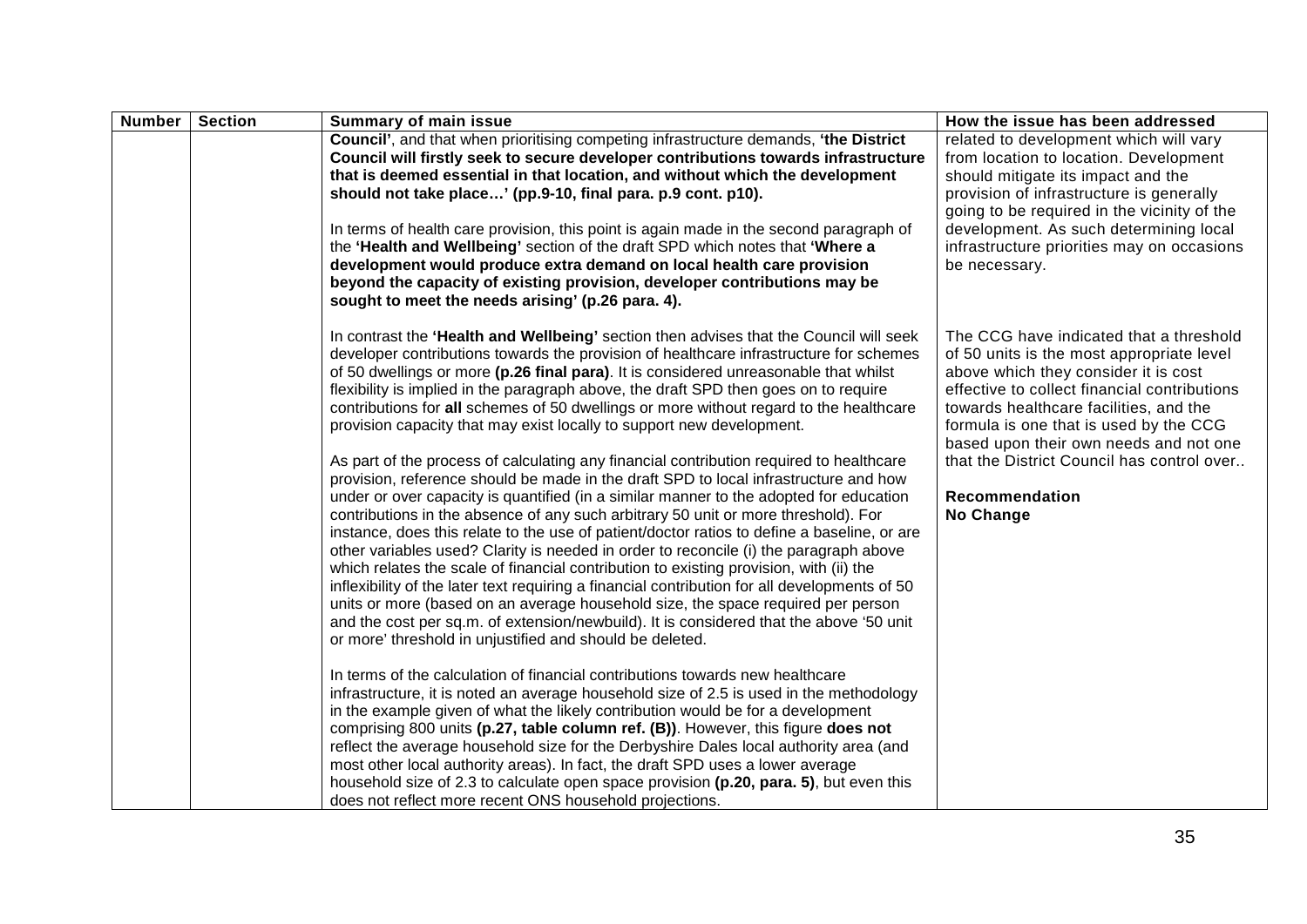| <b>Number</b>   | <b>Section</b>   | <b>Summary of main issue</b>                                                                                                                                                                                                                                                                                                                                                                                                                                                                                                                                                                                                                                                                                                                                                                           | How the issue has been addressed                                                                                                                                                                                                                                                                                                                                                                                              |
|-----------------|------------------|--------------------------------------------------------------------------------------------------------------------------------------------------------------------------------------------------------------------------------------------------------------------------------------------------------------------------------------------------------------------------------------------------------------------------------------------------------------------------------------------------------------------------------------------------------------------------------------------------------------------------------------------------------------------------------------------------------------------------------------------------------------------------------------------------------|-------------------------------------------------------------------------------------------------------------------------------------------------------------------------------------------------------------------------------------------------------------------------------------------------------------------------------------------------------------------------------------------------------------------------------|
|                 |                  | Both the ONS 2014 based household projections and the more recent 2016 based<br>household projections identify the following average household size:<br>2014 based household projections<br>$2019 - 2.19$<br>$2024 - 2.15$                                                                                                                                                                                                                                                                                                                                                                                                                                                                                                                                                                             |                                                                                                                                                                                                                                                                                                                                                                                                                               |
|                 |                  | 2016 based household projections<br>$2016 - 2.22$<br>$2021 - 2.17$<br>$2026 - 2.13$                                                                                                                                                                                                                                                                                                                                                                                                                                                                                                                                                                                                                                                                                                                    |                                                                                                                                                                                                                                                                                                                                                                                                                               |
|                 |                  | It is clear that average household size for the Derbyshire Dales District is not 2.5 and<br>should therefore be adjusted to reflect ONS household projections for the Derbyshire<br>Dales local authority area (or even the average household size used by the draft SPD<br>for the calculation of open space provision (2.3)). Changing the average household<br>size will alter the financial contribution required. For example, the difference in financial<br>contribution between the use of 2.5 and 2.2 (the ONS 2016 based household<br>projections) for is -£46,080 for the 800 unit scenario (p.27, table). An update to the<br>average household size used in the calculation of financial contributions is required<br>and this needs to be applied consistently throughout the draft SPD. |                                                                                                                                                                                                                                                                                                                                                                                                                               |
| 77              | <b>Education</b> | Tightening of catchment areas, removal of choice would mean available spaces in<br>other schools could be utilised. This would also reduce the impact of traffic.                                                                                                                                                                                                                                                                                                                                                                                                                                                                                                                                                                                                                                      | Whilst the measures suggested may<br>reduce traffic movements freedom of<br>choice is a national policy regardless of<br>normal catchment areas<br>Recommendation<br>No Change                                                                                                                                                                                                                                                |
| $\overline{78}$ |                  | The proposed level of development cannot be accommodated without substantial<br>increases in capacity.                                                                                                                                                                                                                                                                                                                                                                                                                                                                                                                                                                                                                                                                                                 | It is acknowledged that in some<br>circumstances increased development will<br>result in increased pressure on existing<br>education facilities and capacity.<br>Accordingly the purpose of the SPD and<br>the County Council Developer<br>Contributions Protocol is to provide clarity<br>in circumstances where new development<br>puts pressure on the capacity of existing<br>schools, that it is reasonable to seek from |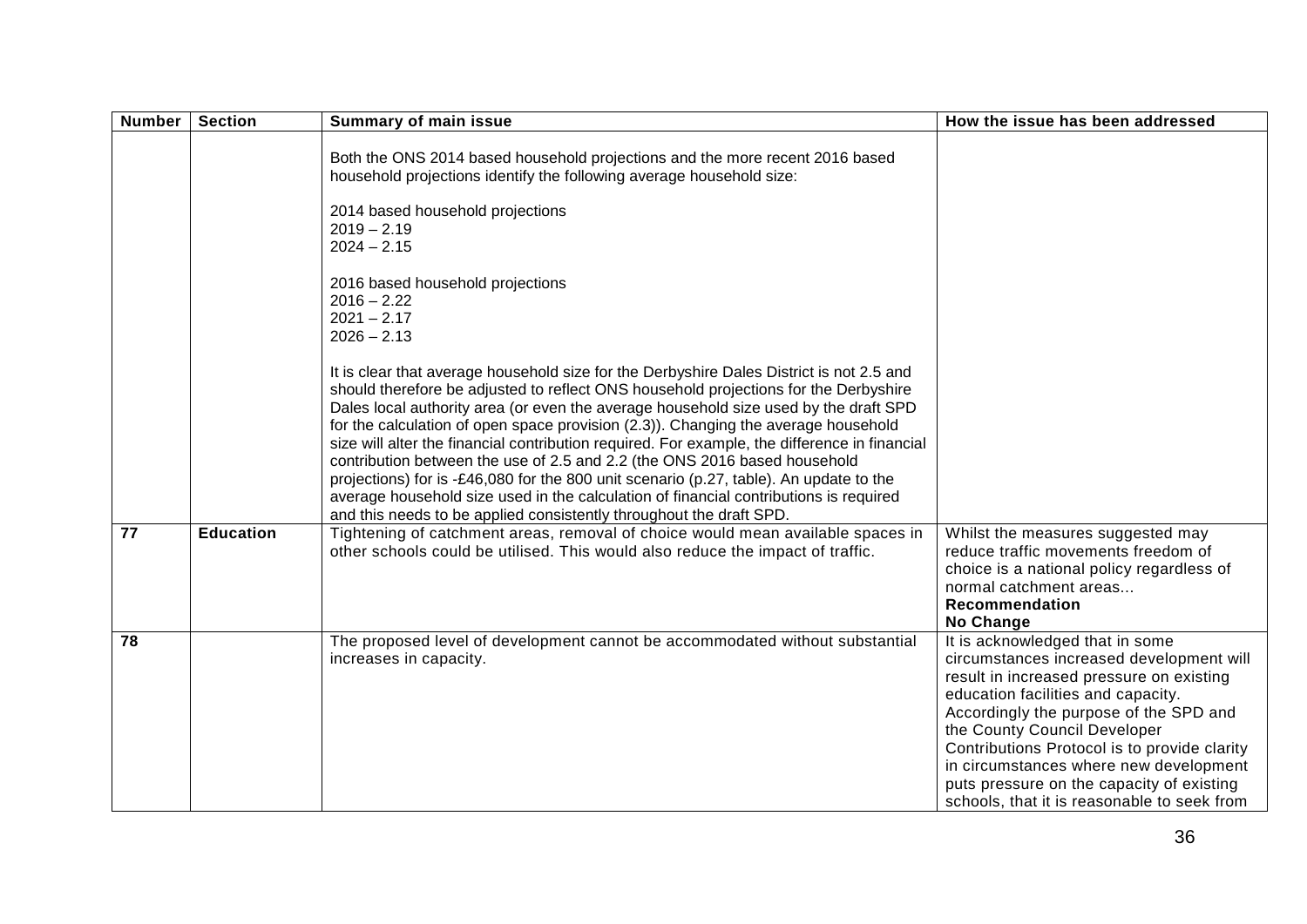| <b>Number</b> | <b>Section</b> | <b>Summary of main issue</b>                                                                                                                                                                                                                              | How the issue has been addressed                                                                                                                                                                                                                                                                                                                                                                                                                                                                                                                                                                                                                                                                                                                                                                                                                                                                                                                                                                                |
|---------------|----------------|-----------------------------------------------------------------------------------------------------------------------------------------------------------------------------------------------------------------------------------------------------------|-----------------------------------------------------------------------------------------------------------------------------------------------------------------------------------------------------------------------------------------------------------------------------------------------------------------------------------------------------------------------------------------------------------------------------------------------------------------------------------------------------------------------------------------------------------------------------------------------------------------------------------------------------------------------------------------------------------------------------------------------------------------------------------------------------------------------------------------------------------------------------------------------------------------------------------------------------------------------------------------------------------------|
|               |                |                                                                                                                                                                                                                                                           | a developer a financial contribution, and<br>the level of that contribution toward the<br>cost of improving the education facility.                                                                                                                                                                                                                                                                                                                                                                                                                                                                                                                                                                                                                                                                                                                                                                                                                                                                             |
|               |                |                                                                                                                                                                                                                                                           | <b>Recommendation</b>                                                                                                                                                                                                                                                                                                                                                                                                                                                                                                                                                                                                                                                                                                                                                                                                                                                                                                                                                                                           |
|               |                |                                                                                                                                                                                                                                                           | No Change                                                                                                                                                                                                                                                                                                                                                                                                                                                                                                                                                                                                                                                                                                                                                                                                                                                                                                                                                                                                       |
| 79            |                | The Derbyshire Dales Local Plan Policy states that infrastructure must be in place<br>at the right time. Therefore, developers must provide their contribution on granting<br>of planning permission so that the necessary works can be complete in time. | Policy S10 in the adopted Derbyshire<br>Dales Local Plan indicates that the District<br>Council will work with partners to ensure<br>that infrastructure will be in place at the<br>right time to meet the needs of the District<br>and support the development strategy. It<br>goes on that the release of land for<br>development will be informed by capacity<br>in the existing local infrastructure and<br>suitable arrangements will be put in place<br>to improve infrastructure, services and<br>community facilities.<br>It also indicates that new development will<br>only be permitted where the infrastructure<br>to serve it is available or where suitable<br>arrangements are in place to provide it<br>within an agreed timeframe.<br>There is consequently no requirement for<br>infrastructure to be in place in advance of<br>new development - to do so might be<br>costly and in certain circumstances if<br>development does not take place involve<br>abortive costs.<br>Recommendation |
| 80            |                | Need for review from time to time with Derbyshire County Council and local                                                                                                                                                                                | <b>No Change</b><br>Comments noted. The County Council as                                                                                                                                                                                                                                                                                                                                                                                                                                                                                                                                                                                                                                                                                                                                                                                                                                                                                                                                                       |
|               |                | schools, regarding provision of community facilities.                                                                                                                                                                                                     | <b>Education Authority reviews and updates</b>                                                                                                                                                                                                                                                                                                                                                                                                                                                                                                                                                                                                                                                                                                                                                                                                                                                                                                                                                                  |
|               |                |                                                                                                                                                                                                                                                           | the evidence it holds on school capacity                                                                                                                                                                                                                                                                                                                                                                                                                                                                                                                                                                                                                                                                                                                                                                                                                                                                                                                                                                        |
|               |                |                                                                                                                                                                                                                                                           | and school place planning on a regular                                                                                                                                                                                                                                                                                                                                                                                                                                                                                                                                                                                                                                                                                                                                                                                                                                                                                                                                                                          |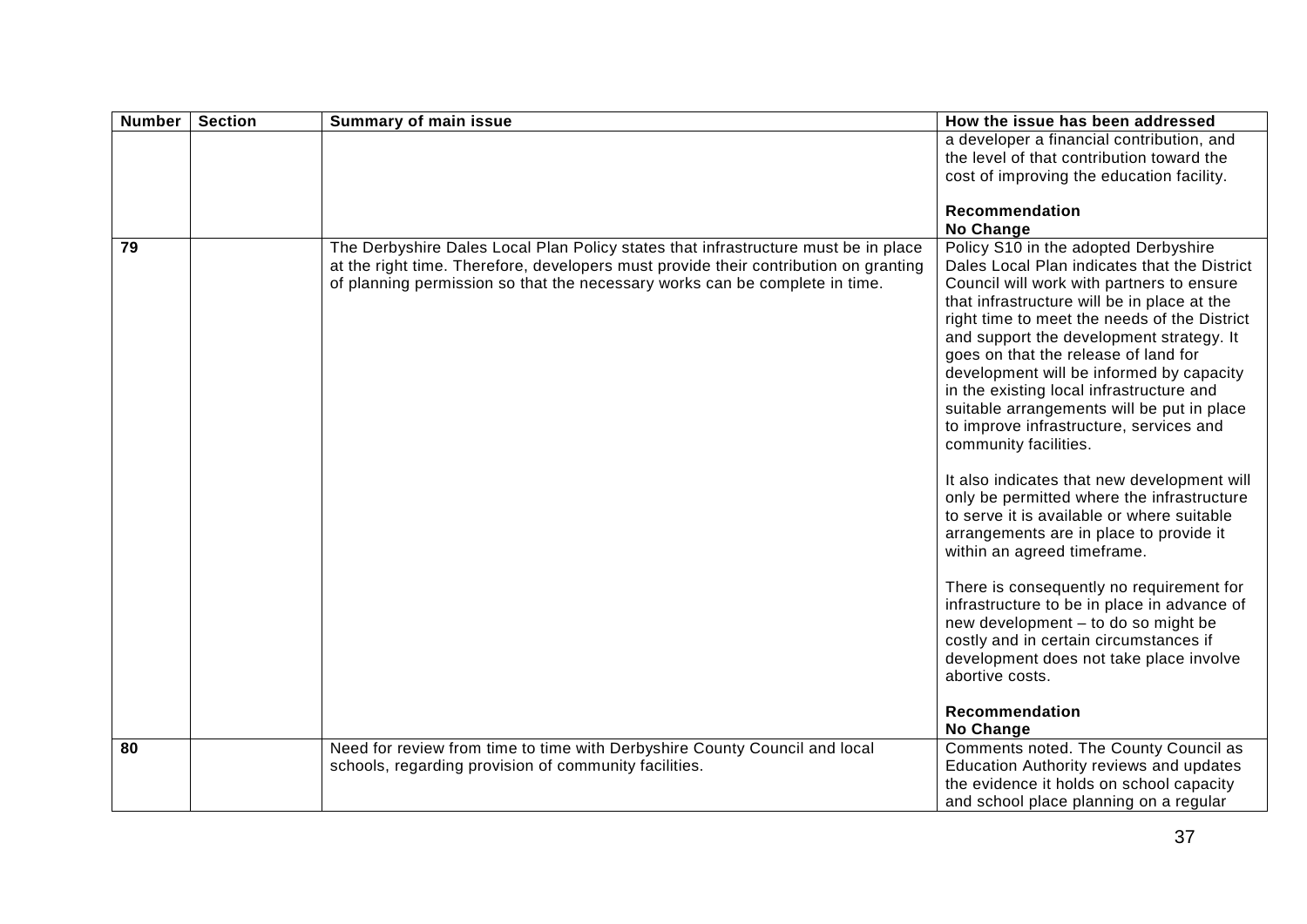| <b>Number</b>   | <b>Section</b> | <b>Summary of main issue</b>                                                                                                                                                                                                                                                                                                                                                                                                                                                                                                                                                                                                                                                                                                                                                                                                                                                                                                                                                     | How the issue has been addressed                                                                                                                                                                                                                                                           |
|-----------------|----------------|----------------------------------------------------------------------------------------------------------------------------------------------------------------------------------------------------------------------------------------------------------------------------------------------------------------------------------------------------------------------------------------------------------------------------------------------------------------------------------------------------------------------------------------------------------------------------------------------------------------------------------------------------------------------------------------------------------------------------------------------------------------------------------------------------------------------------------------------------------------------------------------------------------------------------------------------------------------------------------|--------------------------------------------------------------------------------------------------------------------------------------------------------------------------------------------------------------------------------------------------------------------------------------------|
|                 |                |                                                                                                                                                                                                                                                                                                                                                                                                                                                                                                                                                                                                                                                                                                                                                                                                                                                                                                                                                                                  | basis. The District Council works in<br>partnership with the County Council to<br>ensure that the appropriate infrastructure<br>provision is secured.                                                                                                                                      |
|                 |                |                                                                                                                                                                                                                                                                                                                                                                                                                                                                                                                                                                                                                                                                                                                                                                                                                                                                                                                                                                                  | <b>Recommendation</b><br>No Change                                                                                                                                                                                                                                                         |
| 81              |                | Bungalows should be automatically exempt from providing education contributions<br>in which to increase the supply of a diverse housing stock in the district.                                                                                                                                                                                                                                                                                                                                                                                                                                                                                                                                                                                                                                                                                                                                                                                                                   | It would be inappropriate to assume that a<br>family with children may not live in a<br>bungalow. Therefore where necessary<br>contributions towards education provision<br>will not exclude bungalows<br>Recommendation<br><b>No Change</b>                                               |
| 82              |                | In relation to the 'Education' section of the draft SPD (pp.27-28) we would welcome<br>clarification that education contributions will not be sought in relation to 1 bed houses<br>which it is assumed will be occupied by adults only.                                                                                                                                                                                                                                                                                                                                                                                                                                                                                                                                                                                                                                                                                                                                         | As set out within the Derbyshire County<br><b>Council Developer Contributions Protocol</b><br>"One bedroom dwellings are excluded from<br>the assessment as it is unlikely that<br>families with children would occupy these<br>dwellings." (page 9)<br>Recommendation<br><b>No Change</b> |
| $\overline{83}$ |                | Justification page 27<br>Paragraph 2 – To clarify the role of DCC with regard to Academies, please can the<br>following sentence be inserted after the 1st sentence in paragraph 2, as shown in bold<br>below: 'The County Council, as the Local Education Authority, has a statutory duty to<br>make education provision available for each young person and elects where possible<br>to provide a school place for each child at their normal area school. This duty applies<br>across all schools and includes Academies.'<br>Paragraph 2 - the County Council assesses the need for contributions against the<br>normal area school, at both primary and secondary level. Please could this paragraph<br>be reworded as follows in order to ensure that it is the normal area school that is<br>assessed: 'In assessing the need for additional education provision on individual<br>planning applications, the County Council will calculate the predicted number of pupils | <b>Recommendation</b><br><b>Suggested change</b><br><b>Insert</b> "This duty applies across all schools<br>and includes Academies" after the 1st<br>sentence in paragraph 2 on page 28.<br>Amend paragraph 2 under the education<br>sub heading and justification to read:                 |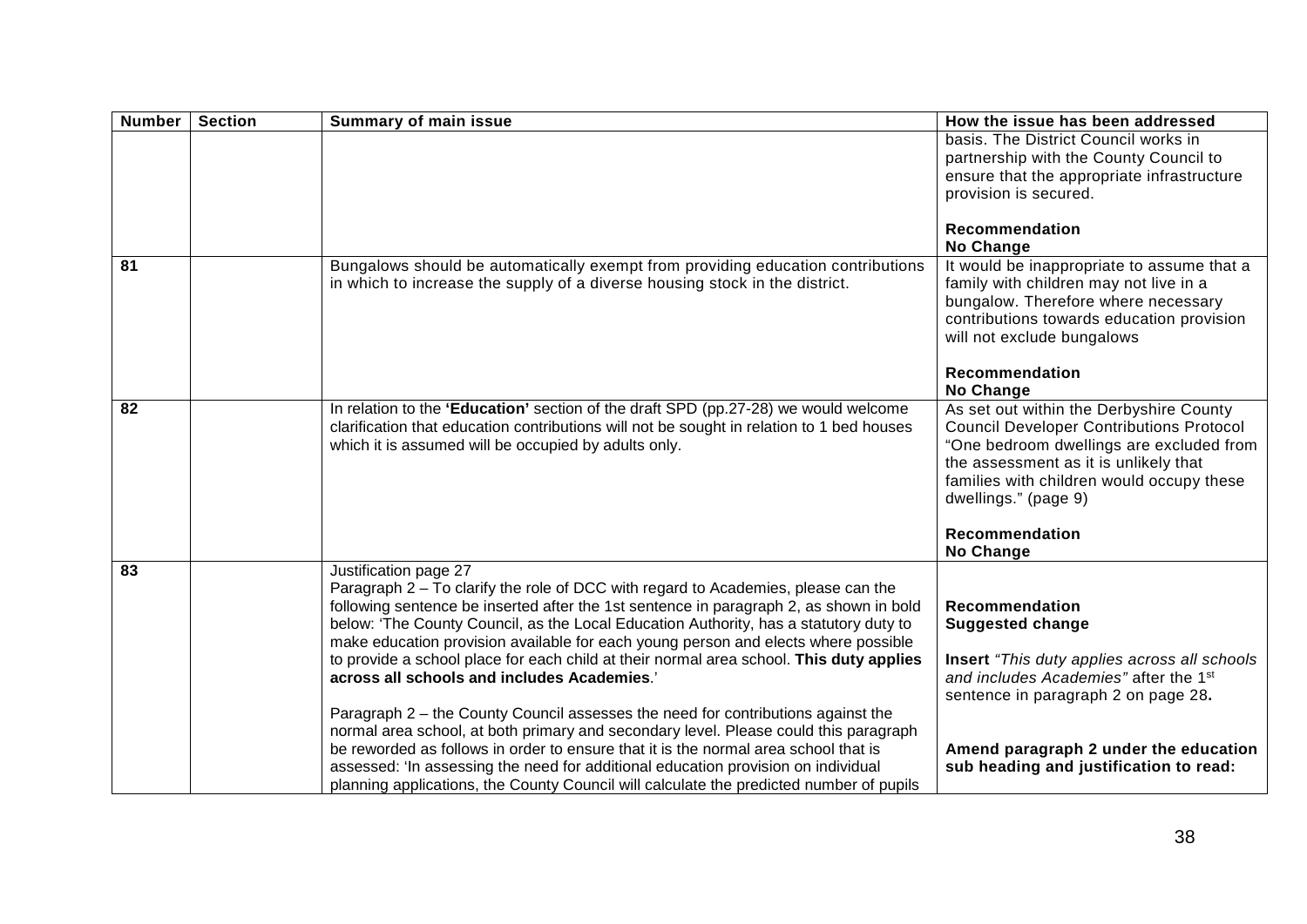| <b>Number</b>   | <b>Section</b>                       | <b>Summary of main issue</b>                                                                                                                                                                                                                                                                                                 | How the issue has been addressed                                                                                                                                                                                                                      |
|-----------------|--------------------------------------|------------------------------------------------------------------------------------------------------------------------------------------------------------------------------------------------------------------------------------------------------------------------------------------------------------------------------|-------------------------------------------------------------------------------------------------------------------------------------------------------------------------------------------------------------------------------------------------------|
|                 |                                      | that the development is expected to generate, the net capacity of the normal area<br>school, the current number of pupils on roll and the projected number of pupils on roll<br>for the next five years at the normal area school.<br>It is also noted in Paragraph 2 that there is footnote 10, which references the number | "In assessing the need for additional<br>education provision on individual planning<br>applications, the County Council will calculate<br>the predicted number of pupils that the                                                                     |
|                 |                                      | of pupils a development is expected to generate. This is currently under review and will<br>be updated in the emerging Developer Contributions Protocol. It is therefore suggested<br>that the Developer Contributions Protocol is referenced, rather than the figures in the<br>current being used.                         | development is expected to generate, the net<br>capacity of the normal area school, the<br>current number of pupils on roll and the<br>projected number of pupils on roll for the next<br>five years at the normal area school."                      |
|                 |                                      | The table included on Page 28 will change following the reassessment of pupil<br>numbers (as noted above) and the per pupil place contribution figures will be subject to<br>indexation.                                                                                                                                     | Whilst it is possible that the figures in the<br>Table on Page 28 may be subject to<br>indexation in April 2020 it is not guaranteed.                                                                                                                 |
|                 |                                      | The contribution figures shown will be out of date as of 1 April 2020 as indexation will<br>be applied, with indexation being applied each subsequent year. As such it is<br>suggested this table is omitted and that the County Council's Developer Contributions<br>Protocol is referenced.                                | As such it is not considered appropriate to<br>delete the Table on Page 28 as this gives a<br>clear indication at this time of the levels of<br>contributions due and thus provides the<br>transparency and clarity that the SPD seeks<br>to provide. |
|                 |                                      |                                                                                                                                                                                                                                                                                                                              | Recommendation<br>That a foot note to the Table on Page 28<br>be added which indicates that the<br>contribution rates may be subject to<br>annual indexation                                                                                          |
| $\overline{84}$ | <b>Traffic and</b><br>Transportation | In relation to Derbyshire Dales, our principle interest is in safeguarding the<br>operation of the A38 and M1 which route 4 miles and 8 miles, east of the Local<br>Plan area respectively, and the A50 which routes through the southernmost<br>section of the District.                                                    | Noted                                                                                                                                                                                                                                                 |
|                 |                                      | Understand that Local Plan policy S10 sets out the expectation that new<br>developments should contribute to both on-site and off-site infrastructure needs,<br>including traffic and transportation needs. This policy provides the framework for<br>the preparation of the Developer Contributions SPD.                    |                                                                                                                                                                                                                                                       |
|                 |                                      | The SPD states that the District Council will work in partnership with the County<br>Council as Local Highways Authority (LHA) to ensure that new development is                                                                                                                                                             |                                                                                                                                                                                                                                                       |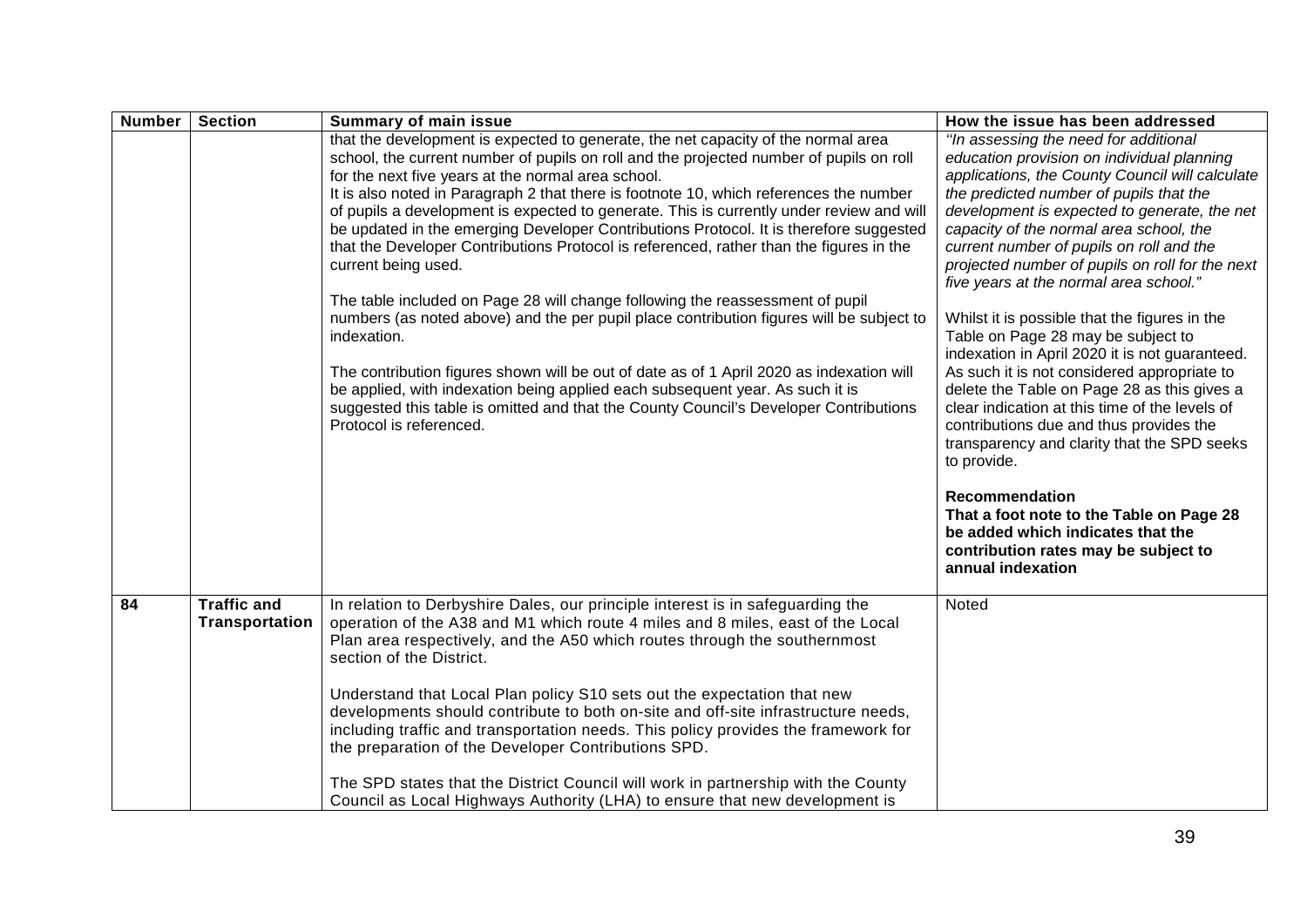| <b>Number</b> | <b>Section</b> | <b>Summary of main issue</b>                                                                                                                                                                                                                                                                                                                                                                                                                             | How the issue has been addressed                                                                                                                                                                                                                                                                                                                                                                                                                                                                                                                                                                                                                                                                                                                                                                                                         |
|---------------|----------------|----------------------------------------------------------------------------------------------------------------------------------------------------------------------------------------------------------------------------------------------------------------------------------------------------------------------------------------------------------------------------------------------------------------------------------------------------------|------------------------------------------------------------------------------------------------------------------------------------------------------------------------------------------------------------------------------------------------------------------------------------------------------------------------------------------------------------------------------------------------------------------------------------------------------------------------------------------------------------------------------------------------------------------------------------------------------------------------------------------------------------------------------------------------------------------------------------------------------------------------------------------------------------------------------------------|
|               |                | delivered and the associated impacts on traffic and transportation are mitigated.<br>Also the LHA will consider on a case by case basis the requirements for<br>identifying the measures required to mitigate against the impact of development.<br>We support this approach and would encourage authorities to include Highways<br>England in the consultation process where a proposed development could have<br>the potential to impact on the SRN.   |                                                                                                                                                                                                                                                                                                                                                                                                                                                                                                                                                                                                                                                                                                                                                                                                                                          |
| 85            |                | Although congestion in Ashbourne is clearly outlined as a requirement for S106<br>contributions, it is stated that the level and type of contribution sought by the county<br>Council as highways authority will be determined on a case by case basis.<br>We strongly believe that there needs to be a long term strategy clearly laid out as the<br>impact of providing infrastructure for one individual element may not suit future<br>developments. | Comments noted, the purpose of the SPD<br>to provide clarity upon how developer<br>contributions towards transport<br>infrastructure will be negotiated and<br>secured. The District Council is committed<br>to working with Derbyshire County Council<br>as Highways Authority and the SPD states<br>that the Highways Authority will consider<br>on a case by case basis the requirements<br>for the identify measures required to<br>mitigate the impact of development. Policy<br>S8 'Ashbourne Development Strategy'<br>states that the District Council will seek to<br>promote the sustainable growth of<br>Ashbourne, and that this will be achieved<br>by supporting in principle a second bypass<br>to connect the A52 west of the town with<br>the A515 to the north should funding<br>opportunities arise.<br>Recommendation |
|               |                |                                                                                                                                                                                                                                                                                                                                                                                                                                                          | No Change                                                                                                                                                                                                                                                                                                                                                                                                                                                                                                                                                                                                                                                                                                                                                                                                                                |
| 86            |                | Traffic and highways needs to be looked at. Not brushed over. Developments such<br>as Gritstone Road are a perfect example of the blind ignorance of the planning<br>authority.                                                                                                                                                                                                                                                                          | The adopted Local Plan sets out the<br>strategy for ensuring that sustainable<br>development occurs. Policy S1<br>Sustainable Development Principles and<br>policies HC19 Accessibility and transport<br>and HC20 Managing Travel Demand seek<br>to ensure that development can be safely<br>accessed and minimises the need to<br>travel. The Highways Authority are<br>consulted both during the preparation of                                                                                                                                                                                                                                                                                                                                                                                                                        |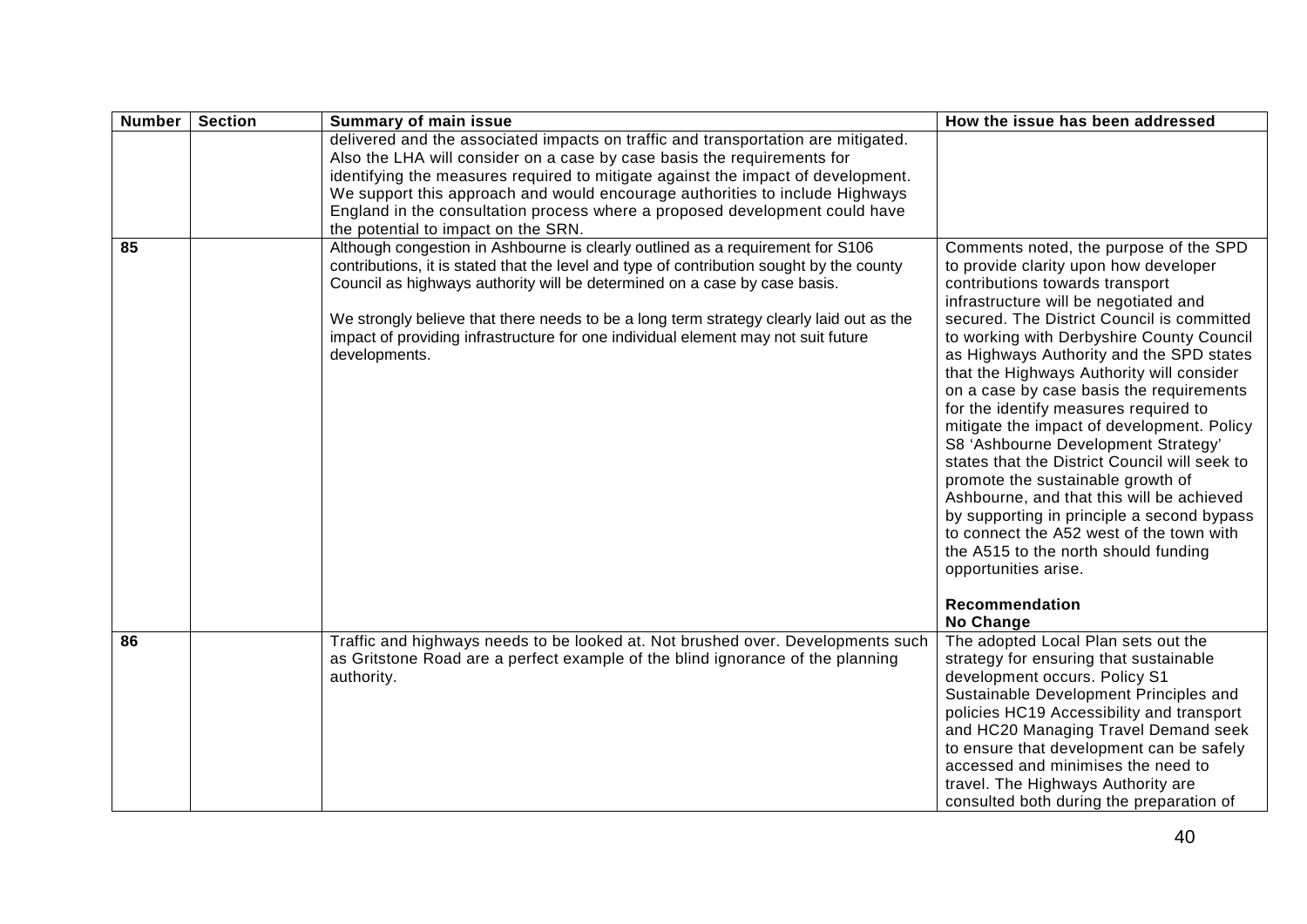| <b>Number</b> | <b>Section</b> | <b>Summary of main issue</b>                                                                                                                                                                                                                                                                                                                                                                                                                                                                                                     | How the issue has been addressed                                                                                                                                                                                                                                                                                                                                                                                                                                                                                                                                                                                                                                                                                                                                 |
|---------------|----------------|----------------------------------------------------------------------------------------------------------------------------------------------------------------------------------------------------------------------------------------------------------------------------------------------------------------------------------------------------------------------------------------------------------------------------------------------------------------------------------------------------------------------------------|------------------------------------------------------------------------------------------------------------------------------------------------------------------------------------------------------------------------------------------------------------------------------------------------------------------------------------------------------------------------------------------------------------------------------------------------------------------------------------------------------------------------------------------------------------------------------------------------------------------------------------------------------------------------------------------------------------------------------------------------------------------|
|               |                |                                                                                                                                                                                                                                                                                                                                                                                                                                                                                                                                  | the Local Plan and on individual planning<br>applications.                                                                                                                                                                                                                                                                                                                                                                                                                                                                                                                                                                                                                                                                                                       |
|               |                |                                                                                                                                                                                                                                                                                                                                                                                                                                                                                                                                  | The District Council is committed to<br>working with the Highways Authority to<br>ensure that the impacts of all<br>developments are thoroughly assessed<br>and impacts mitigated. Such mitigation<br>may involve either direct works or off-site<br>financial contributions.                                                                                                                                                                                                                                                                                                                                                                                                                                                                                    |
|               |                |                                                                                                                                                                                                                                                                                                                                                                                                                                                                                                                                  | <b>Recommendation</b><br><b>No Change</b>                                                                                                                                                                                                                                                                                                                                                                                                                                                                                                                                                                                                                                                                                                                        |
| 87            |                | Matlock is frequently gridlocked and the proposed new housing will only increase<br>the pollution caused by additional vehicles. The plan refers to 'sustainable<br>development' but this is a nonsense when considering the difference in altitude<br>between Matlock town centre and developments such as Gritstone Road. No-one<br>will cycle up Bank Road because the gradient is far too steep. Nor will people<br>abandon their motor vehicles. The result is therefore going to be more congestion<br>and more pollution. | The adopted Local Plan sets out the<br>strategy for ensuring that sustainable<br>development occurs. Policy S1<br>Sustainable Development Principles and<br>policies HC19 Accessibility and transport<br>and HC20 Managing Travel Demand seek<br>to ensure that development can be safely<br>accessed and minimises the need to<br>travel. The Highways Authority are<br>consulted both during the preparation of<br>the Local Plan and on individual planning<br>applications.<br>The District Council is committed to<br>working with the Highways Authority to<br>ensure that the impacts of all<br>developments are thoroughly assessed<br>and impacts mitigated. Such mitigation<br>may involve either direct works or off-site<br>financial contributions. |
|               |                |                                                                                                                                                                                                                                                                                                                                                                                                                                                                                                                                  | Recommendation<br>No Change                                                                                                                                                                                                                                                                                                                                                                                                                                                                                                                                                                                                                                                                                                                                      |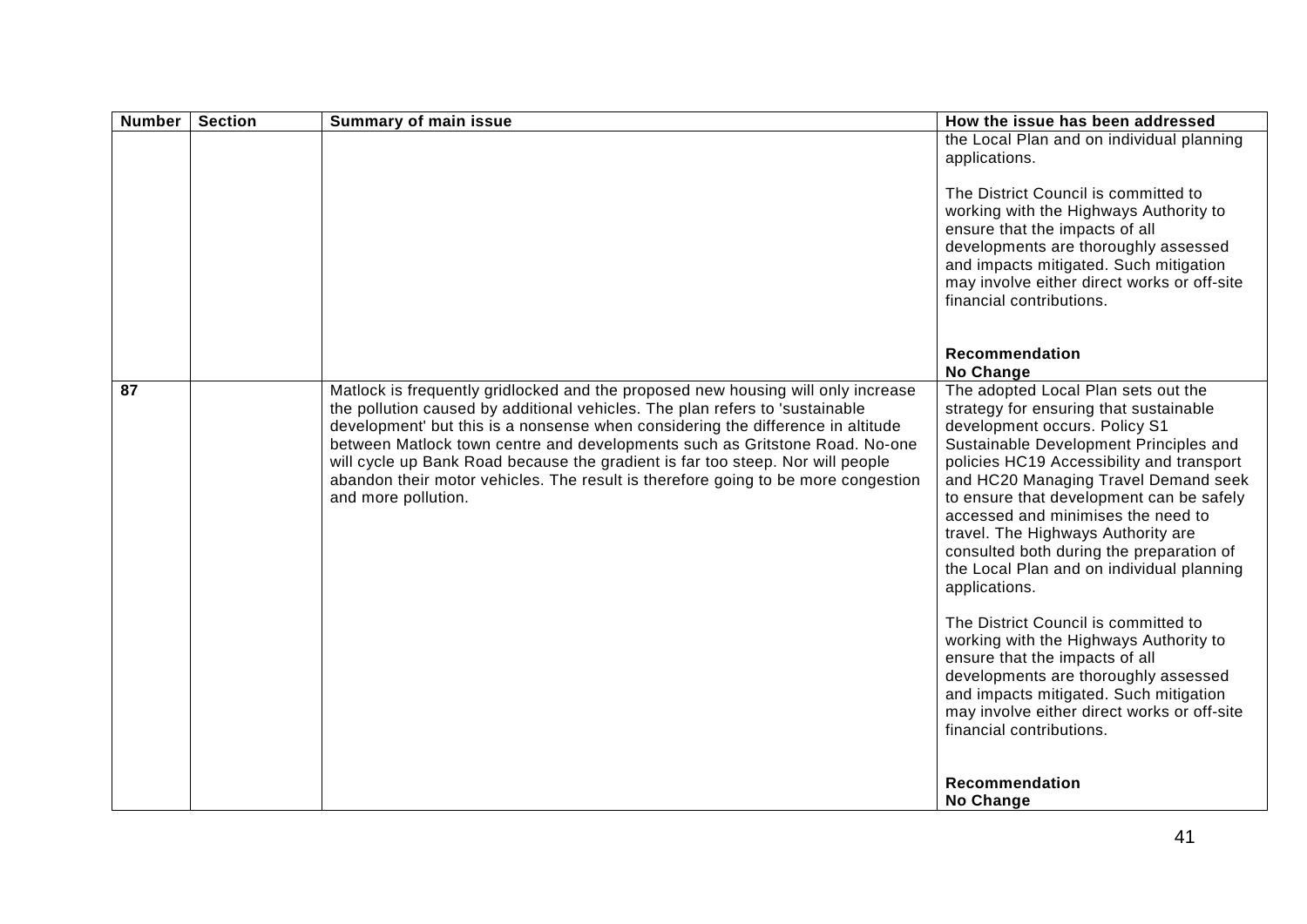| <b>Number</b> | <b>Section</b> | <b>Summary of main issue</b>                                                                                                                                                                                                                                                                                                                                                                                                                                                                                                                                                                                                                                                                                                                                                                                                                              | How the issue has been addressed                                                                                                                                                                                                                                                                                                                                                                                                                                                                                                                                                                                                                    |
|---------------|----------------|-----------------------------------------------------------------------------------------------------------------------------------------------------------------------------------------------------------------------------------------------------------------------------------------------------------------------------------------------------------------------------------------------------------------------------------------------------------------------------------------------------------------------------------------------------------------------------------------------------------------------------------------------------------------------------------------------------------------------------------------------------------------------------------------------------------------------------------------------------------|-----------------------------------------------------------------------------------------------------------------------------------------------------------------------------------------------------------------------------------------------------------------------------------------------------------------------------------------------------------------------------------------------------------------------------------------------------------------------------------------------------------------------------------------------------------------------------------------------------------------------------------------------------|
| 88            |                | Encouraging use of electric vehicles and the restriction of diesels and other<br>polluting vehicles is essential.                                                                                                                                                                                                                                                                                                                                                                                                                                                                                                                                                                                                                                                                                                                                         | Noted                                                                                                                                                                                                                                                                                                                                                                                                                                                                                                                                                                                                                                               |
|               |                |                                                                                                                                                                                                                                                                                                                                                                                                                                                                                                                                                                                                                                                                                                                                                                                                                                                           | This is a national policy issue and not one<br>not either for the adopted Derbyshire<br>Dales Local Plan or this SPD.                                                                                                                                                                                                                                                                                                                                                                                                                                                                                                                               |
| 89            |                | The DCC Highways Authority have stated that the Matlock's road infrastructure is<br>at capacity (report HDC/ITC/50707 dated 16th April 2019). This report does not<br>consider the strategic nature of the A6 linking Bakewell, the Peak District and<br>beyond or the impact of congestion on the whole area. Therefore, the developers<br>will be required to contribute to infrastructure schemes to alleviate congestion not<br>only local to the site but to the wider district. Developers in Matlock have<br>suggested that rail transport can be used to alleviate car journeys but, the rail<br>service is nearing capacity at peak times and car usage will still be required to and<br>from the station. Therefore, developers will be required to contribute to the cost of<br>rail infrastructure improvements as well as road improvements. | Policies HC19 and HC20 in the adopted<br>Derbyshire Dales Local Plan seek to<br>ensure that development is brought<br>forward where it is safe and sustainable to<br>so. The policies also indicate that in<br>consultation with the Highways Authority<br>the District Council will encourage the<br>delivery of sustainable transport networks.<br>This may contributing towards rail based<br>facilities as a means of safeguarding the<br>road network at peak times. This does not<br>require any change in policy or this SPD.                                                                                                                |
|               |                |                                                                                                                                                                                                                                                                                                                                                                                                                                                                                                                                                                                                                                                                                                                                                                                                                                                           | Recommendation<br>No Change                                                                                                                                                                                                                                                                                                                                                                                                                                                                                                                                                                                                                         |
| 90            |                | Apart from a reference that this is an important issue and a clear S106 opportunity little<br>more is said in the SPD on what are the issues/potential projects under this new<br>addition to S106 priorities. There needs to be definition of what is included within the<br>'Congestion in Ashbourne Town Centre' S106 heading. AshCom CIC believe that this<br>should include measures that would reduce traffic congestion such as:<br>traffic and environmental improvement schemes in the town centre<br>pedestrian initiatives to promote walking and healthy living<br>measures to reduce traffic pollution<br>marketing and promotion of the town centre as a pedestrian friendly<br>environment                                                                                                                                                 | The Table on Page 8 is an extract from the<br>Infrastructure Delivery Plan which<br>accompanies the adopted Derbyshire<br>Dales Local Plan and is included in the<br>SPD to set the context.<br>If during the consideration of any planning<br>application in Ashbourne it is considered<br>that the measures set out in the<br>representations are required this is<br>something that the Highways Authority will<br>identify to the District Council and<br>appropriate measures taken within a S106<br>Obligation to address such requirements.<br>This does not require any change to the<br>policies in the adopted Local plan or this<br>SPD. |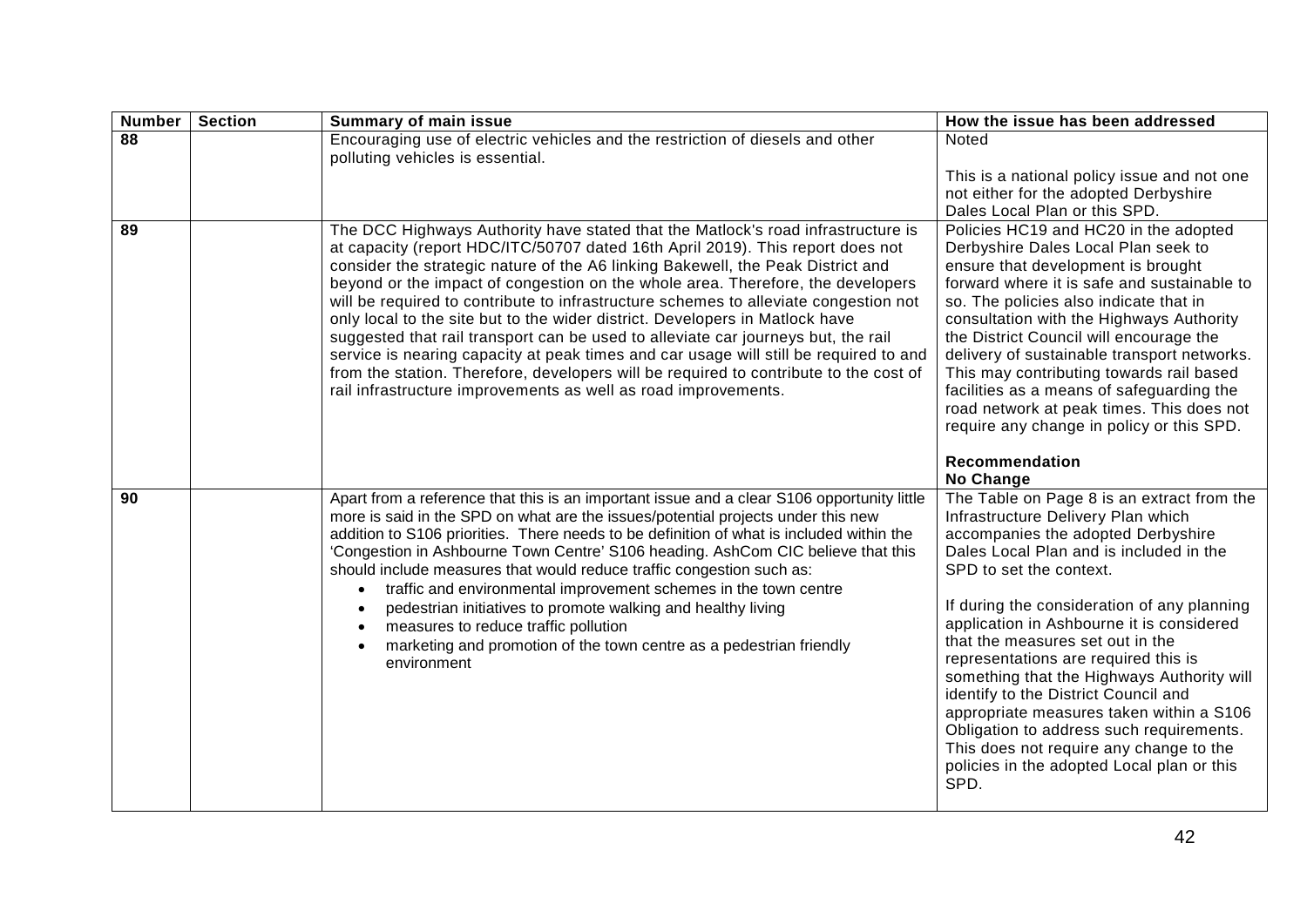| <b>Number</b> | <b>Section</b>   | <b>Summary of main issue</b>                                                                                                                                                                                                                                                                                                                                                                                                                                                                                                                                                                                                                                                              | How the issue has been addressed                                                                                                                                                                                                                                                                                                                                                                                                                                                                                                                                                                                                                        |
|---------------|------------------|-------------------------------------------------------------------------------------------------------------------------------------------------------------------------------------------------------------------------------------------------------------------------------------------------------------------------------------------------------------------------------------------------------------------------------------------------------------------------------------------------------------------------------------------------------------------------------------------------------------------------------------------------------------------------------------------|---------------------------------------------------------------------------------------------------------------------------------------------------------------------------------------------------------------------------------------------------------------------------------------------------------------------------------------------------------------------------------------------------------------------------------------------------------------------------------------------------------------------------------------------------------------------------------------------------------------------------------------------------------|
|               |                  |                                                                                                                                                                                                                                                                                                                                                                                                                                                                                                                                                                                                                                                                                           | Given the nature of the traffic and<br>transportation issues identified in<br>Ashbourne it might be appropriate for<br>further representations by the CIC to be<br>made to Derbyshire County Council to<br>seek to identify ways forward.<br>Recommendation                                                                                                                                                                                                                                                                                                                                                                                             |
| 91            |                  | Page 28 Paragraph 4, 3rd sentence - to ensure that public transport services as well<br>as infrastructure is captured could the following be added to this sentence (as shown in<br>bold): The developer may need to undertake highway works to secure access to<br>address the short term impacts of developments and/or provide financial contributions<br>to mitigate the long term cumulative impacts of development including but not limited<br>to local bus service contributions to provide socially necessary services, and<br>bus infrastructure contributions'. Further detailed information is provided in the<br>County Council's emerging Developer Contributions Protocol. | No Change<br><b>Noted</b><br><b>Recommended Change.</b><br>Amend 4 <sup>th</sup> paragraph on page 29 to read<br>as follows:<br>The developer may need to undertake<br>highway works to secure access to address<br>the short term impacts of developments<br>and/or provide financial contributions to<br>mitigate the long term cumulative impacts of<br>development including but not limited to<br>local bus service contributions to provide<br>socially necessary services, and bus<br>infrastructure contributions'. Further<br>detailed information is provided in the County<br><b>Council's emerging Developer Contributions</b><br>Protocol. |
| 92            | <b>Broadband</b> | This is the responsibility of OpenReach and others. Unless core infrastructure is<br>invested in this becomes a pointless exercise.                                                                                                                                                                                                                                                                                                                                                                                                                                                                                                                                                       | Comments noted,<br>Ensuring better provision of Broadband is<br>a high priority for the District Council. The<br>SPD seeks to set out how developers can<br>provide full fibre broadband with the<br>assistance of Openreach and other<br>suppliers.<br><b>Recommendation</b><br>No Change                                                                                                                                                                                                                                                                                                                                                              |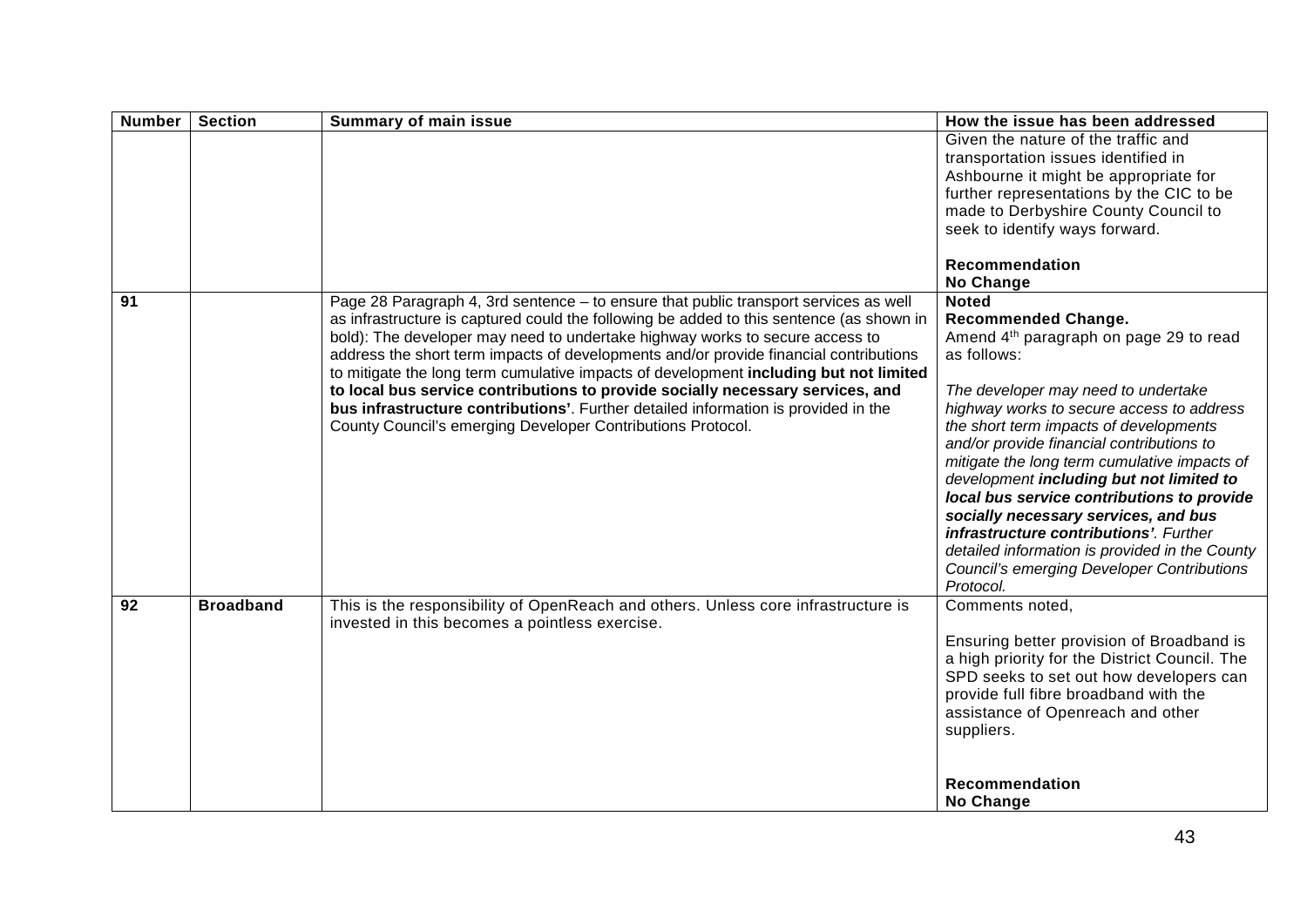| <b>Number</b>   | <b>Section</b>                              | <b>Summary of main issue</b>                                                                                                                                                                                                                                                                                                                                                                                                                                                                                                                                                                                                                                                                                                                              | How the issue has been addressed                                                                                                                                                                                                                                                                                                                                                                                                                                                                                                                                      |
|-----------------|---------------------------------------------|-----------------------------------------------------------------------------------------------------------------------------------------------------------------------------------------------------------------------------------------------------------------------------------------------------------------------------------------------------------------------------------------------------------------------------------------------------------------------------------------------------------------------------------------------------------------------------------------------------------------------------------------------------------------------------------------------------------------------------------------------------------|-----------------------------------------------------------------------------------------------------------------------------------------------------------------------------------------------------------------------------------------------------------------------------------------------------------------------------------------------------------------------------------------------------------------------------------------------------------------------------------------------------------------------------------------------------------------------|
| $\overline{93}$ |                                             | Broadband provision is often widely misunderstood. Developers and landowners<br>are often keen to see its provision but are hampered due to the excessive costs of<br>its provision. A 'standard rule' for all developments of 30 dwellings or more is<br>inappropriate and it needs to reflect whether infrastructure is available locally in<br>which to connect to.                                                                                                                                                                                                                                                                                                                                                                                    | On the basis of the information available<br>from Openreach it would appear that the<br>provision of full fibre broadband is capable<br>of being provided on a very cost effective<br>basis for new developments regardless of<br>location. The threshold of 30 dwellings<br>comes directly from Openreach and<br>therefore it is considered wholly<br>appropriate to provide advice on this basis.<br><b>Recommendation</b>                                                                                                                                          |
| 94              |                                             | Whilst support the Council's ambitions to improve access to high speed broadband in<br>principle, the SPD states that as a minimum 'all new development should provide the<br>necessary ducting within a site to facilitate FTTP'. This goes beyond the requirements<br>of adopted Local Plan which only seeks to 'support improvements to and extension of<br>telecommunications and the provision of superfast broadband infrastructure (where<br>feasible) in accordance with industry standards.' Furthermore the term 'necessary<br>ducting' is considered ambiguous.<br>Wish to remind the Council that the delivery of communications infrastructure is the<br>responsibility of infrastructure providers in the telecommunications and broadband. | <b>No Change</b><br>Given that most developments include<br>some form of ducting for the provision of<br>new services and facilities to serve the<br>new residential properties it is considered<br>that it is not unreasonable for additional or<br>shared ducting to be provided as part of<br>future developments.<br><b>Recommendation</b><br>No Change                                                                                                                                                                                                           |
| $\overline{95}$ | <b>Tackling</b><br><b>Climate</b><br>Change | In the section on Climate Change there is a brief mention of solar power. It is<br>unclear whether this is a clear enough suggestion that positive consideration must<br>be given to the idea that all new housing should have solar panels where<br>appropriate roof conditions exist. If climate change is really being treated as the<br>emergency it is, then we surely need as much solar power as possible.                                                                                                                                                                                                                                                                                                                                         | Comments noted. The District Council is<br>committed to taking forward initiatives<br>which mitigate and adapt to the impacts of<br>climate change. Policy PD7 'Climate<br>Change' of the Adopted Local Plan states<br>that the Council will encourage the<br>provision of small scale renewable energy<br>developments utilising technology such as<br>solar panels. Furthermore the SPD seeks<br>to encourage new development to provide<br>both renewable energy systems and follow<br>the principles of sustainable design.<br><b>Recommendation</b><br>No Change |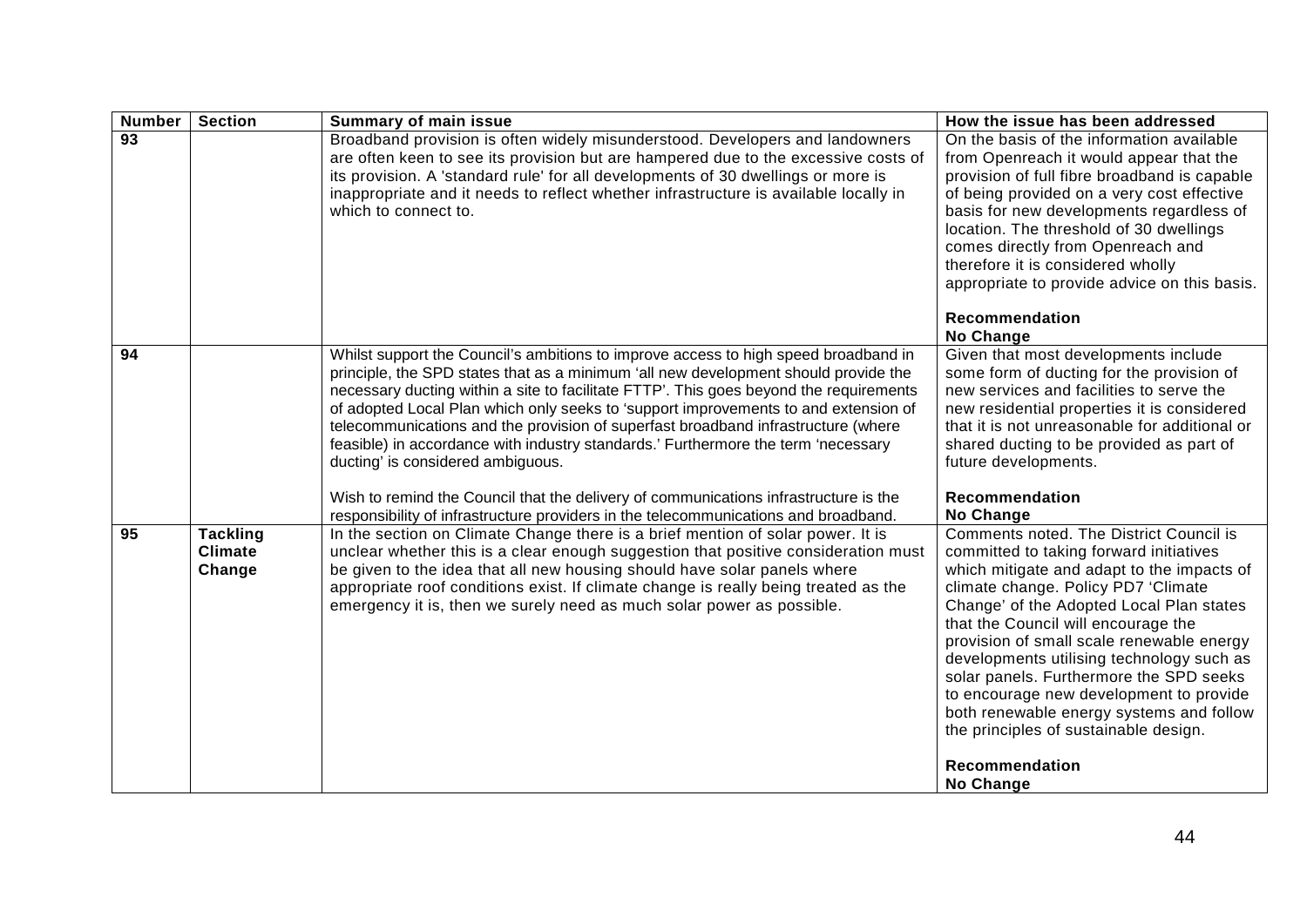| <b>Number</b>   | <b>Section</b> | <b>Summary of main issue</b>                                                                                                                                                                                                                                                                                       | How the issue has been addressed                                                                                                                                                                                                                                                                                                                                                                                                                                                                                                                                                                                                                                |
|-----------------|----------------|--------------------------------------------------------------------------------------------------------------------------------------------------------------------------------------------------------------------------------------------------------------------------------------------------------------------|-----------------------------------------------------------------------------------------------------------------------------------------------------------------------------------------------------------------------------------------------------------------------------------------------------------------------------------------------------------------------------------------------------------------------------------------------------------------------------------------------------------------------------------------------------------------------------------------------------------------------------------------------------------------|
| $\overline{96}$ |                | Welcome the provisions set out for tackling climate change. Where possible<br>developer contributions could be sought for supporting measures that help to<br>address climate change such as tree planting and encouraging natural<br>regeneration of semi natural habitats.                                       | The adopted Local Plan policy PD3<br>encourages development to include<br>measures to contribute positively to the<br>overall biodiversity of the Plan area to<br>ensure there is a net overall gain to<br>biodiversity. It is considered that the<br>policies and strategies within the Local<br>Plan provide appropriate guidance at this<br>time.<br>As set out above further work on the topic<br>of biodiversity net gain may be undertaken<br>once it becomes a statutory requirement.<br>Recommendation<br><b>No Change</b>                                                                                                                              |
| 97              |                | SuDS efforts make urban drainage systems more compatible with components of the<br>natural water cycle such as storm surge overflows, soil percolation, and bio-filtration<br>before entering the main watercourse. DDDC should set out a clear long term strategy<br>for the prevention of flooding in Ashbourne. | Comments noted, the District Council is<br>committed to working with partner<br>organisations to ensure that development<br>proposals avoid areas of current or future<br>flood risk and which do not increase the<br>risk of flooding elsewhere. It is considered<br>that the policies and strategy within the<br>Derbyshire Dales Local Plan provide<br>sufficient guidance on flood risk matters at<br>this time.<br>Any requirement for a flood prevention<br>strategy in Ashbourne would be one that is<br>considered in conjunction with the<br>Environment Agency and part od any<br>future Infrastructure Delivery Plan.<br>Recommendation<br>No Change |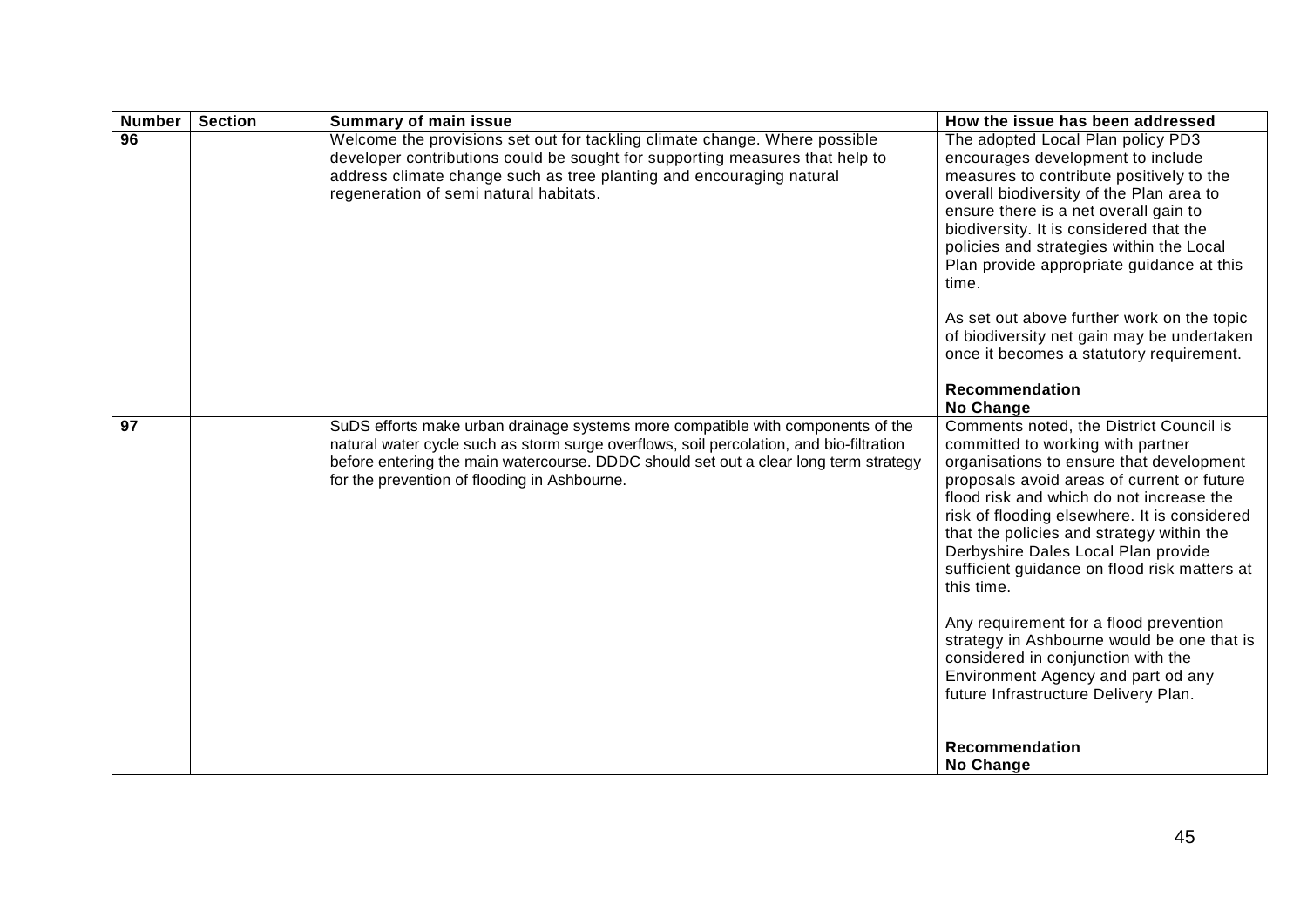| <b>Number</b>   | <b>Section</b> | <b>Summary of main issue</b>                                                                                                                                                                                                                                                                                                                                                                                                                  | How the issue has been addressed                                                                                                                                                                                                                           |
|-----------------|----------------|-----------------------------------------------------------------------------------------------------------------------------------------------------------------------------------------------------------------------------------------------------------------------------------------------------------------------------------------------------------------------------------------------------------------------------------------------|------------------------------------------------------------------------------------------------------------------------------------------------------------------------------------------------------------------------------------------------------------|
| $\overline{98}$ |                | Have previously provided comments on the proposed Community Infrastructure<br>Levy Documents, and whilst the following comments may better fit into this<br>particular SPD, we would wish to highlight the below for your consideration:<br>There are a number of flood defence assets within the Derbyshire Dales area that<br>provide a level of protection to communities and infrastructure, in particular the A6. The                    | Noted<br>Where it is considered that development<br>will be required to provide improvements to<br>flood defence assets this will be come<br>forward during the determination of a                                                                         |
|                 |                | A6 is a vital piece of local infrastructure that provides a gateway to existing<br>development, as well as new proposed developments and if flooded, would result in<br>significant disruption to the area.<br>Please also note that we have a large number of flood defence assets within Matlock,                                                                                                                                           | planning application, and the policies in<br>the adopted Derbyshire Dales Local Plan<br>and the guidance in this SPD will allow the<br>District Council to secure an appropriate<br>financial contribution.                                                |
|                 |                | including flood defence walls and a pumping station. The Lead Local Flood Authority<br>have also identified other sources of local flood risk within Matlock. Therefore, any<br>development/s within Matlock should consider contributing to future improvements to<br>flood risk infrastructure to ensure new development is safe and resilient to the future<br>impacts of climate change.                                                  | Recommendation<br>No Change                                                                                                                                                                                                                                |
|                 |                | As with all infrastructure, over time the flood defence assets will require improvements<br>or upgrading. Going forward, partnership funding will be a key requirement to help with<br>these assets, and as such any developer contributions from within the Derbyshire<br>Dales district will help with this process.                                                                                                                        |                                                                                                                                                                                                                                                            |
| 99              |                | This needs to be looked at in a far more detailed manner especially with regards<br>to Planning and developments under L1 and L1B. A much more sympathetic<br>approach should be used in cases where properties are in conservation areas.<br>Planning articles are restrictive.                                                                                                                                                              |                                                                                                                                                                                                                                                            |
| 100             |                | Page 35 - the urban bit in SuDs is no longer used and is just referred to as<br>Sustainable Drainage Systems                                                                                                                                                                                                                                                                                                                                  | Noted<br><b>Recommendation</b><br>Delete 'urban' from reference to<br>Sustainable Drainage Systems on Page 36<br>of the SPD.                                                                                                                               |
| 101             |                | All new developments should mandate solar panels and solar tiles with storage<br>batteries. Solar tiles can now look identical to many common tiles including slates.<br>Heat pumps together with supplementary electric heating for home will be<br>required, including infra red panel heaters to compensate for the lower<br>temperatures obtained with heat pumps. Discourage wood burners because of<br>particulate and other emissions. | Comments noted. The District Council is<br>committed to taking forward initiatives<br>which mitigate and adapt to the impacts of<br>climate change. Policy PD7 'Climate<br>Change' of the Adopted Local Plan states<br>that the Council will encourage the |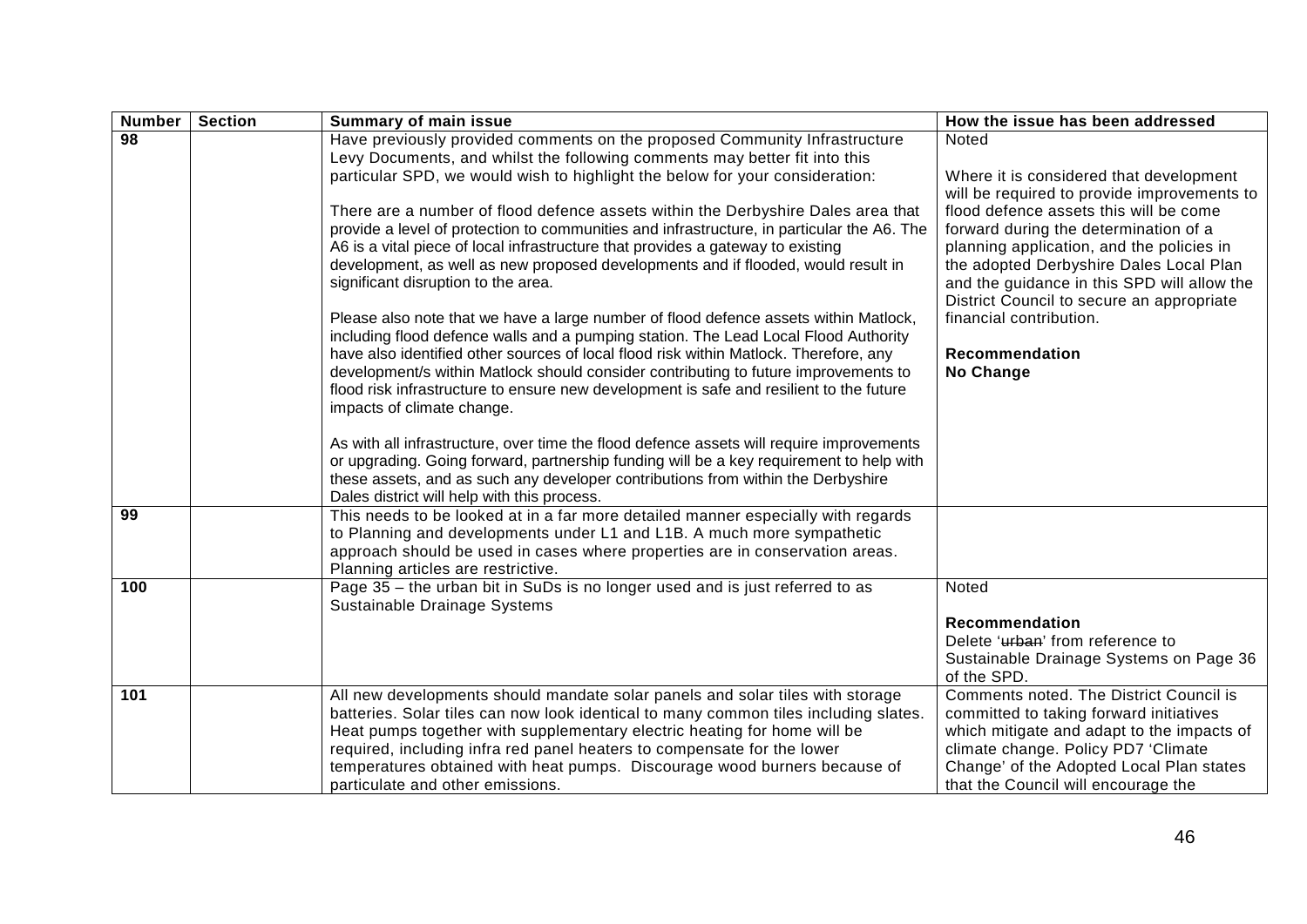| <b>Number</b> | <b>Section</b> | <b>Summary of main issue</b>                                                                                                                                                                                                                                                                                                                                                                                     | How the issue has been addressed                                                                                                                                                                                                                                                                                                                                                                                                                                                                                                                                                                                                                                                                                                                                                                                                                                   |
|---------------|----------------|------------------------------------------------------------------------------------------------------------------------------------------------------------------------------------------------------------------------------------------------------------------------------------------------------------------------------------------------------------------------------------------------------------------|--------------------------------------------------------------------------------------------------------------------------------------------------------------------------------------------------------------------------------------------------------------------------------------------------------------------------------------------------------------------------------------------------------------------------------------------------------------------------------------------------------------------------------------------------------------------------------------------------------------------------------------------------------------------------------------------------------------------------------------------------------------------------------------------------------------------------------------------------------------------|
|               |                |                                                                                                                                                                                                                                                                                                                                                                                                                  | provision of small scale renewable energy<br>developments utilising technology such as<br>solar panels and those set out in the<br>representation. However at this time none<br>of these are mandatory requirements and<br>as such all the District Council can do is to<br>encourage their provision.                                                                                                                                                                                                                                                                                                                                                                                                                                                                                                                                                             |
|               |                |                                                                                                                                                                                                                                                                                                                                                                                                                  | Recommendation<br>No Change                                                                                                                                                                                                                                                                                                                                                                                                                                                                                                                                                                                                                                                                                                                                                                                                                                        |
| 102           |                | The SPD includes policies SO12 and SO14 minimising the use of greenfield land<br>and securing improvements to public transport, walking and cycling infrastructure.<br>Therefore, I would expect developer contributions to be made to support these<br>policies and use of brownfield sites given priority.                                                                                                     | The District Council works in partnership<br>with the County Council as Highways<br>Authority to ensure that new development<br>is delivered and the associated impacts on<br>traffic and transportation are mitigated.<br>The District Council consults with the<br>Highways Authority, and they will<br>determine on a case by case basis the<br>requirements for and identify the measures<br>necessary to mitigate the impact of<br>development and request developer<br>contributions accordingly. SO12 and SO14<br>are strategic objectives identified within the<br>Adopted Local Plan. The development<br>strategy and policies in the Local Plan in<br>combination with the proposals within the<br>SPD seek to ensure the delivery of<br>sustainable development and the use of<br>appropriately located brownfield land.<br>Recommendation<br>No Change |
| 103           |                | Paragraph 12 page 36 - The incorporation of urban drainage systems for all new<br>developments will be beneficial with regard to flooding, however water quality should<br>also be considered. It is also suggested that urban drainage should form part of a<br>wider suite of mitigation which would also incorporate the use of landscaping as a<br>means of contributing to sustainable aims and objectives. | Comments noted, the SPD seeks to<br>encourage the use of measures within<br>development to tackle climate change.<br>Policy PD8 within the adopted Local Plan<br>states "in considering SuDs solutions, the                                                                                                                                                                                                                                                                                                                                                                                                                                                                                                                                                                                                                                                        |
|               |                |                                                                                                                                                                                                                                                                                                                                                                                                                  | need to protect ground water quality must                                                                                                                                                                                                                                                                                                                                                                                                                                                                                                                                                                                                                                                                                                                                                                                                                          |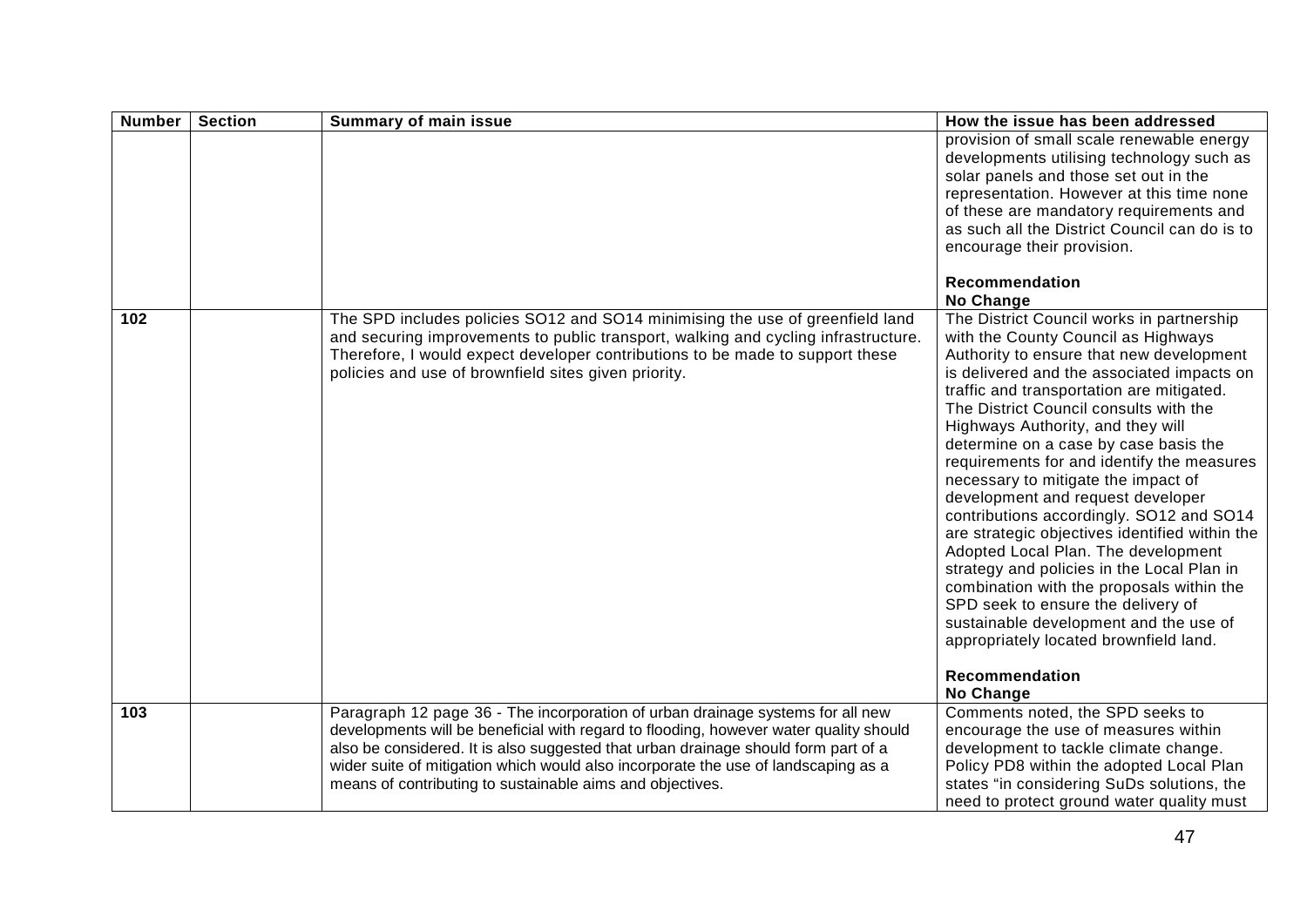| <b>Number</b> | <b>Section</b> | <b>Summary of main issue</b> | How the issue has been addressed                                                                                                                                                                                                                                                                                                                                                                                                                                                                                                                                 |
|---------------|----------------|------------------------------|------------------------------------------------------------------------------------------------------------------------------------------------------------------------------------------------------------------------------------------------------------------------------------------------------------------------------------------------------------------------------------------------------------------------------------------------------------------------------------------------------------------------------------------------------------------|
|               |                |                              | be taken into account, especially where<br>infiltration techniques are proposed."<br>Furthermore the policy recognises that<br>wherever possible SuDs will be expected<br>to contribute towards wider sustainability<br>considerations, including amenity,<br>recreation, conservation of biodiversity and<br>landscape character, making use of the<br>role that trees, woodland and other green<br>infrastructure can play in flood alleviation<br>and water quality control. As such it is<br>considered that the wording in the Local<br>Plan is sufficient. |
|               |                |                              | It is however considered that additional<br>wording could be added to the SPD to<br>address the issue of the future<br>maintenance of Sustainable Drainage<br>Systems to provide clarity for stakeholders.<br>It is therefore recommended that additional<br>wording on the expectation for future<br>management and maintenance of SuDs is<br>included within the SPD.                                                                                                                                                                                          |
|               |                |                              | Recommendation<br>The following text be inserted to the<br>end of the first paragraph to page 36:                                                                                                                                                                                                                                                                                                                                                                                                                                                                |
|               |                |                              | The future maintenance of any new SuDs<br>will be the responsibility of the developer.<br>There will be a requirement on developers<br>to demonstrate that where SuDs are<br>provided that they will be managed and<br>maintained to an appropriate standard.<br>The future management and maintenance<br>of new SuDs may be secured by a variety<br>of means, including:                                                                                                                                                                                        |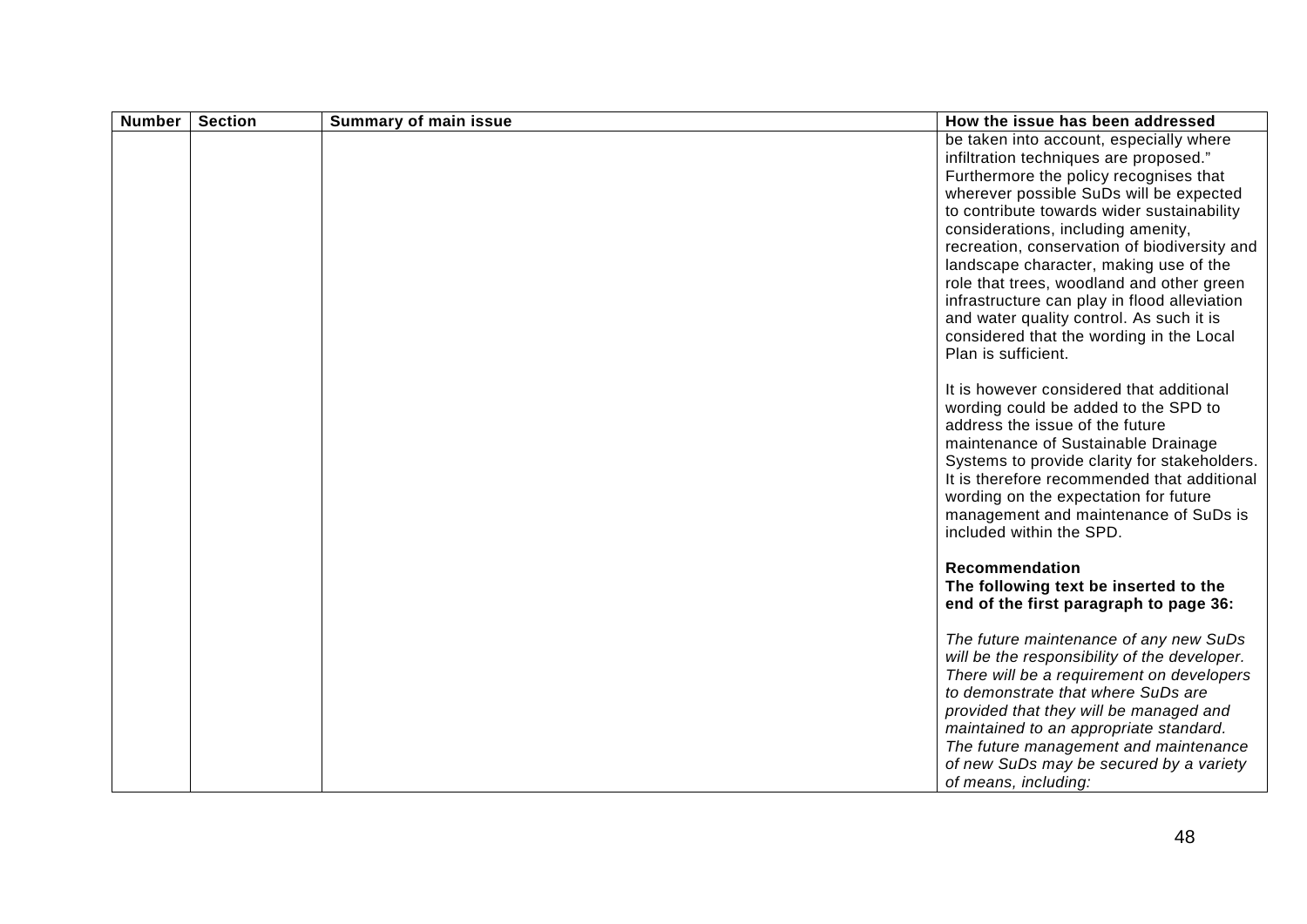| <b>Number</b> | <b>Section</b> | <b>Summary of main issue</b>                                                                                                                                                                                                                                                                                                                                                                                                                                                                                                                                                                                                                                                                                                                                                                                                                                                                                                                                                                                       | How the issue has been addressed                                                                                                                                                                                                                                                                                                                                                                                                                                                                                                                                                                     |
|---------------|----------------|--------------------------------------------------------------------------------------------------------------------------------------------------------------------------------------------------------------------------------------------------------------------------------------------------------------------------------------------------------------------------------------------------------------------------------------------------------------------------------------------------------------------------------------------------------------------------------------------------------------------------------------------------------------------------------------------------------------------------------------------------------------------------------------------------------------------------------------------------------------------------------------------------------------------------------------------------------------------------------------------------------------------|------------------------------------------------------------------------------------------------------------------------------------------------------------------------------------------------------------------------------------------------------------------------------------------------------------------------------------------------------------------------------------------------------------------------------------------------------------------------------------------------------------------------------------------------------------------------------------------------------|
| 104           |                | Paragraph 13 - Regarding the reference to Electric Vehicle Charging Points,<br>Derbyshire now has in place LEVI, 'the Low Emission Vehicle Strategy', which sets out<br>a strategy for provision of electric vehicle infrastructure across the County.<br>Consideration should be given to:<br>□ The provision of electric vehicle charging points to become a condition of all new<br>housing developments, including                                                                                                                                                                                                                                                                                                                                                                                                                                                                                                                                                                                             | a management company with<br>estate management charges:<br>by water companies; and<br>charities<br>$\bullet$<br>The SPD already sets out that the District<br>Council will encourage the provision of EV<br>Charging facilities as part of new<br>developments. During the determination of<br>individual planning applications there will<br>be opportunities to consider the extent to                                                                                                                                                                                                             |
|               |                | (i) provision at all new dwellings with an off street parking facility, and<br>(ii) suitable communal facilities being provided in developments where off street<br>parking is not provided.<br>□ The provision of electric vehicle charging points to become a condition of all new<br>employment developments, with the potential for expansion of such facilities pending<br>future demand.                                                                                                                                                                                                                                                                                                                                                                                                                                                                                                                                                                                                                     | which it is appropriate to impose a<br>condition relating to the provision of such<br>facilities, especially as the imposition of a<br>condition should only be to ensure that a<br>development is acceptable. At this time<br>there is not necessarily sufficient policy<br>basis to impose such conditions. As such it<br>is considered that the wording in the SPD<br>is the most suitable.<br>Recommendation<br>No Change                                                                                                                                                                        |
| 105           |                | With reference to paragraph 4 of Traffic and Transportation section which references<br>sustainable modes of transport, and in light of the Climate Change emergency<br>declared by DDDC, regard should also be given to the provision of cycle storage and<br>suitable staff facilities at workplaces, as this is often cited as a barrier to the uptake of<br>cycling. Consideration should be given to the provision of cycle storage facilities to be<br>provided as a condition of all new housing, commercial and employment<br>developments, integrated into the design, and prominently sited to enhance<br>accessibility and visibility. Residential storage should align to that outlined in the<br>following: https://www.cambridge.gov.uk/media/6771/cycle-parking-guide-for-new-<br>residential-developments.pdf. Where in close proximity, links from new developments<br>(both residential and commercial) to the Key Cycle Network (KCN) and Local Cycle<br>Network (LCN) should also be provided. | Inference in Local Plan policy regarding<br>supporting sustainable travel including<br>cycling sufficient? Or add further text to the<br>SPD?<br>Policy HC20 in the adopted Derbyshire<br>Dales Local Plan sets out that the District<br>Council will seek to ensure improvements<br>to walking and cycling facilities and are<br>sufficient to encourage sustainable modes<br>of transport. As such the provision of<br>facilities set out in the representation will<br>assist the development of cycling as a<br>mode of transport. It is therefore<br>considered that some additional text could |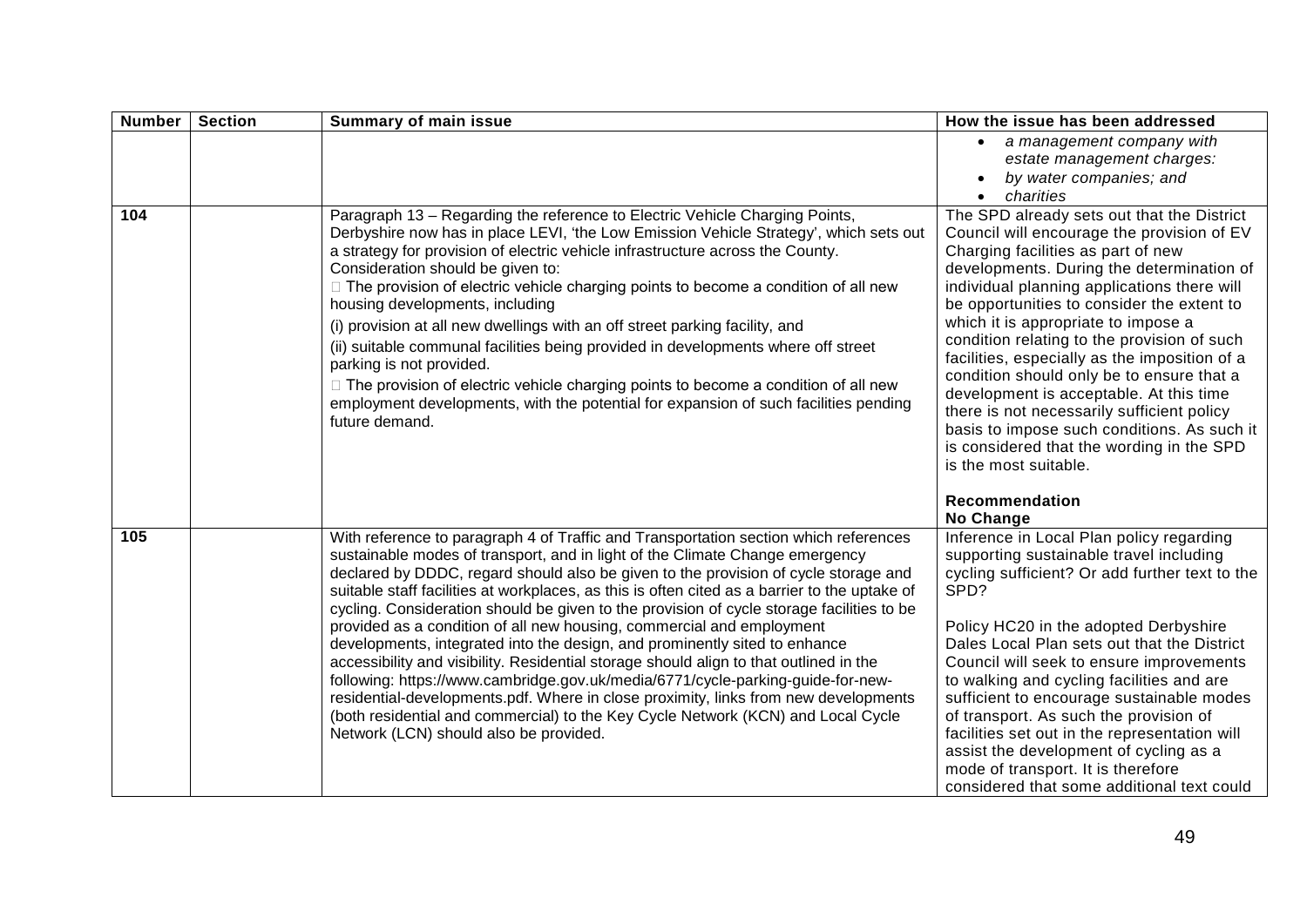| <b>Number</b> | <b>Section</b>                  | <b>Summary of main issue</b>                                                                                                                                                                                                                                                                                                                                                                                                                                                                                                                                                                      | How the issue has been addressed                                                                                                                                                            |
|---------------|---------------------------------|---------------------------------------------------------------------------------------------------------------------------------------------------------------------------------------------------------------------------------------------------------------------------------------------------------------------------------------------------------------------------------------------------------------------------------------------------------------------------------------------------------------------------------------------------------------------------------------------------|---------------------------------------------------------------------------------------------------------------------------------------------------------------------------------------------|
|               |                                 |                                                                                                                                                                                                                                                                                                                                                                                                                                                                                                                                                                                                   | be included in the SPD to provide<br>encouragement for such facilities.                                                                                                                     |
|               |                                 |                                                                                                                                                                                                                                                                                                                                                                                                                                                                                                                                                                                                   | Recommendation<br>That the following text be added to the<br>4 <sup>th</sup> paragraph on Page 29:                                                                                          |
|               |                                 |                                                                                                                                                                                                                                                                                                                                                                                                                                                                                                                                                                                                   | This could include for example the provision<br>of cycle storage facilities at both new<br>residential and employment developments.                                                         |
| 106           | <b>Other</b><br><b>Comments</b> | The current draft document needs to be expanded as it does not cover important<br>issues that have arisen in relation to the determination of current applications at<br>Middleton Road.                                                                                                                                                                                                                                                                                                                                                                                                          | The concept of Biodiversity Net Gain is<br>new and one where the approach to<br>development leaves biodiversity in a better<br>condition than previously. The Government                    |
|               |                                 | Biodiversity Off Setting - This is not currently mentioned in the SPD and is an<br>important issue in Derbyshire Dales and is a material consideration in all planning<br>applications and referenced under adopted Local Policy PD3.                                                                                                                                                                                                                                                                                                                                                             | has recently consulted on whether<br>Biodiversity Net Gain should be a<br>mandatory requirement for developments<br>when granting planning permission. It is                                |
|               |                                 | The method used to assess any site is normally consistent with the standard<br>expected across England providing a transparent measure of ecological losses<br>and gains in line with the process set out in the DEFRA pilot project which<br>recommends assessing habitat quality in accordance with criteria set out in the<br>Farm Environment Plan (FEP) Manual 2010.                                                                                                                                                                                                                         | however not clear how this will<br>incorporated into legislation going forward,<br>and the extent to which it is likely to have<br>any financial impact upon developers.                    |
|               |                                 | Where through development there is a net loss of biodiversity there are only two<br>options for the developer to mitigate this (a) the developer providing a commuted<br>sum under a Section 106 Agreement enabling the mitigation to be provided in the<br>form of on-site compensation; or (b) the developer providing mitigation through the<br>provision of off-site compensation land the details of which needs to be agreed<br>with the local planning authority. Both options are subject to the developer<br>agreeing the net biodiversity loss before determination of the application. | If it becomes a statutory requirement for<br>development proposals to include<br>Biodiversity Net Gain this will be subject of<br>further advice to Members.<br>Recommendation<br>No Change |
|               |                                 | In our experience the sums of financial payment involved in biodiversity offsetting<br>can run into many hundreds of thousands of pounds, if not millions of pounds,<br>which could represent a significant burden foe developers to the detriment of the<br>viability of the scheme. It is also very unlikely that developers of individual sites                                                                                                                                                                                                                                                |                                                                                                                                                                                             |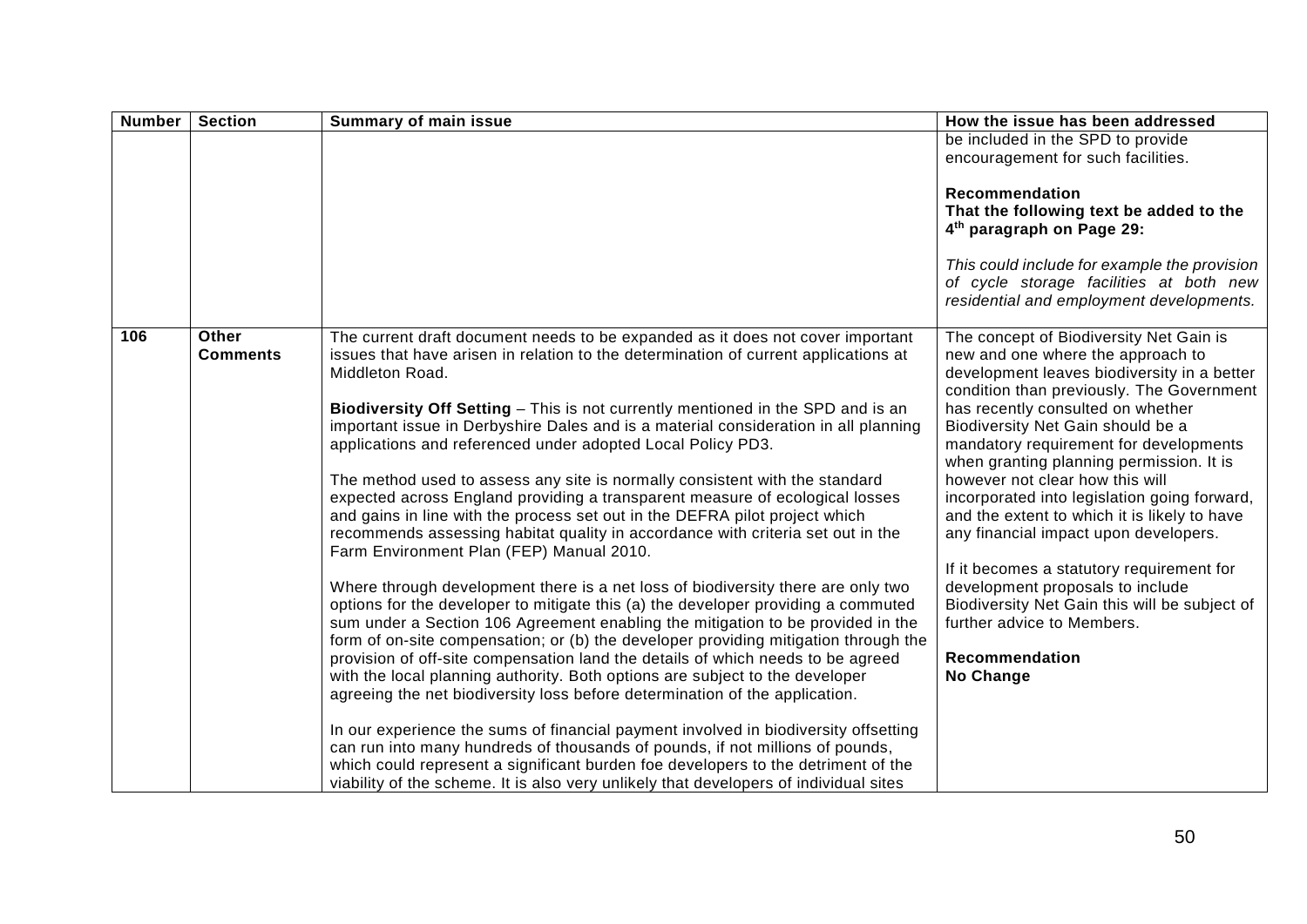| <b>Number</b> | <b>Section</b> | <b>Summary of main issue</b>                                                                                                                                                                                                                                                                                                                                                                                                                                                                                                                                              | How the issue has been addressed                                                                                                                                                                                                                                                                                    |
|---------------|----------------|---------------------------------------------------------------------------------------------------------------------------------------------------------------------------------------------------------------------------------------------------------------------------------------------------------------------------------------------------------------------------------------------------------------------------------------------------------------------------------------------------------------------------------------------------------------------------|---------------------------------------------------------------------------------------------------------------------------------------------------------------------------------------------------------------------------------------------------------------------------------------------------------------------|
|               |                | will have access to land to offer off-site compensation for any biodiversity loss.<br>There is no evidence in the SPD that the Council has taken this into account.                                                                                                                                                                                                                                                                                                                                                                                                       |                                                                                                                                                                                                                                                                                                                     |
| 107           |                | Housing on land affected by historic lead mining- the application at Middleton<br>Road has experienced considerable procedural delay due to the presence of mine<br>shafts within the site and heritage assets (Scheduled Ancient Monument) close to<br>the site boundary. These issues have required expensive investigations and<br>delays associated with referral to the SoS. In view of the prevalence of this type of<br>issue in the District and although the background is flagged up under policy DS6<br>we consider the issues should be elaborate in the SPD. | This is a matter which relates to detailed<br>issues which have emerged during the<br>determination of this application and have<br>no bearing on the purpose of this SPD.<br><b>Recommendation</b><br>No Change                                                                                                    |
| 108           |                | We note that biodiversity is only indirectly and briefly mentioned within the<br>document and would suggest that this is remediated. In these more enlightened<br>times, regarding sustainability climate change and an increasing awareness of the<br>value of biodiversity by the general public, we feel that this should be explicitly<br>and clearly reflected in this document.                                                                                                                                                                                     | Section 216 of the Planning Act 2008 sets<br>out that infrastructure includes:<br>(a) roads and other transport facilities,<br>(b)flood defences,                                                                                                                                                                   |
|               |                | Development that destroys or damages sites that are of significant biodiversity value,<br>and this includes sites that support our butterflies and moths, but for which planning<br>consent is nonetheless given, should necessitate effective mitigation or compensation,<br>consistent with the National Planning Policy Framework. This might be achieved by<br>way of a Section 106 Agreement, but in any case a Developer contribution would be<br>appropriate.                                                                                                      | (c)schools and other educational facilities,<br>(d)medical facilities,<br>(e)sporting and recreational facilities and                                                                                                                                                                                               |
|               |                | In cases whereby development is permitted for a site with little intrinsic biodiversity<br>value, a contribution from the Developer for the creation and management of areas of<br>high biodiversity value is still appropriate, implemented as part of the valuable 'green<br>infrastructure' and open space provision.                                                                                                                                                                                                                                                  | (f)open spaces<br>It does not specifically indicate that<br>biodiversity falls within the statutory<br>definition of infrastructure.                                                                                                                                                                                |
|               |                |                                                                                                                                                                                                                                                                                                                                                                                                                                                                                                                                                                           | It is, however, acknowledged that there are<br>significant benefits from proposals that<br>benefit biodiversity. Policy PD3 in the<br>adopted Derbyshire Dales Local Plan<br>already allows for the protection, mitigation<br>and enhancement of sites important for<br>nature conservation where it is appropriate |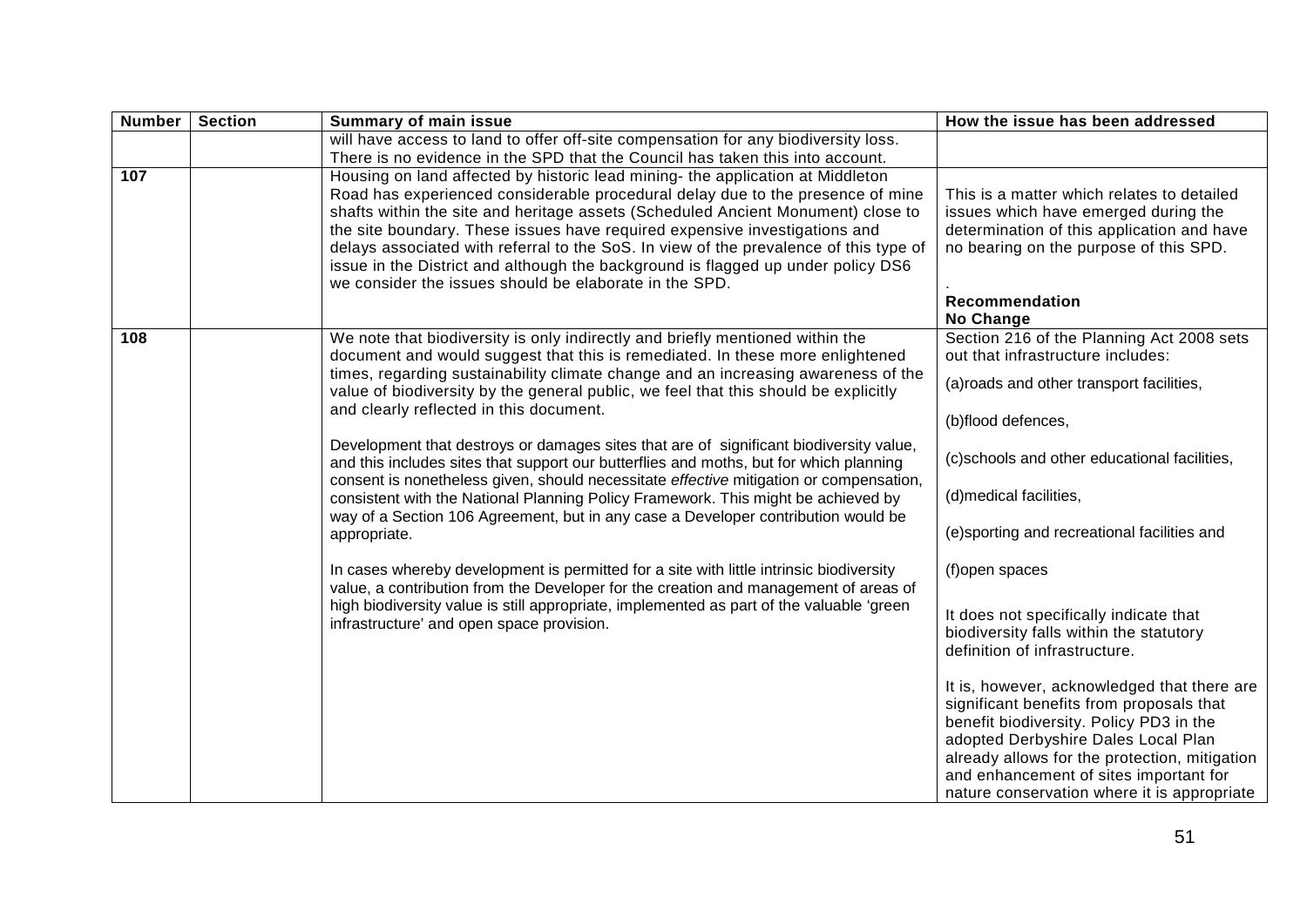| <b>Number</b> | <b>Section</b> | <b>Summary of main issue</b>                                                                                                                                                                                                                                                                                                                                                                                                                                                                                                                                                                                                                                                                                        | How the issue has been addressed                                                                                                                                                                                                                                                                                                                                                                                                                                                                                                                                                                                                                                                                                                                                                                                                                       |
|---------------|----------------|---------------------------------------------------------------------------------------------------------------------------------------------------------------------------------------------------------------------------------------------------------------------------------------------------------------------------------------------------------------------------------------------------------------------------------------------------------------------------------------------------------------------------------------------------------------------------------------------------------------------------------------------------------------------------------------------------------------------|--------------------------------------------------------------------------------------------------------------------------------------------------------------------------------------------------------------------------------------------------------------------------------------------------------------------------------------------------------------------------------------------------------------------------------------------------------------------------------------------------------------------------------------------------------------------------------------------------------------------------------------------------------------------------------------------------------------------------------------------------------------------------------------------------------------------------------------------------------|
|               |                |                                                                                                                                                                                                                                                                                                                                                                                                                                                                                                                                                                                                                                                                                                                     | to do so. The Derbyshire Wildlife Trust and<br>other Stakeholders such as Natural<br>England have played and continue to play<br>an important role in this process on a case<br>by case basis.                                                                                                                                                                                                                                                                                                                                                                                                                                                                                                                                                                                                                                                         |
|               |                |                                                                                                                                                                                                                                                                                                                                                                                                                                                                                                                                                                                                                                                                                                                     | The concept of Biodiversity Net Gain is<br>new and one where the approach to<br>development leaves biodiversity in a better<br>condition than previously. The Government<br>has recently consulted on whether<br>Biodiversity Net Gain should be a<br>mandatory requirement for developments<br>when granting planning permission. It is<br>however not clear how this will be<br>incorporated into legislation going forward.<br>If it becomes a statutory requirement for<br>development proposals to include<br>Biodiversity Net Gain this will be subject of<br>further advice to Members.<br>As such it is considered that at this time<br>there are sufficient measures within the<br>adopted Derbyshire Dales Local Plan to<br>address the needs of biodiversity without<br>the need for any changes to the SPD.<br>Recommendation<br>No Change |
| 109           |                | We strongly suggest that permitted development includes green infrastructure that has<br>ecological design and management considerations at its core, alongside utility and<br>amenity. This might include existing areas of wildlife habitat or newly created areas,<br>and we would promote roadside verges as part of this, but it is very important that this<br>requirement is recognised at the very beginning of any development cycle and clearly<br>documented as part of the plan. The implementation of such a plan and the<br>management of these areas over the longer term must be conducted by bodies and<br>organisations with the relevant expertise and experience and with due accountability. A | Section 216 of the Planning Act 2008 sets<br>out that infrastructure includes:<br>(a) roads and other transport facilities,<br>(b)flood defences,<br>(c)schools and other educational facilities,                                                                                                                                                                                                                                                                                                                                                                                                                                                                                                                                                                                                                                                      |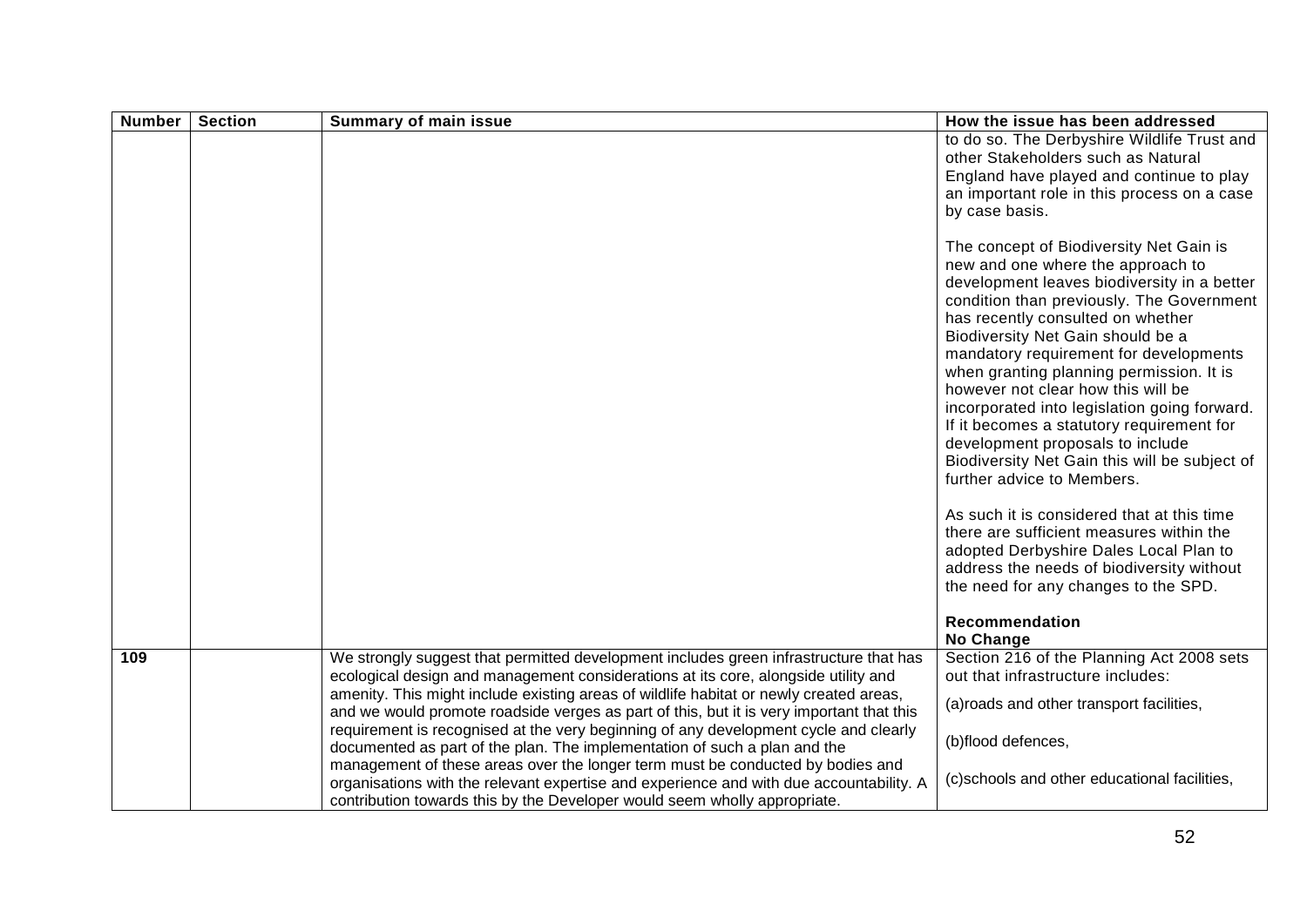| <b>Number</b> | <b>Section</b> | <b>Summary of main issue</b> | How the issue has been addressed                                                                                                                                                                                                                                                                                                                                                                                                                                                                                                                                                                                                                                                                                                                                                                                                                                                                                                                                                                                                                                                                                                                                                                             |
|---------------|----------------|------------------------------|--------------------------------------------------------------------------------------------------------------------------------------------------------------------------------------------------------------------------------------------------------------------------------------------------------------------------------------------------------------------------------------------------------------------------------------------------------------------------------------------------------------------------------------------------------------------------------------------------------------------------------------------------------------------------------------------------------------------------------------------------------------------------------------------------------------------------------------------------------------------------------------------------------------------------------------------------------------------------------------------------------------------------------------------------------------------------------------------------------------------------------------------------------------------------------------------------------------|
|               |                |                              | (d)medical facilities,                                                                                                                                                                                                                                                                                                                                                                                                                                                                                                                                                                                                                                                                                                                                                                                                                                                                                                                                                                                                                                                                                                                                                                                       |
|               |                |                              | (e)sporting and recreational facilities and                                                                                                                                                                                                                                                                                                                                                                                                                                                                                                                                                                                                                                                                                                                                                                                                                                                                                                                                                                                                                                                                                                                                                                  |
|               |                |                              | (f)open spaces                                                                                                                                                                                                                                                                                                                                                                                                                                                                                                                                                                                                                                                                                                                                                                                                                                                                                                                                                                                                                                                                                                                                                                                               |
|               |                |                              | It does not specifically indicate that<br>biodiversity falls within the statutory<br>definition of infrastructure.<br>It is, however, acknowledged that there are<br>significant benefits from proposals that<br>benefit biodiversity. Policy PD3 in the<br>adopted Derbyshire Dales Local Plan<br>already allows for the protection, mitigation<br>and enhancement of sites important for<br>nature conservation where it is appropriate<br>to do so. The Derbyshire Wildlife Trust and<br>other Stakeholders such as Natural<br>England have played and continue to play<br>an important role in this process on a case<br>by case basis.<br>The concept of Biodiversity Net Gain is<br>new and one where the approach to<br>development leaves biodiversity in a better<br>condition than previously. The Government<br>has recently consulted on whether<br>Biodiversity Net Gain should be a<br>mandatory requirement for developments<br>when granting planning permission. It is<br>however not clear how this will<br>incorporated into legislation going forward.<br>If it becomes a statutory requirement for<br>development proposals to include<br>Biodiversity Net Gain this will be subject of |
|               |                |                              | further advice to Members.                                                                                                                                                                                                                                                                                                                                                                                                                                                                                                                                                                                                                                                                                                                                                                                                                                                                                                                                                                                                                                                                                                                                                                                   |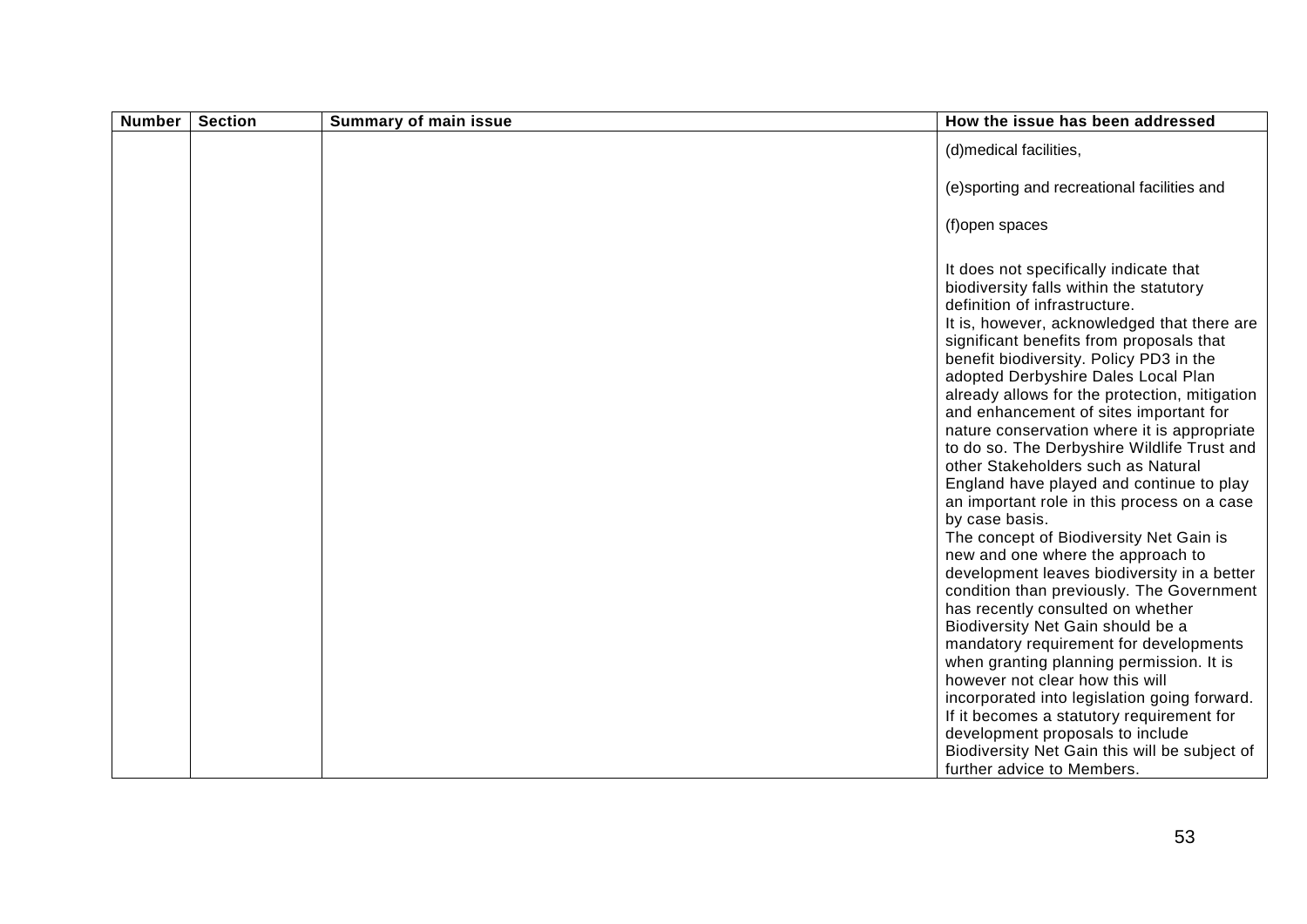| <b>Number</b> | <b>Section</b> | <b>Summary of main issue</b>                                                                                                                                                                                                                                                                                                                                                                                                                                                                                                                                                                                                                                                                                                                                                | How the issue has been addressed                                                                                                                                                                                                                                                                                                                                                                                                                                                                                                                                                                |
|---------------|----------------|-----------------------------------------------------------------------------------------------------------------------------------------------------------------------------------------------------------------------------------------------------------------------------------------------------------------------------------------------------------------------------------------------------------------------------------------------------------------------------------------------------------------------------------------------------------------------------------------------------------------------------------------------------------------------------------------------------------------------------------------------------------------------------|-------------------------------------------------------------------------------------------------------------------------------------------------------------------------------------------------------------------------------------------------------------------------------------------------------------------------------------------------------------------------------------------------------------------------------------------------------------------------------------------------------------------------------------------------------------------------------------------------|
|               |                |                                                                                                                                                                                                                                                                                                                                                                                                                                                                                                                                                                                                                                                                                                                                                                             | As such it is considered that at this time<br>there are sufficient measures within the<br>adopted Derbyshire Dales Local Plan to<br>address the needs of biodiversity without<br>the need for any changes to the SPD.                                                                                                                                                                                                                                                                                                                                                                           |
|               |                |                                                                                                                                                                                                                                                                                                                                                                                                                                                                                                                                                                                                                                                                                                                                                                             | Recommendation<br>No Change                                                                                                                                                                                                                                                                                                                                                                                                                                                                                                                                                                     |
| 110           |                | Our main concern is in relation to the absence of any specific measures for<br>biodiversity within the Draft SPD. We note that the purpose of the SPD is focused<br>on the provision of and/or contributions to infrastructure in the plan area. It is<br>unclear whether biodiversity would fall within the definition of infrastructure.<br>There is clearly a need to address impacts on biodiversity and sometimes this will<br>require developer contributions if a net loss of biodiversity is to be avoided, the<br>most recent emphasis in the NPPF to achieve a net gain for biodiversity makes<br>this need that much greater. The Council will need to ensure that they have<br>effective policies and mechanisms in place to secure biodiversity mitigation and | Section 216 of the Planning Act 2008 sets<br>out that infrastructure includes:<br>(a) roads and other transport facilities,<br>(b)flood defences,<br>(c)schools and other educational facilities,<br>(d) medical facilities,                                                                                                                                                                                                                                                                                                                                                                    |
|               |                | compensation that could be off set and require delivery (in terms of habitat<br>creation, restoration and/or management) over a number of years.<br>Whether the SPD is the right place to set out those policies and mechanisms and<br>to provide a degree of clarity to developers on what might be expected is not<br>clear. The Trust would therefore recommend that this aspect of development is<br>fully considered in relation to this consultation and if necessary the guidance<br>should be amended to include biodiversity.                                                                                                                                                                                                                                      | (e)sporting and recreational facilities and<br>(f)open spaces<br>It does not specifically indicate that<br>biodiversity falls within the statutory<br>definition of infrastructure.<br>It is, however, acknowledged that there are<br>significant benefits from proposals that<br>benefit biodiversity. Policy PD3 in the<br>adopted Derbyshire Dales Local Plan<br>already allows for the protection, mitigation<br>and enhancement of sites important for<br>nature conservation where it is appropriate<br>to do so. The Derbyshire Wildlife Trust and<br>other Stakeholders such as Natural |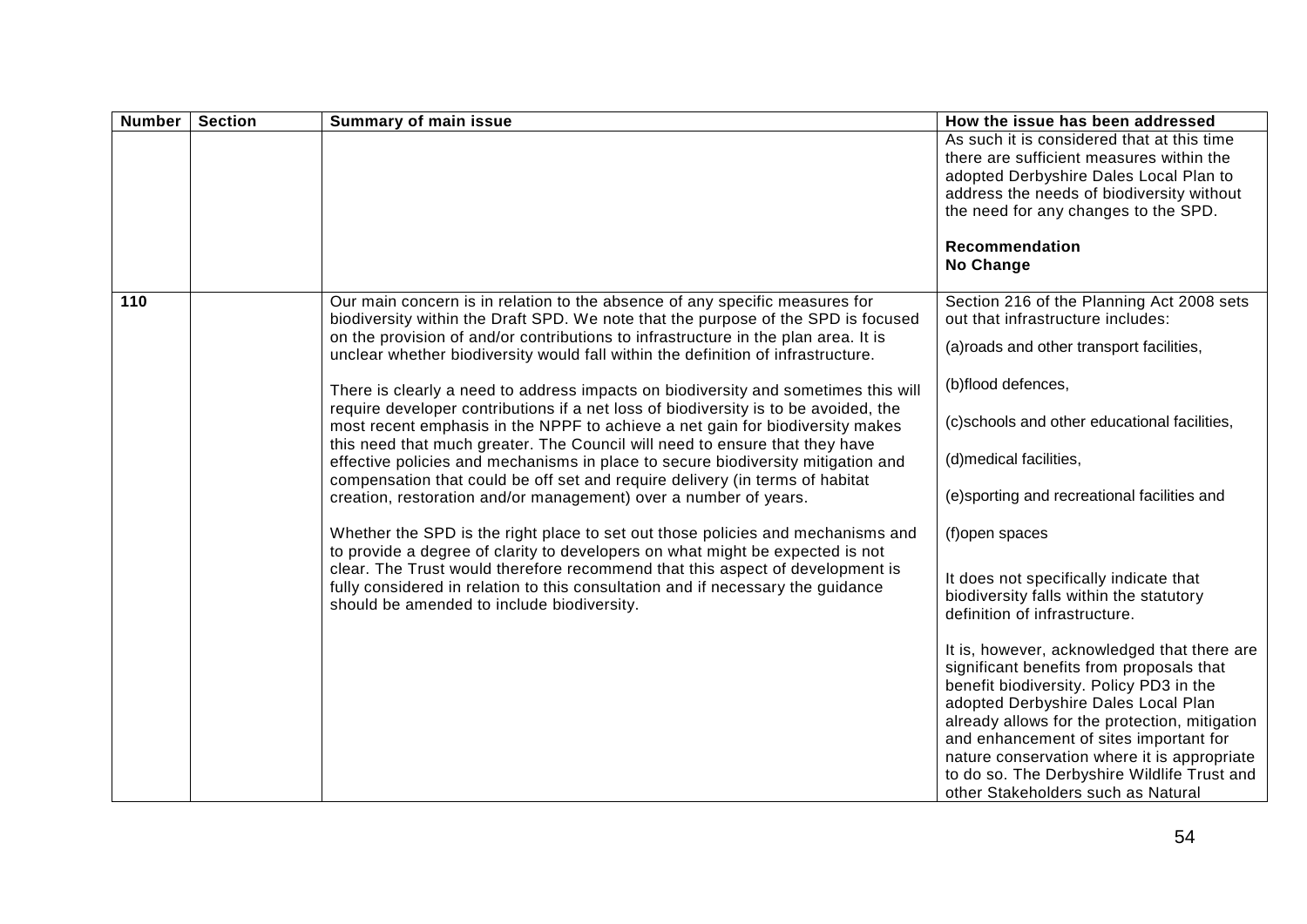| <b>Number</b> | <b>Section</b> | <b>Summary of main issue</b>                                                                                                                                                                                                                                                                                                                                                                                                                                                                                                                                                                                                                                                                                                    | How the issue has been addressed                                                                                                                                                                                                                                                                                                                                                                                                                                                                                                                                                                                                                                                                                                                                                                                                       |
|---------------|----------------|---------------------------------------------------------------------------------------------------------------------------------------------------------------------------------------------------------------------------------------------------------------------------------------------------------------------------------------------------------------------------------------------------------------------------------------------------------------------------------------------------------------------------------------------------------------------------------------------------------------------------------------------------------------------------------------------------------------------------------|----------------------------------------------------------------------------------------------------------------------------------------------------------------------------------------------------------------------------------------------------------------------------------------------------------------------------------------------------------------------------------------------------------------------------------------------------------------------------------------------------------------------------------------------------------------------------------------------------------------------------------------------------------------------------------------------------------------------------------------------------------------------------------------------------------------------------------------|
|               |                |                                                                                                                                                                                                                                                                                                                                                                                                                                                                                                                                                                                                                                                                                                                                 | England have played and continue to play<br>an important role in this process on a case<br>by case basis.                                                                                                                                                                                                                                                                                                                                                                                                                                                                                                                                                                                                                                                                                                                              |
|               |                |                                                                                                                                                                                                                                                                                                                                                                                                                                                                                                                                                                                                                                                                                                                                 | The concept of Biodiversity Net Gain is<br>new and one where the approach to<br>development leaves biodiversity in a better<br>condition than previously. The Government<br>has recently consulted on whether<br>Biodiversity Net Gain should be a<br>mandatory requirement for developments<br>when granting planning permission. It is<br>however not clear how this will<br>incorporated into legislation going forward.<br>If it becomes a statutory requirement for<br>development proposals to include<br>Biodiversity Net Gain this will be subject of<br>further advice to Members.<br>As such it is considered that at this time<br>there are sufficient measures within the<br>adopted Derbyshire Dales Local Plan to<br>address the needs of biodiversity without<br>the need for any changes to the SPD.<br>Recommendation |
| 111           |                | There is no reference within the document to the historic environment, heritage<br>assets and their setting or the relevant Local Plan policies. Keen to ensure that<br>harm to heritage assets is prevented as far as possible in line with Local Plan<br>policies and the NPPF, as heritage is an 'irreplaceable resource'. There may be<br>opportunities for development to positively contribute to enhancing the historic<br>environment for example heritage at risk. Where a development may be<br>unacceptable in heritage terms but a genuine planning obligation could overcome<br>this harm and have a positive effect then we would want the opportunity for<br>heritage to be considered as a planning obligation. | No Change<br>Existing policies within the adopted Local<br>Plan seek to ensure that development<br>proposals contribute positively to the<br>character of the built and historic<br>environment and that public realm<br>improvements are encouraged across the<br>plan area.                                                                                                                                                                                                                                                                                                                                                                                                                                                                                                                                                          |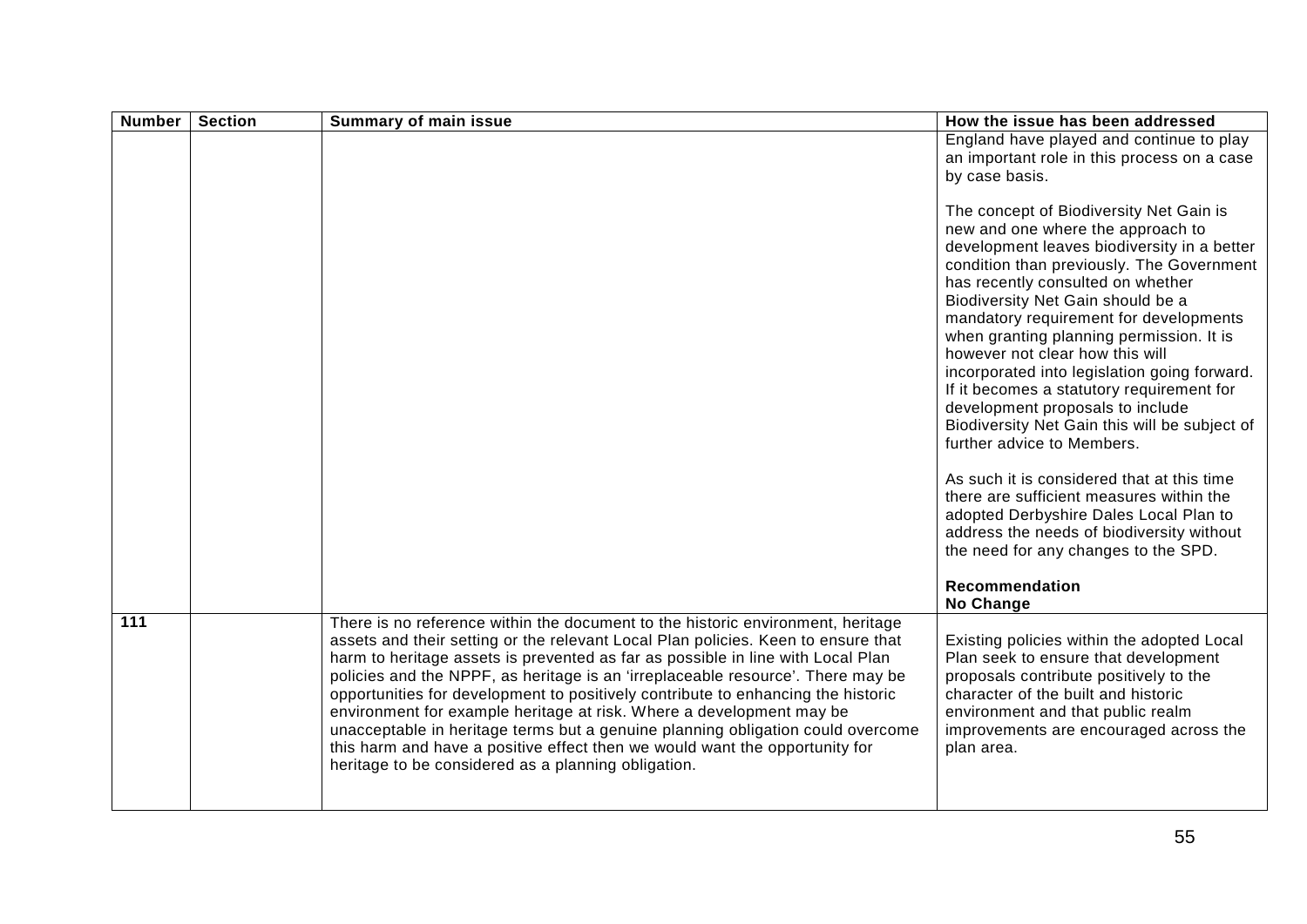| <b>Number</b> | <b>Section</b> | <b>Summary of main issue</b>                                                                                                                                                                                                                                                                                                                                    | How the issue has been addressed                                                                                                                                                                                                                                                                                                                                                                                                                                                                                                                                                                                                                                                                                                                                            |
|---------------|----------------|-----------------------------------------------------------------------------------------------------------------------------------------------------------------------------------------------------------------------------------------------------------------------------------------------------------------------------------------------------------------|-----------------------------------------------------------------------------------------------------------------------------------------------------------------------------------------------------------------------------------------------------------------------------------------------------------------------------------------------------------------------------------------------------------------------------------------------------------------------------------------------------------------------------------------------------------------------------------------------------------------------------------------------------------------------------------------------------------------------------------------------------------------------------|
|               |                |                                                                                                                                                                                                                                                                                                                                                                 | Recommendation<br>No Change                                                                                                                                                                                                                                                                                                                                                                                                                                                                                                                                                                                                                                                                                                                                                 |
| 112           |                | Planners need to report clearly on the amount of developer contributions levied<br>and received and how this has been (or will be) spent. This should be an annual<br>report.                                                                                                                                                                                   | The District Council publishes in its annual<br>Authority Monitoring Report information on<br>planning obligations including the amount<br>of monies secured for and what type of<br>infrastructure, and the expenditure levels.<br>Furthermore the requirement to publish<br>Infrastructure Funding Statements from<br>September 2019 will ensure that the<br>District Council will report on developer<br>contributions secured.<br>Recommendation<br>Amend text on Page 12 to read:<br>The District Council will publish in its annual<br>Authority Monitoring Report, and<br><b>Infrastructure Funding Statements</b><br>information on planning obligations including<br>the amount of monies secured, for what type<br>of infrastructure, and the expenditure levels. |
| 113           |                | A key aim of the Local Plan is "enabling sustainable development to take place to<br>meet identified needs". As current planned developments exceed the OAHN, the<br>onus must be on developers to prove the need for any new building proposals and<br>that this should include the maximum Developer Contributions to provide the<br>required infrastructure. | Comments noted - the strategy and<br>approach to addressing the Objectively<br>Assessed need for Housing within the<br>Derbyshire Dales was examined through<br>the Local Plan Examination including an<br>element of overprovision to ensure<br>flexibility in the delivery of the housing<br>requirements.<br>Recommendation<br>No Change                                                                                                                                                                                                                                                                                                                                                                                                                                 |
| 114           |                | This document describes how the planning system may contribute to sustainable<br>development. Paragraph 8 of the National Policy Planning Framework [NPPF]<br>makes clear that 'mitigating and adapting to climate change' is a core planning                                                                                                                   | Comments noted, the aspirations of these<br>representations are seeking to introduce<br>new policy into the SPD. It has been                                                                                                                                                                                                                                                                                                                                                                                                                                                                                                                                                                                                                                                |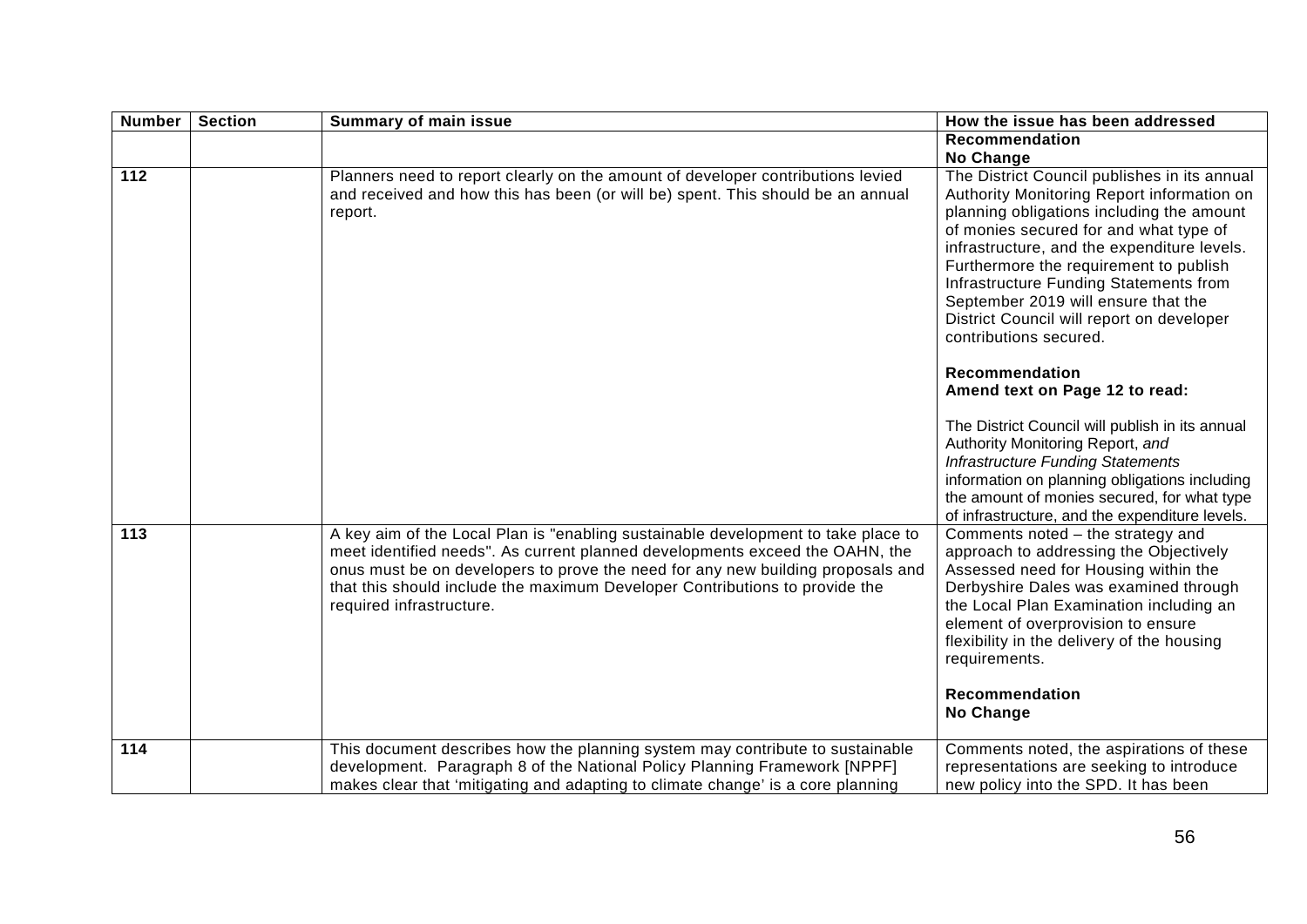| <b>Number</b> | <b>Section</b> | <b>Summary of main issue</b>                                                                                                                                     | How the issue has been addressed           |
|---------------|----------------|------------------------------------------------------------------------------------------------------------------------------------------------------------------|--------------------------------------------|
|               |                | objective. To conform to the NPPF, local plans should reflect this principle,                                                                                    | established through case law that a SPD    |
|               |                | ensuring that planning policy clearly and comprehensively deals with climate                                                                                     | cannot introduce new policies. The         |
|               |                | change mitigation and adaptation.                                                                                                                                | purpose of the SPD is to support existing  |
|               |                |                                                                                                                                                                  | policy within the adopted Derbyshire Dales |
|               |                | However, Derbyshire Dales District Council [DDDC] has recently gone further and                                                                                  | Local Plan and encourage development       |
|               |                | declared a climate emergency. This document must also go further than the                                                                                        | which seeks to address and mitigate        |
|               |                | minimum outlined in NPPF and address how planning will address this                                                                                              | against climate change. The District       |
|               |                | emergency. In particular consideration should be given to strengthening the                                                                                      | Council is committed to considering        |
|               |                | requirements for carbon neutral developments. We suggest that these are                                                                                          | tackling Climate Change and a Member       |
|               |                | developments that have net-zero carbon emissions in operation. That is, the                                                                                      | working party has been established to      |
|               |                | energy used in lighting, heating, hot water and ventilation each year does not                                                                                   | consider climate change and appropriate    |
|               |                | exceed that generated by renewable energy systems installed for use by the                                                                                       | projects therein This may include further  |
|               |                | property. This definition excludes "embodied" energy, which is that used to create                                                                               | policy guidance.                           |
|               |                | the building, its materials and transport to the site.                                                                                                           | Recommendation                             |
|               |                |                                                                                                                                                                  | No Change                                  |
|               |                | However, we would prefer building materials which are low in embodied energy to<br>be used. Currently, no new generation capacity (fossil fuel or renewable) can |                                            |
|               |                | be built without reliance on some form of governmental support. However, solar                                                                                   |                                            |
|               |                | and onshore wind are the only two power sources that are currently excluded from                                                                                 |                                            |
|               |                | available support mechanisms. Fossil fuelled power will always be subject to                                                                                     |                                            |
|               |                | variable fuel costs and will become relatively less competitive in future.                                                                                       |                                            |
|               |                | Consequently solar and other renewable technologies will only become more                                                                                        |                                            |
|               |                | attractive.                                                                                                                                                      |                                            |
|               |                |                                                                                                                                                                  |                                            |
|               |                | The planning system will have an important role to play in managing and                                                                                          |                                            |
|               |                | encouraging their deployment and as there are several small and medium size                                                                                      |                                            |
|               |                | enterprises operating in DDDC, it will also stimulate business opportunities.                                                                                    |                                            |
|               |                | One way of moving in this direction is to specify that:-                                                                                                         |                                            |
|               |                | 1. New developments must generate at least a percentage of their energy                                                                                          |                                            |
|               |                | needs from on-site renewable energy equipment. Many councils already                                                                                             |                                            |
|               |                | specify this in their local plans.                                                                                                                               |                                            |
|               |                | 2. Setting a higher standard for insulation in buildings and extensions. Data                                                                                    |                                            |
|               |                | from the BRE group [a multidisciplinary science centre] have been used to                                                                                        |                                            |
|               |                | develop quality standards such as the Home Quality Assessment [HQM]                                                                                              |                                            |
|               |                | and Building Research Establishment Environmental Assessment                                                                                                     |                                            |
|               |                | [BREEAM] for buildings. These and the Passivhaus framework are                                                                                                   |                                            |
|               |                | designed to drive standards through benchmarking measurements                                                                                                    |                                            |
|               |                | attached to positive and credible standards. These are already used in                                                                                           |                                            |